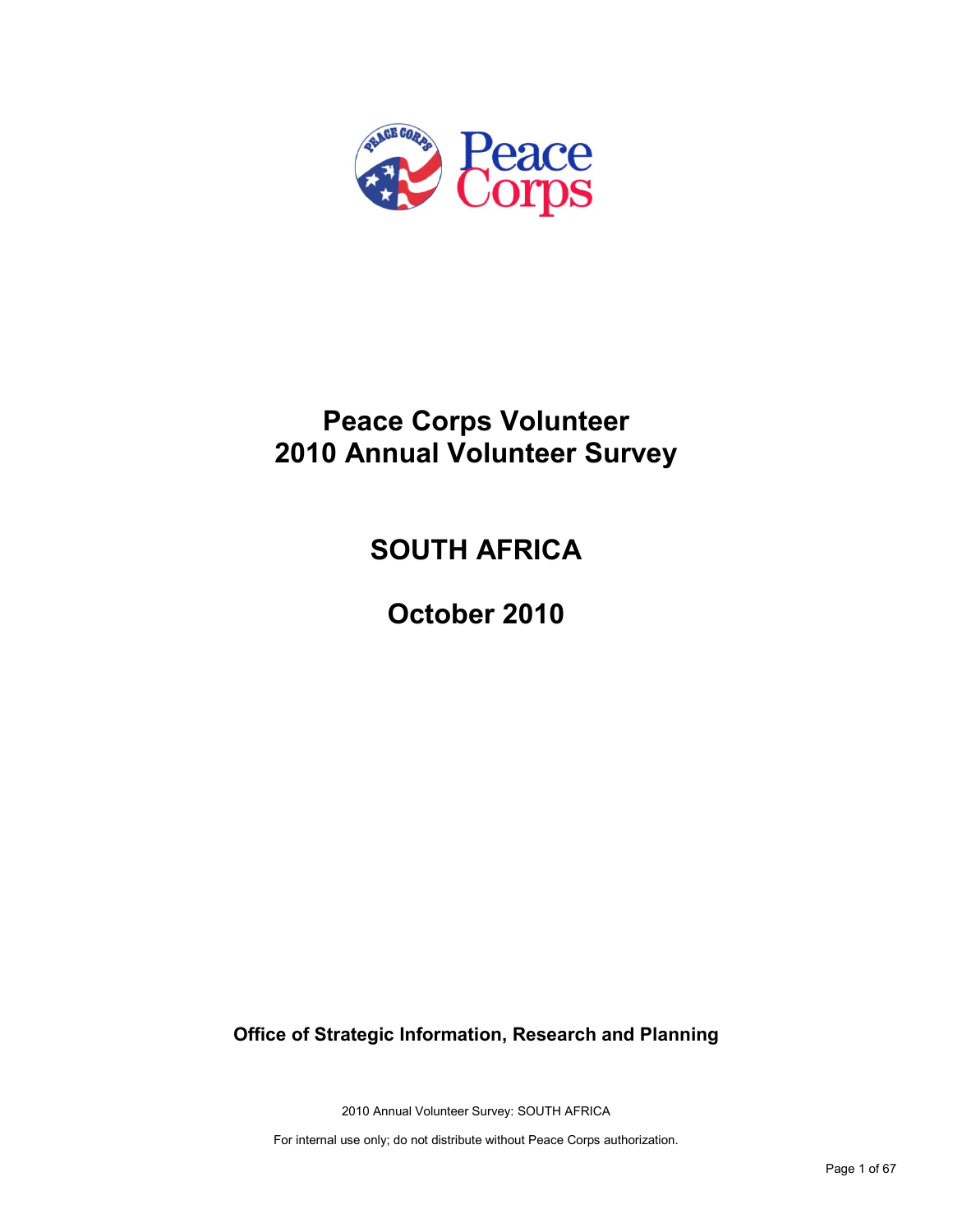## **Table of Contents**

| A.           |                                                    |    |
|--------------|----------------------------------------------------|----|
| В.           |                                                    |    |
| C.           |                                                    |    |
| D.           |                                                    |    |
| Е.           |                                                    |    |
| F.           |                                                    | 23 |
| G.           |                                                    |    |
| Η.           |                                                    |    |
| $\mathbf{L}$ |                                                    | 53 |
| J.           | Overall Assessment of Your Peace Corps Service  60 |    |
| Κ.           |                                                    |    |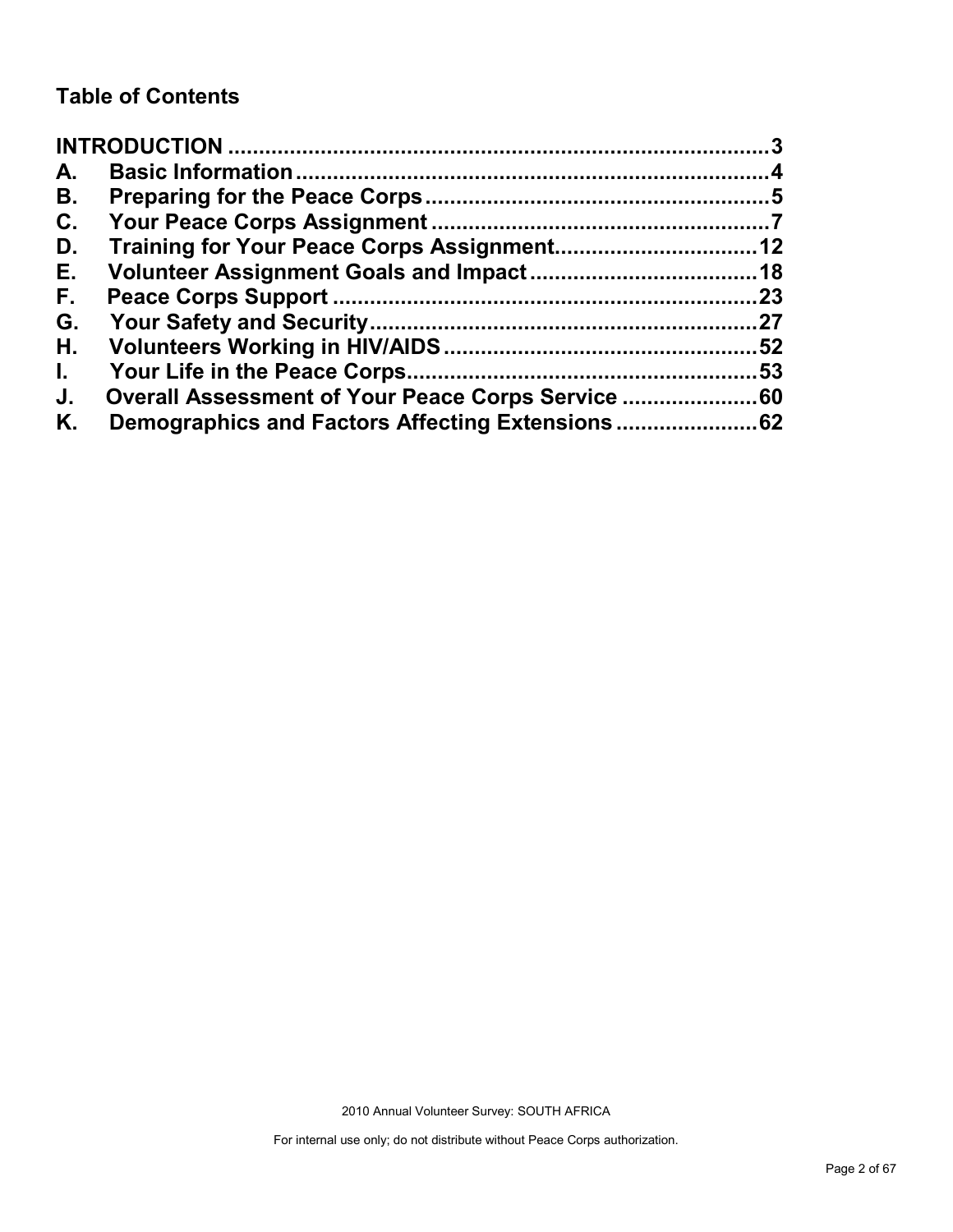## <span id="page-2-0"></span>**INTRODUCTION**

The Annual Volunteer Survey was conducted from June – August 2010 and 81 percent of the Volunteers (5, 239) responded, the highest number in the 35-year history of the survey. Most Volunteers (89 percent) completed the online version of the survey, and another 11 percent completed a paper version of the survey.

This report conveys the responses to the survey from Volunteers serving in one particular country. The report contains the tables and short narrative responses from the questions offering a finite set of possible responses. The results provide a picture of the activities, experiences and views of Peace Corps Volunteers in 2010, including areas where Volunteers confirm that their needs are being well met and where improvements may be needed.

A second report contains the Volunteers' extensive narrative responses to eight open-ended questions on the survey. The report, *2010 Annual Volunteer Survey Open Ended Responses,* is being distributed separately to the Regional and Country Directors.

## **ORGANIZATION OF THE REPORT**

The country report contains eleven sections, corresponding to the major sections of the survey questionnaire.

The tabular results are presented in the order in which the questions appeared in the 2010 AVS, which corresponds roughly to the phases of Volunteer service. Initial questions asked about preparing for Peace Corps. These were followed by questions about assignment activities and training. The final set of questions asked about extending service beyond two years.

The tables show the percent of post respondents that selected each choice and the total number of post respondents that answered the question. Most survey questions asked respondents to select one answer from a set of choices. The percentages for the "select one" responses add up to 100 percent. Questions that allowed Volunteers to "mark all that apply" result in percentages that total to more than 100 percent. This is because each percentage equals the number of respondents selecting that choice divided by the number of respondents who answered the question.

The 2010 AVS included most questions from earlier annual and biennial surveys. A dozen open-ended questions were excluded this year to reduce the reporting burden and internet connection costs to Volunteers.

2010 Annual Volunteer Survey: SOUTH AFRICA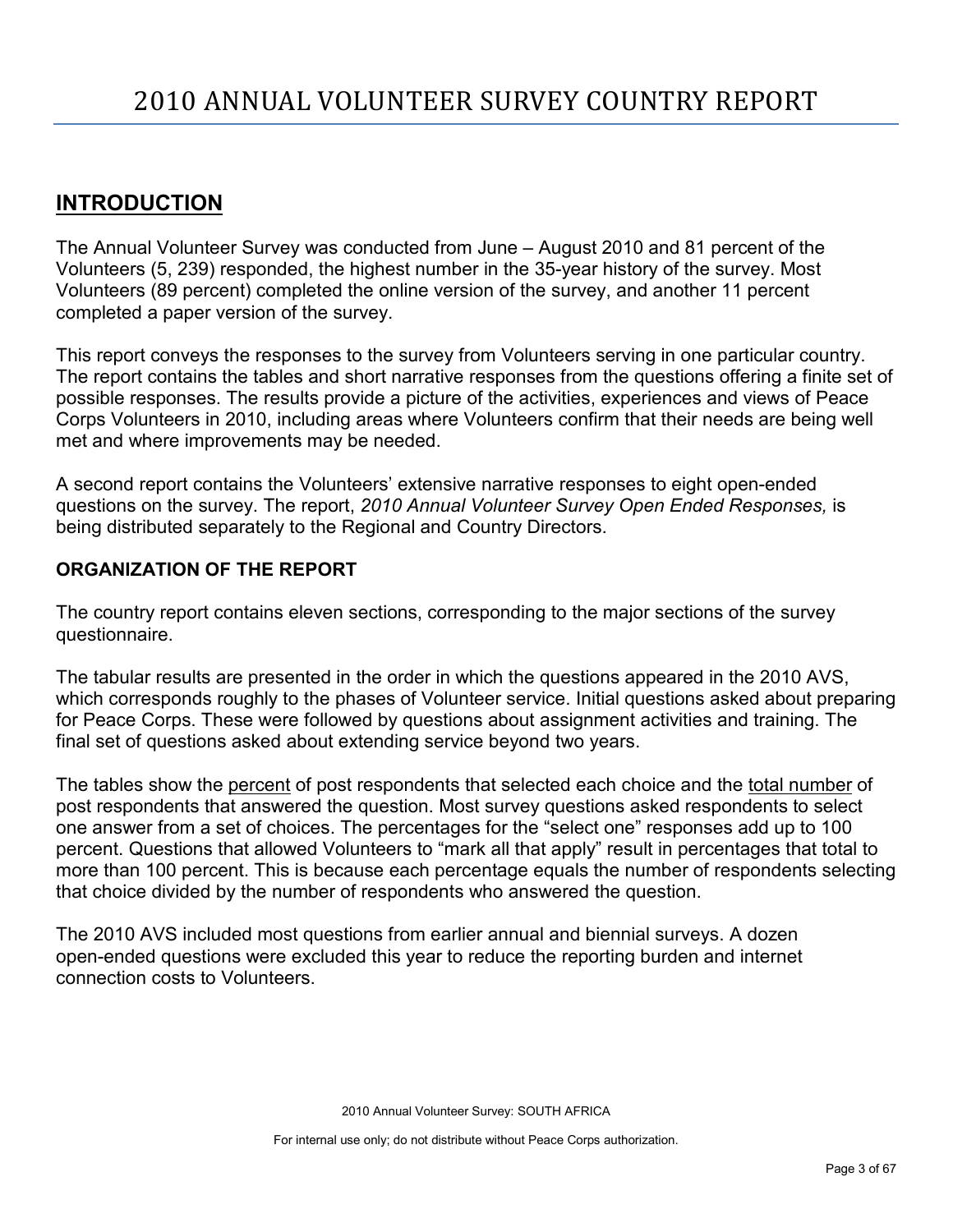Key questions were added to gather more information about:

- Experiences with insensitive comments and behavior based on race, ethnicity, age, gender, or sexual orientation
- Observations or comments about harassment/discrimination experiences (added to the online 2010 AVS after the survey began)
- Reasons that might influence whether or not to extend Volunteer service beyond two years

A crosswalk between the 2009 and 2010 questions is posted on the OSIRP intranet under 2010 AVS Reports "Reference Documents." Earlier surveys and global, regional and post reports are also on the OSIRP Intranet.

## **HOW TO USE THE INFORMATION**

Posts are encouraged to share the results with staff and Volunteers. These reports are an excellent way to initiate a dialogue with staff and Volunteers at post about what is working well and areas for improvement. In the past, posts have found it useful to share the results with their Volunteers, via the VAC, monthly newsletters, summary bulletins, and presentations at PST and IST.

Please consider comparing these 2010 results with your 2006, 2008 and 2009 survey results to identify trends and changes over time. You may also want to compare your country's results with the regional and global numbers.

## <span id="page-3-0"></span>**A. Basic Information**

This section reports on the overall response rate and percentages of online and paper surveys completed, as well as the Volunteers' descriptions of their project and site. Results are more representative of all Volunteers at post when the response rate is above 50 percent.

The 2010 Annual Volunteer Survey response rate for SOUTH AFRICA was 61%.

| Completed Online and Paper Surveys |      |    |  |  |
|------------------------------------|------|----|--|--|
| Number<br>Percent                  |      |    |  |  |
| Online                             | 62%  | 45 |  |  |
| Paper                              | 38%  | 28 |  |  |
| Total                              | 100% | 73 |  |  |

**Completed Online and Paper Surveys**

2010 Annual Volunteer Survey: SOUTH AFRICA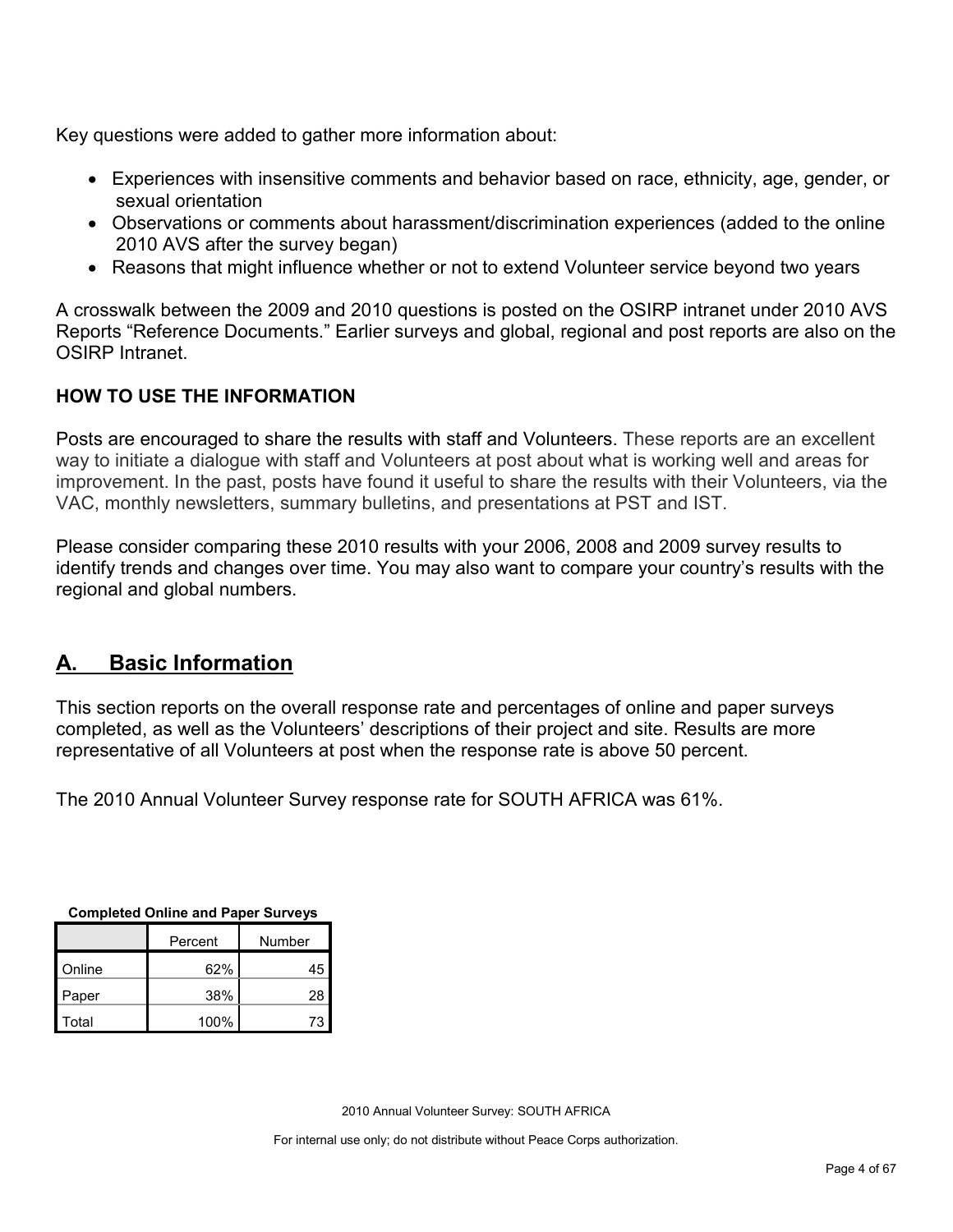| A2: How many months have you been in country? |  |  |  |  |  |  |  |  |  |  |
|-----------------------------------------------|--|--|--|--|--|--|--|--|--|--|
|-----------------------------------------------|--|--|--|--|--|--|--|--|--|--|

|                   | Percent | Number |  |
|-------------------|---------|--------|--|
| 6 months or less  | 1%      |        |  |
| 7 to 12 months    | 44%     | 32     |  |
| 13 to 20 months   | 29%     | 21     |  |
| 21 to 27 months   | 21%     | 15     |  |
| 28 months or more | 5%      |        |  |
| otal              | 100%    | 73     |  |

#### **A3: Please select your project.**

|                                            | Percent | Number |
|--------------------------------------------|---------|--------|
| Community HIV/AIDS Outreach Project (CHOP) | 58%     |        |
| School and Community Resource Project      | 42%     | 30     |
| Other. Please specify                      |         |        |
| `otal                                      | 100%    |        |

#### **A3. Description of "other" project**

|       | Percent     | Number |
|-------|-------------|--------|
|       | 100%<br>73. |        |
| Total | 100%        |        |

#### **A4: Please choose the best description of your assigned site.**

|                                           | Percent | Number |
|-------------------------------------------|---------|--------|
| Rural town (pop. 2,000 + 25,000)          | 52%     | 38     |
| Village/rural area (pop. under 2,000)     | 47%     | 34     |
| City (pop. over 25,000) - not the capital | 1%      |        |
| Capital of the country                    |         |        |
| Outer island (regardless of size)         |         |        |
| Total                                     | 100%    |        |

## <span id="page-4-0"></span>**B. Preparing for the Peace Corps**

2010 Annual Volunteer Survey: SOUTH AFRICA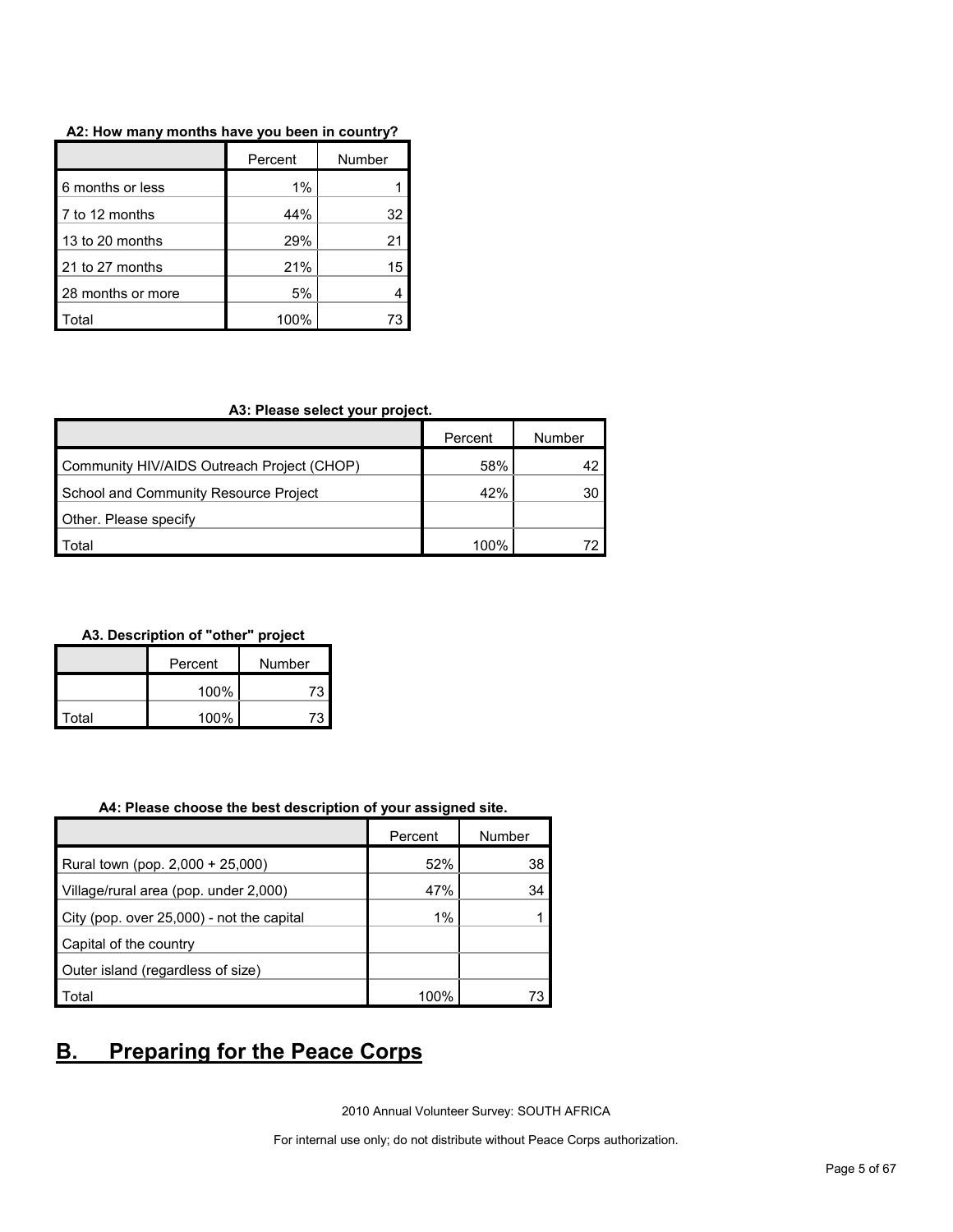This section reports Volunteers' motivations in applying and accepting a Peace Corps assignment, as well as how prepared they are currently to meet the challenges of service.

|                                                     |                | % Selected This | <b>Total PCVs</b> |
|-----------------------------------------------------|----------------|-----------------|-------------------|
|                                                     | PCV Responses  | Choice          | Responding        |
| Personal interest in the Peace Corps                | 63             | 86%             |                   |
| Returned Peace Corps Volunteer whom you met or      | 20             | 27%             |                   |
| know personally                                     |                |                 |                   |
| Peace Corps campus or community information session | 17             | 23%             |                   |
| Peace Corps website                                 | 15             | 21%             |                   |
| Americorps service                                  | 8              | 11%             |                   |
| Other: Please specify                               | 8              | 11%             |                   |
| Peace Corps recruiter                               | 6              | 8%              |                   |
| Family member/s who served in the Peace Corps       | 5              | 7%              |                   |
| Article or book about the Peace Corps               | 3              | 4%              |                   |
| Peace Corps material in the mail                    | 3              | 4%              |                   |
| Radio, TV, or print advertisement                   | 2              | 3%              |                   |
| Returned Peace Corps Volunteer who spoke to your    | $\overline{2}$ | 3%              |                   |
| school or group about the Peace Corps               |                |                 |                   |
| Social media (Facebook, Twitter, etc.               |                | 1%              |                   |
| Total                                               |                |                 | 73                |

#### **B1: What prompted you to apply to the PC? Mark all that apply.**

Percents may total to more than 100% since Volunteers were asked to "Mark all that apply."

#### **B1.OTHER: Description of other reasons for applying to Peace Corps**

|                                                | PERCENT | <b>NUMBER</b> |  |
|------------------------------------------------|---------|---------------|--|
| Open-ended results. Not responsive to request. |         |               |  |
|                                                |         |               |  |
|                                                |         |               |  |
|                                                |         |               |  |
|                                                |         |               |  |
|                                                |         |               |  |
|                                                |         |               |  |
|                                                |         |               |  |
|                                                |         |               |  |
| Total                                          | 100%    | 73            |  |

2010 Annual Volunteer Survey: SOUTH AFRICA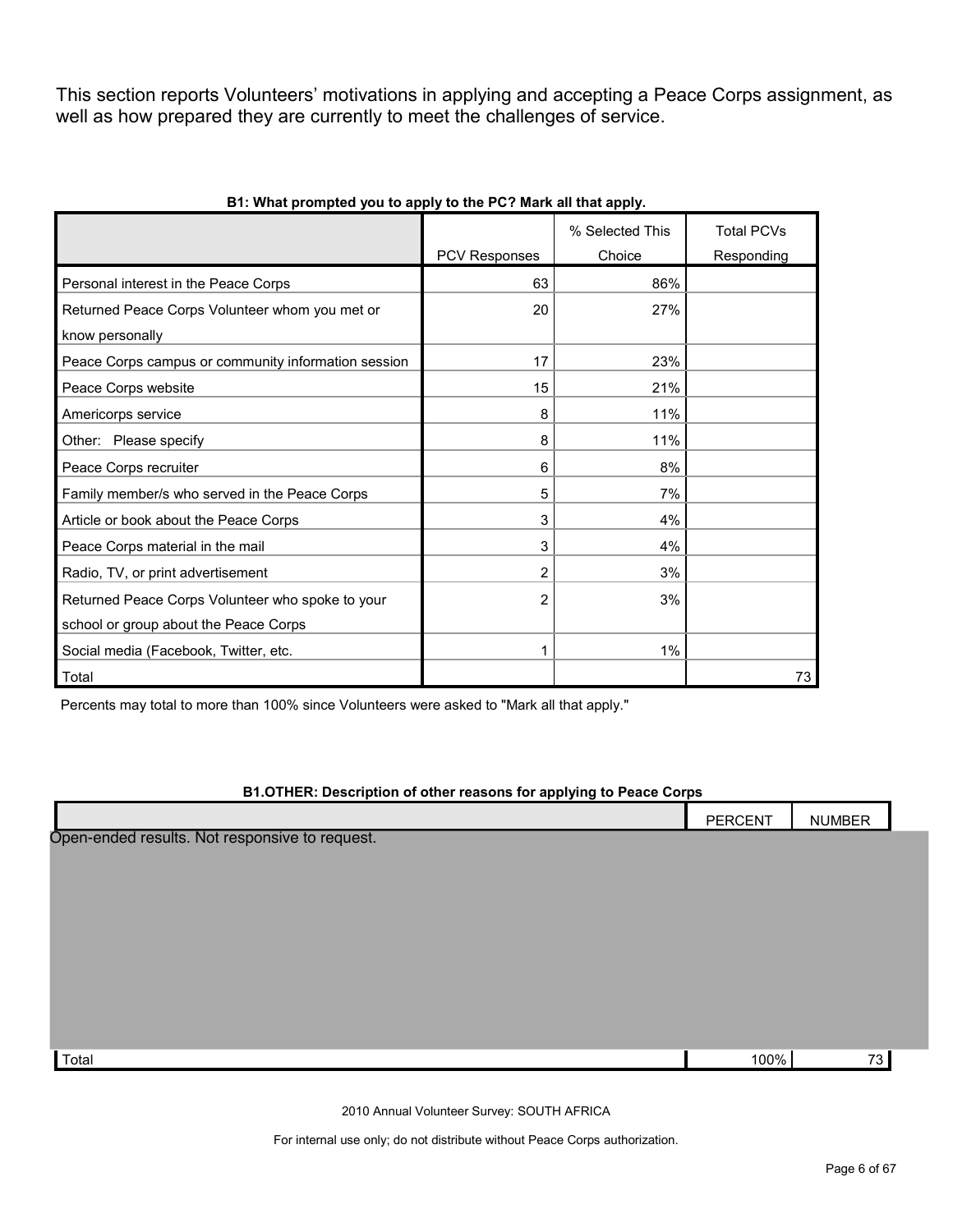|                                |               | Somewhat  |           |       |
|--------------------------------|---------------|-----------|-----------|-------|
|                                | Not Important | important | Important | Total |
| Different culture              |               | 10%       | 90%       | 72    |
| Work experience                | 7%            | 33%       | 60%       | 72    |
| Help others                    |               |           | 100%      | 73    |
| International experience       | 4%            | 15%       | 81%       | 73    |
| Language                       | 30%           | 43%       | 27%       | 70    |
| Personal growth                |               | 19%       | 81%       | 73    |
| U. S. job market               | 58%           | 20%       | 22%       | 69    |
| Serve my country               | 30%           | 35%       | 35%       | 71    |
| Travel/adventure               | 4%            | 27%       | 69%       | 71    |
| Please specify below<br>Other: |               |           | 100%      | 5     |

## **B2: How important were the following factors in accepting a PC assignment?**

#### **B2.OTHER: Description of other factor/s in accepting a PC assignment**

|                                                | PERCENT | NUMBER |  |
|------------------------------------------------|---------|--------|--|
| Open-ended results. Not responsive to request. |         |        |  |
|                                                |         |        |  |
|                                                |         |        |  |
|                                                |         |        |  |
|                                                |         |        |  |
|                                                |         |        |  |
|                                                |         |        |  |
|                                                |         |        |  |
|                                                |         |        |  |
| Total                                          | 100%    | 73     |  |

#### **B3: How prepared do you feel today to meet the challenges of PC service?**

|                | Not at all | Minimally | Adequately | Considerabl∨ | Exceptionally | Total     |
|----------------|------------|-----------|------------|--------------|---------------|-----------|
| B <sub>3</sub> |            | 4%        | 33%        | 51%          | 2%            | っへ<br>ں ہ |

## <span id="page-6-0"></span>**C. Your Peace Corps Assignment**

This section reports Volunteers' work on their primary assignment and their secondary activities. The term "primary assignment" refers to the Volunteers' assignment which is part of an overall project plan

2010 Annual Volunteer Survey: SOUTH AFRICA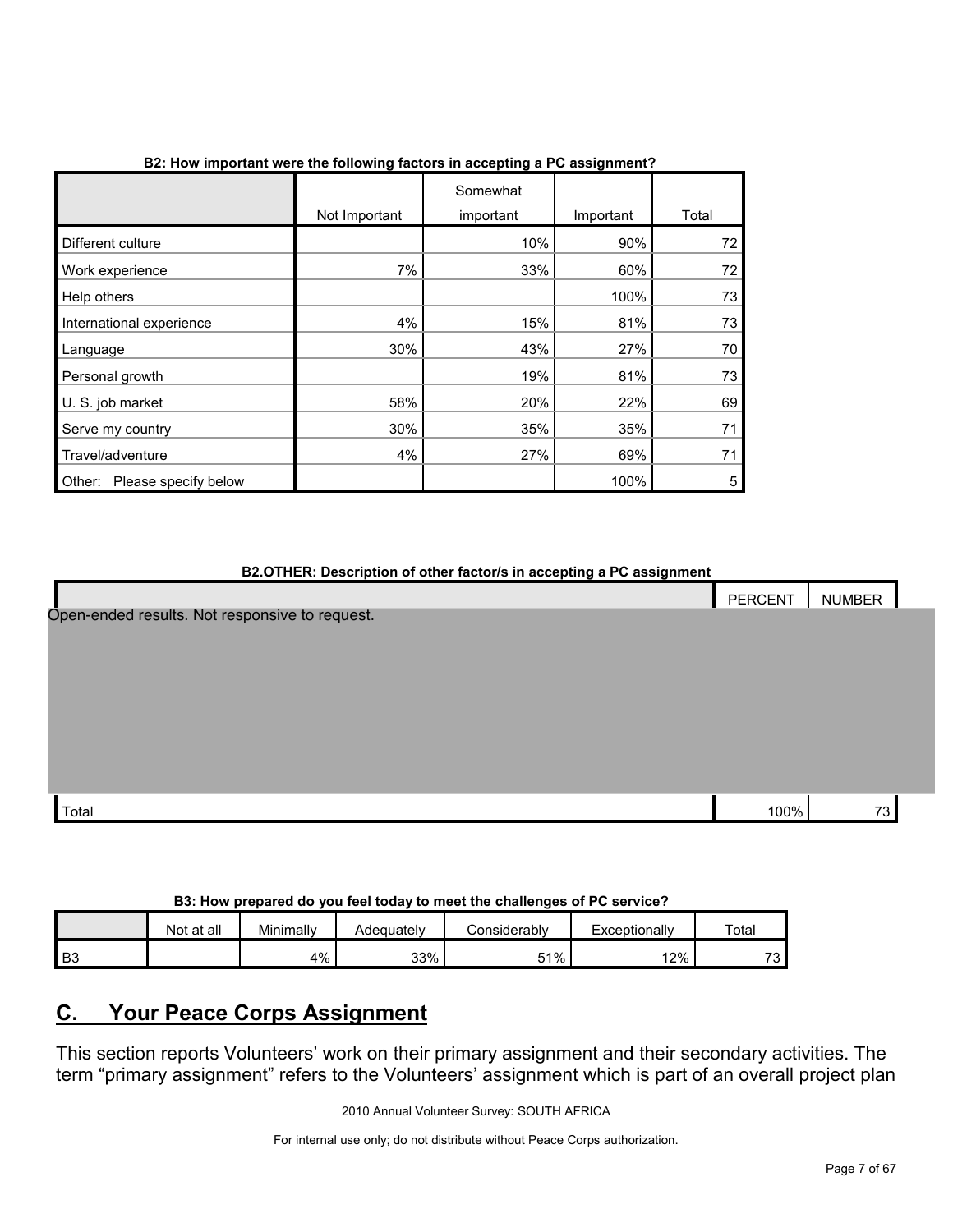designed by the host country partners and in-country Peace Corps staff.

| CT: which best describes the locus of your primary assignment/work? |         |                |
|---------------------------------------------------------------------|---------|----------------|
|                                                                     | Percent | Number         |
| NGO development                                                     | 31%     | 22             |
| <b>HIV/AIDS</b>                                                     | 21%     | 15             |
| Math/science teaching                                               | 8%      | 6              |
| Information & communications technology (ICT)                       | 8%      | 6              |
| Teacher training                                                    | 7%      | 5              |
| Other education                                                     | 6%      | 4              |
| English teaching                                                    | 6%      | 4              |
| Other: Please specify                                               | 4%      | 3              |
| Youth development                                                   | 4%      | 3              |
| Community development                                               | 3%      | $\overline{2}$ |
| Health extension                                                    | 1%      | 1              |
| Agriculture/fish/livestock                                          | 1%      | 1              |
| Business education/advising                                         |         |                |
| Urban & regional planning/municipal development                     |         |                |
| Water sanitation                                                    |         |                |
| Forestry/parks                                                      |         |                |
| Environmental education                                             |         |                |
| Agroforestry                                                        |         |                |
| Total                                                               | 100%    | 72             |

**C1: Which best describes the focus of your primary assignment/work?**

### **C1.OTHER: Description of "other" primary assignment/work**



2010 Annual Volunteer Survey: SOUTH AFRICA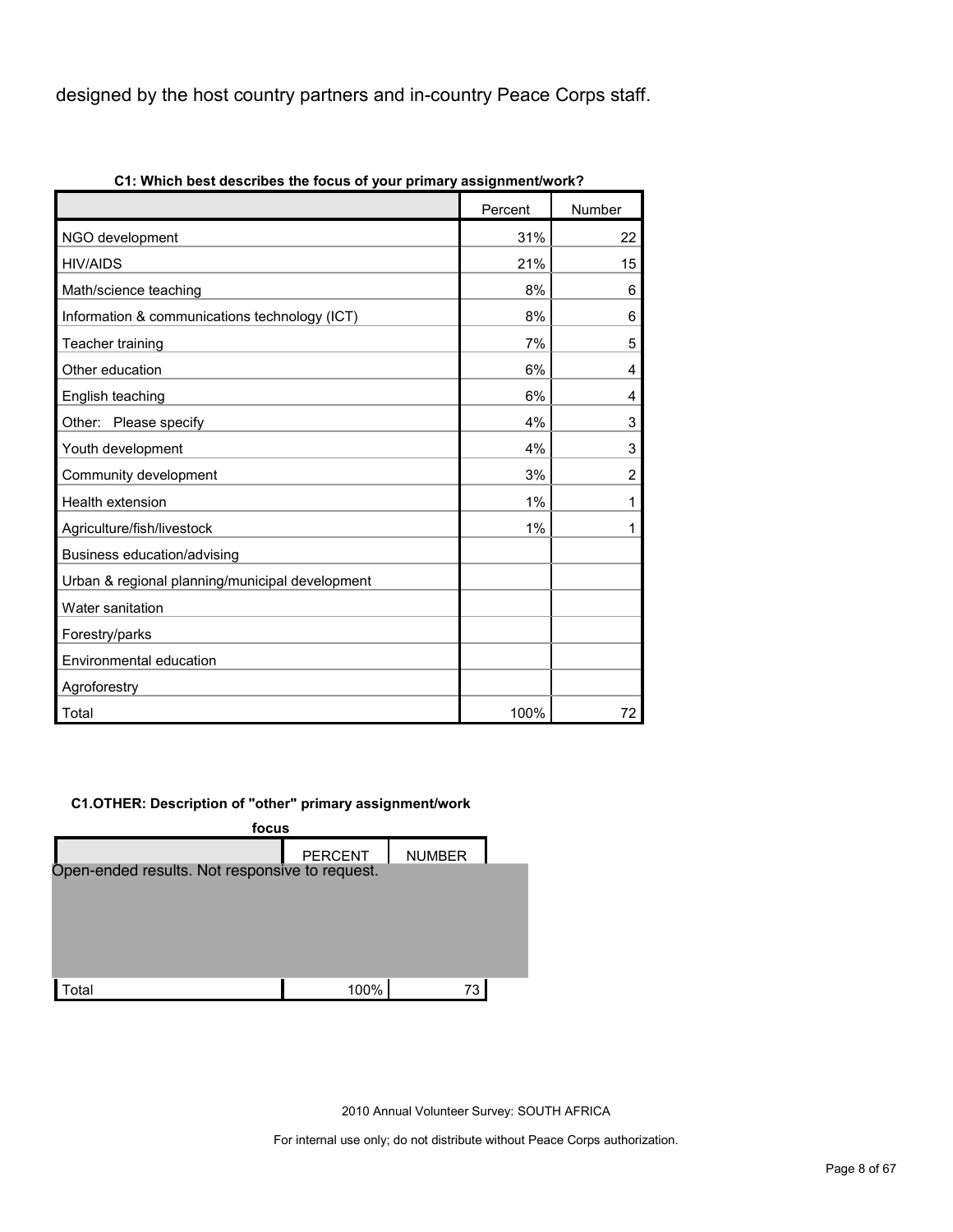### **C2: Are you a Masters International**

**student?**

|       | Percent | Number |
|-------|---------|--------|
| No    | 92%     | 66     |
| Yes   | 8%      | 6      |
| Total | 100%    | 72     |

| <u>William of the following activities upes your primary assignment work include:</u> |                      |               |                   |  |  |
|---------------------------------------------------------------------------------------|----------------------|---------------|-------------------|--|--|
|                                                                                       |                      | % Involved in | <b>Total PCVs</b> |  |  |
|                                                                                       | <b>PCV Responses</b> | Activity      | Responding        |  |  |
| <b>HIV/AIDS</b>                                                                       | 45                   | 63%           |                   |  |  |
| Working with youth                                                                    | 38                   | 53%           |                   |  |  |
| Working with NGO(s)                                                                   | 36                   | 50%           |                   |  |  |
| English teaching                                                                      | 23                   | 32%           |                   |  |  |
| Income generation                                                                     | 23                   | 32%           |                   |  |  |
| Information and communications technology (ICT)                                       | 22                   | 31%           |                   |  |  |
| Working with special groups (e.g., disabled, elderly,                                 | 21                   | 29%           |                   |  |  |
| ethnic minorities, orphans)                                                           |                      |               |                   |  |  |
| Girls' education                                                                      | 16                   | 22%           |                   |  |  |
| Literacy                                                                              | 16                   | 22%           |                   |  |  |
| Rural development                                                                     | 15                   | 21%           |                   |  |  |
| World Wise Schools/ Correspondence Match                                              | 15                   | 21%           |                   |  |  |
| Community food security (production/marketing)                                        | 13                   | 18%           |                   |  |  |
| Household food security                                                               | 12                   | 17%           |                   |  |  |
| Library development                                                                   | 11                   | 15%           |                   |  |  |
| Child survival                                                                        | 10                   | 14%           |                   |  |  |
| Nutrition education                                                                   | 10                   | 14%           |                   |  |  |
| Arts                                                                                  | 9                    | 13%           |                   |  |  |
| <b>Business advertising</b>                                                           | 8                    | 11%           |                   |  |  |
| Mobilize host country nationals (HCNs) to volunteer                                   | 7                    | 10%           |                   |  |  |
| Other: Please specify                                                                 | 7                    | 10%           |                   |  |  |
| Sports/fitness                                                                        | 4                    | 6%            |                   |  |  |
| Microenterprise development                                                           | 3                    | 4%            |                   |  |  |
| Urban development/municipal development                                               | $\overline{2}$       | 3%            |                   |  |  |
| Water and sanitation                                                                  | 2                    | 3%            |                   |  |  |
| WID/GAD                                                                               | 2                    | 3%            |                   |  |  |

## **C3: Which of the following activities does your primary assignment/work include?**

2010 Annual Volunteer Survey: SOUTH AFRICA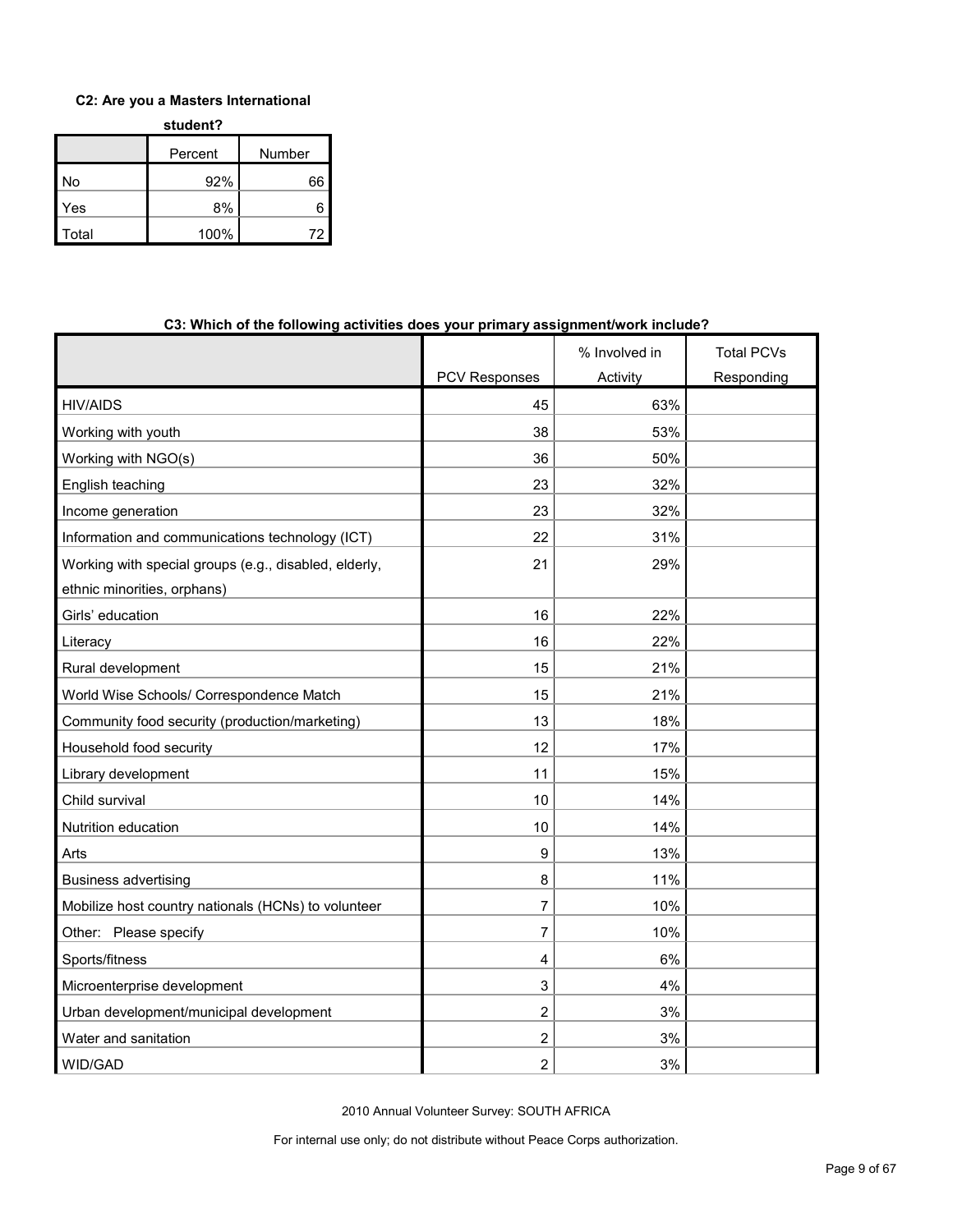| <b>Biodiversity conservation</b> | 1%    |  |
|----------------------------------|-------|--|
| Environment work                 | $1\%$ |  |
| Natural resources management     | 1%    |  |
| Total                            |       |  |

Percents may total to more than 100% since Volunteers were asked to "Mark all that apply."

#### **C3.OTHER: Description of other primary assignment/work activities**

| Open-ended results. Not responsive to request. |      |    |  |
|------------------------------------------------|------|----|--|
|                                                |      |    |  |
|                                                |      |    |  |
|                                                |      |    |  |
|                                                |      |    |  |
|                                                |      |    |  |
|                                                |      |    |  |
|                                                |      |    |  |
|                                                |      |    |  |
|                                                |      |    |  |
|                                                |      |    |  |
| Total                                          | 100% | 73 |  |

#### **C4: Hours Spent on Primary Assignment During Average Work Week**

|           | None | $1-10$ hrs | 11-20 hrs | 21-30 hrs | 31-40 hrs | More than 40 hrs | Total                         |
|-----------|------|------------|-----------|-----------|-----------|------------------|-------------------------------|
| C4Hrs6grp |      | 6%         | 13%       | 39%       | 31%       | 13%              | $\overline{\phantom{a}}$<br>- |

#### **C4: How many hours do you spend on your primary assignment during an average work week?**

| All Volunteers                 | Average           | ∟owest reported | <b>Highest reported</b> | Did not answer |
|--------------------------------|-------------------|-----------------|-------------------------|----------------|
| $\overline{\phantom{a}}$<br>ັບ | Е<br>ົາ<br>ن. ا ب |                 | 60                      |                |

#### **C5: Which of the following do your secondary activities (other than your primary assignment work) include?**

|                    |                      | % Involved in | <b>Total PCVs</b> |
|--------------------|----------------------|---------------|-------------------|
|                    | <b>PCV Responses</b> | Activity      | Responding        |
| <b>HIV/AIDS</b>    | 25                   | 40%           |                   |
| Working with youth | 25                   | 40%           |                   |

2010 Annual Volunteer Survey: SOUTH AFRICA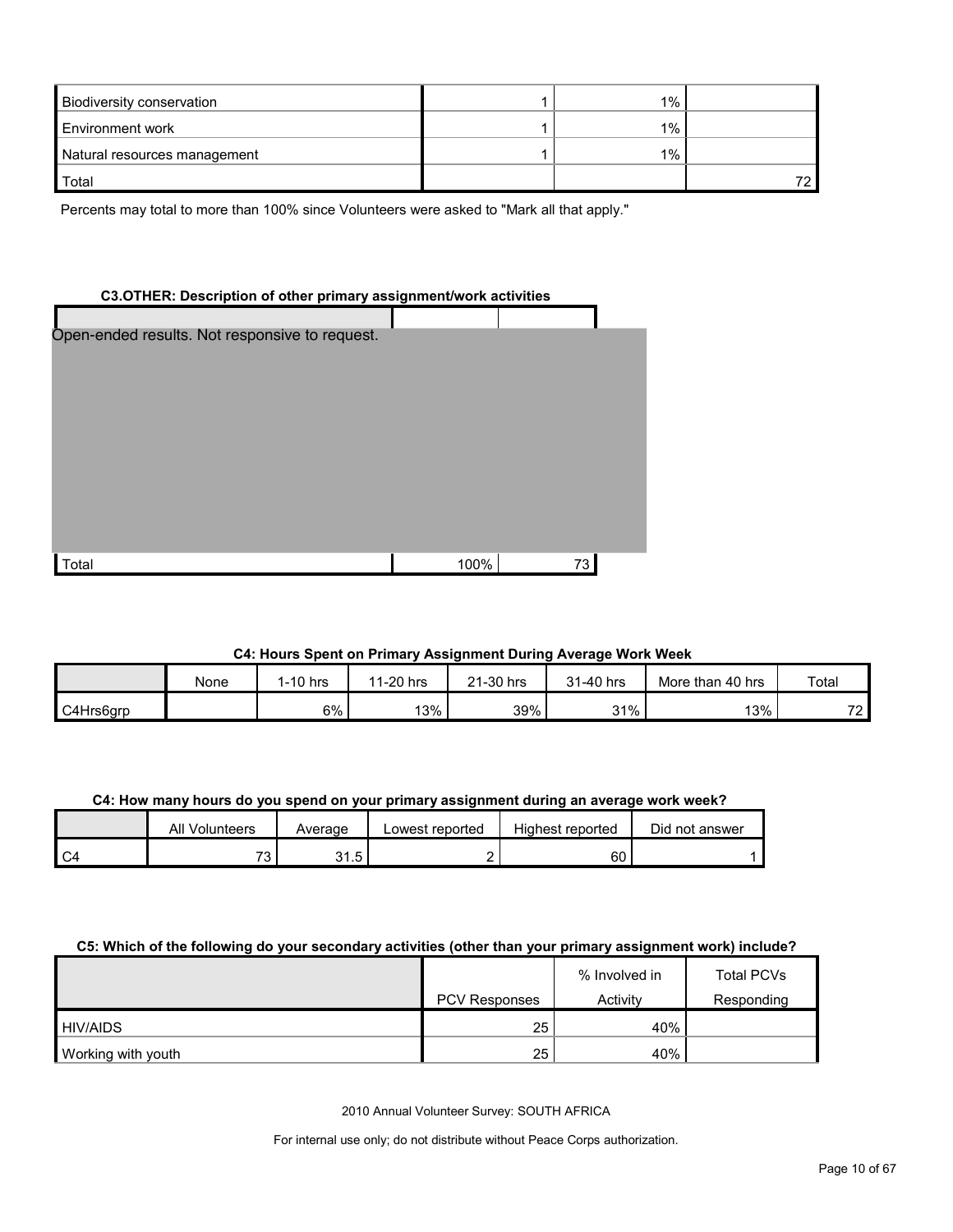| Working with NGO(s)                                   | 15             | 24% |    |
|-------------------------------------------------------|----------------|-----|----|
| Girls' education                                      | 13             | 21% |    |
| Library development                                   | 13             | 21% |    |
| Literacy                                              | 12             | 19% |    |
| English teaching                                      | 11             | 18% |    |
| Arts                                                  | 10             | 16% |    |
| Working with special groups (e.g., disabled, elderly, | 10             | 16% |    |
| ethnic minorities, orphans)                           |                |     |    |
| Rural development                                     | 9              | 15% |    |
| Income generation                                     | 8              | 13% |    |
| Information and communications technology (ICT)       | 8              | 13% |    |
| Nutrition education                                   | 8              | 13% |    |
| Other: Please specify                                 | 8              | 13% |    |
| World Wise Schools/ Correspondence Match              | 7              | 11% |    |
| Child survival                                        | 6              | 10% |    |
| Sports/fitness                                        | 6              | 10% |    |
| Household food security                               | 5              | 8%  |    |
| Mobilize host country nationals (HCNs) to volunteer   | 5              | 8%  |    |
| <b>Business advertising</b>                           | 4              | 6%  |    |
| Community food security (production/marketing)        | 4              | 6%  |    |
| Water and sanitation                                  | 3              | 5%  |    |
| Environment work                                      | $\overline{c}$ | 3%  |    |
| Microenterprise development                           | $\mathbf{2}$   | 3%  |    |
| Urban development/municipal development               | 2              | 3%  |    |
| Biodiversity conservation                             |                |     |    |
| Natural resources management                          |                |     |    |
| WID/GAD                                               |                |     |    |
| Total                                                 |                |     | 62 |

Percents may total to more than 100% since Volunteers were asked to "Mark all that apply."

#### **C5.OTHER: Description of other secondary activities**

|                                                | Column N % | Count |
|------------------------------------------------|------------|-------|
| Open-ended results. Not responsive to request. |            |       |
|                                                |            |       |
|                                                |            |       |
|                                                |            |       |

2010 Annual Volunteer Survey: SOUTH AFRICA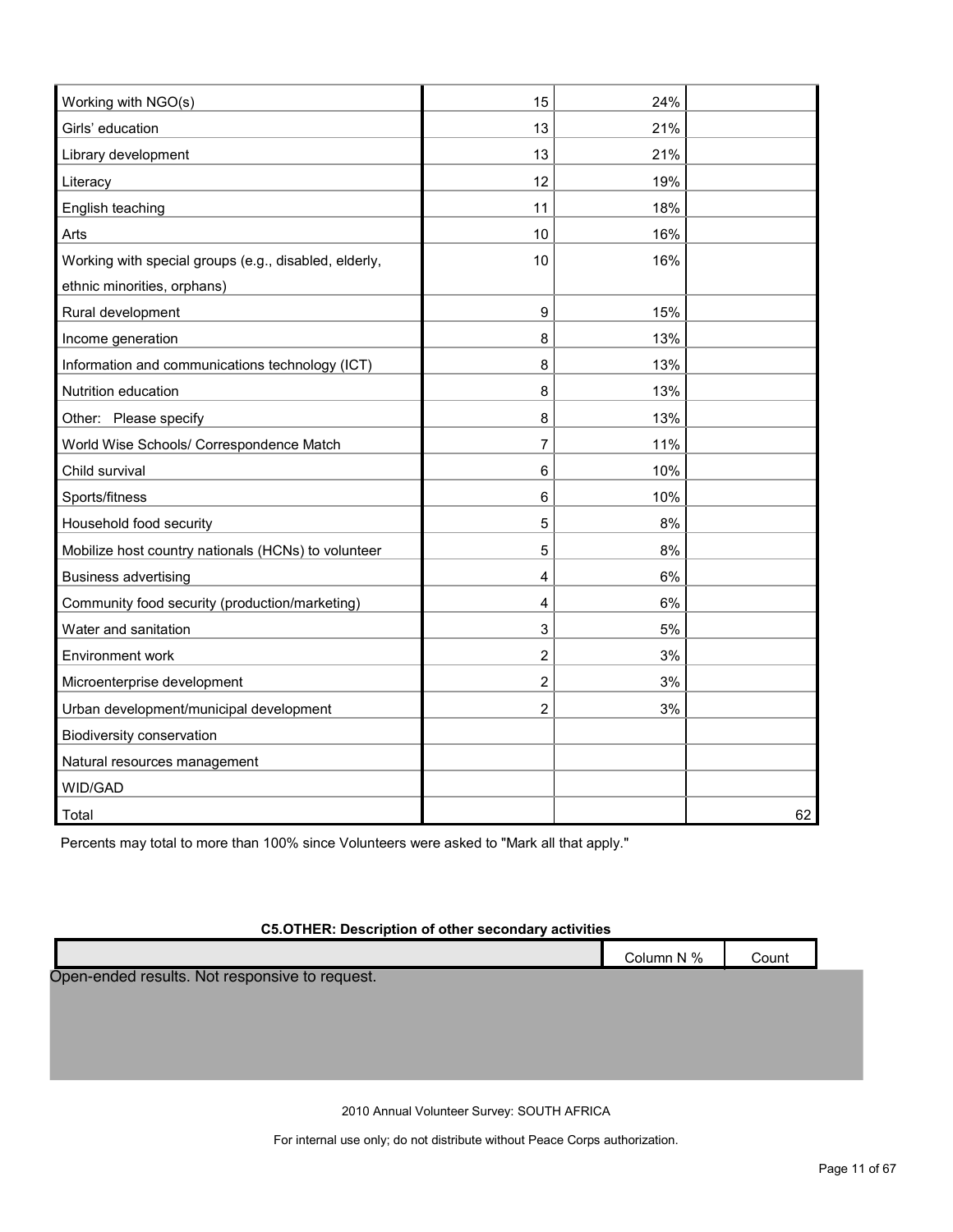| Open-ended results. Not responsive to request. |      |    |
|------------------------------------------------|------|----|
|                                                |      |    |
| Total                                          | 100% | 73 |
|                                                |      |    |

## **C5: No Secondary Activities**

|                         | Percent | Number |
|-------------------------|---------|--------|
| <b>NA</b>               | 85%     | 62     |
| No secondary activities | 15%     |        |
| `otal                   | 100%    | 73     |

## **C6: Hours Spent on Secondary Activities During Average Work Week**

|           | None | 1-10 hrs | 11-20 hrs | 21-30 hrs<br>$^{\circ}$ | 31-40 hrs | More than 40 hrs | Total |
|-----------|------|----------|-----------|-------------------------|-----------|------------------|-------|
| C6Hrs6grp | 8%   | 55%      | 32%       | 5%                      | 2%        |                  | 66    |

## **C6. How many hours do you spend on secondary activities during an average work week?**

|        | All Volunteers           | Average                | Lowest reported | Highest reported | Did not answer |
|--------|--------------------------|------------------------|-----------------|------------------|----------------|
| $\sim$ | $\overline{\phantom{a}}$ | $\sim$<br>. . <u>.</u> |                 | 40.              |                |

## **C7: How personally satisfying is your--?**

|                              | Not at all | Minimally | Adeauatelv | Considerablv | Exceptionally | Total |
|------------------------------|------------|-----------|------------|--------------|---------------|-------|
| Primary assignment           | 3%         | 15%       | 26%        | 44%          | 12%           | 73.   |
| Secondary project activities | 3%         | 6%        | 27%        | 47%          | 17%           | 64    |

NOTE: See the Open-Ended Responses report for Volunteer comments (C8) about their satisfaction with the work they do

## <span id="page-11-0"></span>**D. Training for Your Peace Corps Assignment**

This section reports Volunteers' assessment of the effectiveness of Pre-Service Training (PST) and In-Service Training at post. In-Service Training (IST) includes: Reconnect, Technical IST, Mid-Service and Close of Service Conferences, project management/leadership conferences, and other

2010 Annual Volunteer Survey: SOUTH AFRICA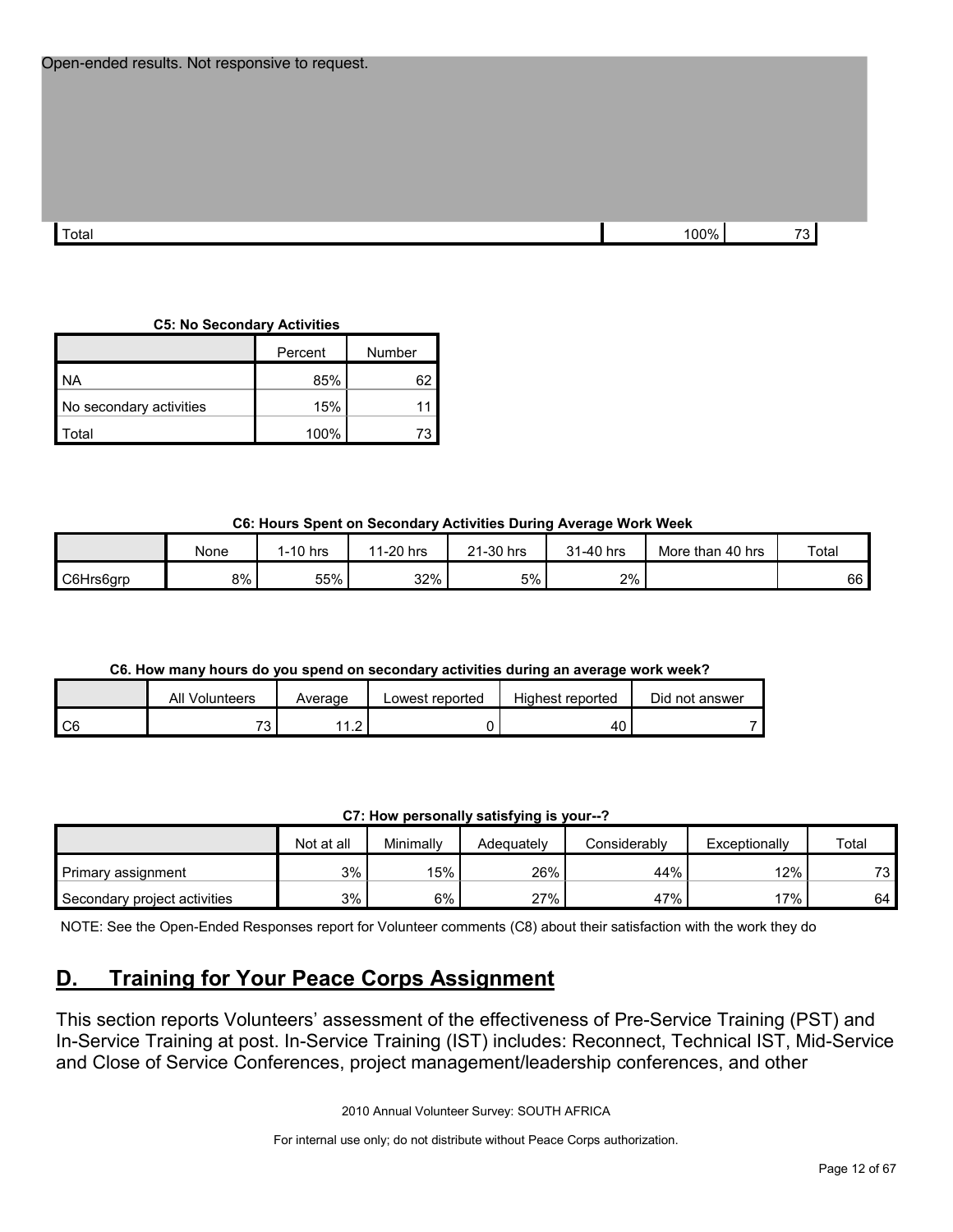## post-sponsored training sessions.

|                   | <b>1. HOW HIGHT WEEKS OF FST GIG YOU HAVE DEIDLE YOU WELE SWOLLEN!!!</b> |       |         |          |       |          |              |       |  |  |
|-------------------|--------------------------------------------------------------------------|-------|---------|----------|-------|----------|--------------|-------|--|--|
|                   | Less than 8                                                              |       |         |          |       |          | More than 12 |       |  |  |
|                   | weeks                                                                    | weeks | 9 weeks | 10 weeks | weeks | 12 weeks | weeks        | Total |  |  |
| D <sub>1GRP</sub> | $9\%$                                                                    | 67%   | 16%     | 8%       |       |          |              | 64    |  |  |

## **D1: How many weeks of PST did you have before you were sworn in?**

| DZ: How effective was your Pre-Service Training (PST) in preparing you to-- |               |       |          |           |                |
|-----------------------------------------------------------------------------|---------------|-------|----------|-----------|----------------|
|                                                                             | Not effective | Poor  | Adequate | Effective | Very effective |
| Manage cultural differences                                                 | $1\%$         | 11%   | 32%      | 36%       | 21%            |
| Deal with adjustment issues                                                 | 4%            | 7%    | 48%      | 32%       | 10%            |
| Work with counterparts/community partners                                   | 8%            | 25%   | 47%      | 18%       | 3%             |
| Use language needed in work and social interactions                         | 4%            | 25%   | 45%      | 21%       | 4%             |
| Perform technical aspects of your work                                      | 5%            | 22%   | 48%      | 16%       | 4%             |
| Work on your project goals and objectives                                   | $1\%$         | 22%   | 55%      | 16%       | 4%             |
| Conduct a participatory community needs                                     | 7%            | 25%   | 32%      | 26%       | 7%             |
| assessment (e.g., PACA)                                                     |               |       |          |           |                |
| Monitor your project goals and outcomes                                     | 3%            | 28%   | 47%      | 18%       | 3%             |
| Maintain your physical health                                               | 4%            | 14%   | 33%      | 37%       | 12%            |
| Maintain your mental/emotional health                                       | 5%            | 10%   | 42%      | 32%       | 11%            |
| Maintain your personal safety and security                                  | 1%            | $1\%$ | 19%      | 48%       | 29%            |

## **D2: How effective was your Pre-Service Training (PST) in preparing you to--**

## **D2: How effective was your Pre-Service Training (PST) in preparing you to--**

|                                                     | NA/No training | Total |
|-----------------------------------------------------|----------------|-------|
| Manage cultural differences                         |                | 73    |
| Deal with adjustment issues                         |                | 73    |
| Work with counterparts/community partners           |                | 73    |
| Use language needed in work and social interactions | 1%             | 73    |
| Perform technical aspects of your work              | 4%             | 73    |
| Work on your project goals and objectives           | 1%             | 73    |
| Conduct a participatory community needs assessment  | 4%             | 73    |
| (e.g., PACA)                                        |                |       |
| Monitor your project goals and outcomes             | 1%             | 72    |
| Maintain your physical health                       |                | 73    |
| Maintain your mental/emotional health               |                | 73    |

2010 Annual Volunteer Survey: SOUTH AFRICA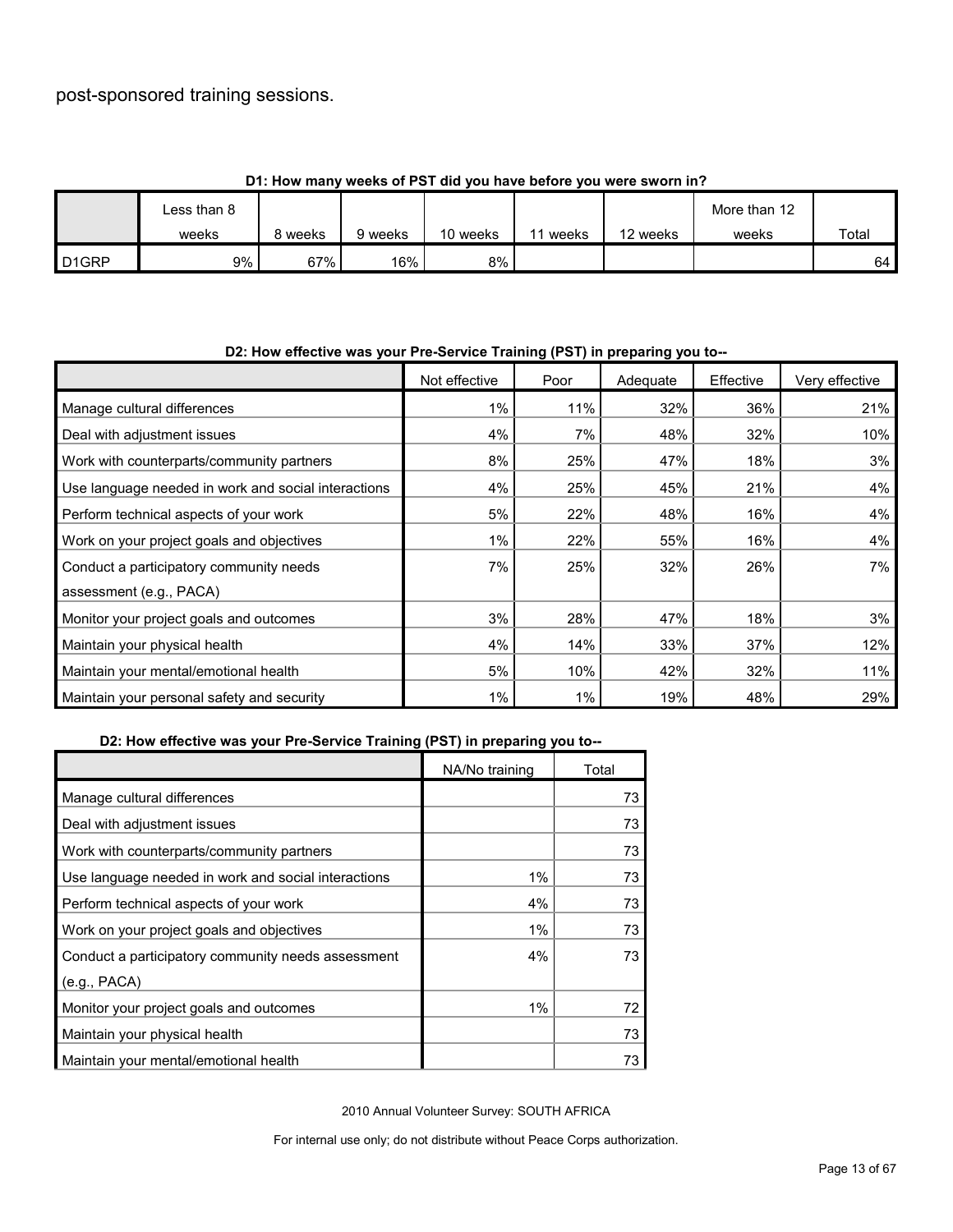|                                                     | NA/No training | Total |
|-----------------------------------------------------|----------------|-------|
| Manage cultural differences                         |                | 73    |
| Deal with adjustment issues                         |                | 73    |
| Work with counterparts/community partners           |                | 73    |
| Use language needed in work and social interactions | 1%             | 73    |
| Perform technical aspects of your work              | 4%             | 73    |
| Work on your project goals and objectives           | 1%             | 73    |
| Conduct a participatory community needs assessment  | 4%             | 73    |
| (e.g., PACA)                                        |                |       |
| Monitor your project goals and outcomes             | $1\%$          | 72    |
| Maintain your physical health                       |                | 73    |
| Maintain your mental/emotional health               |                | 73    |
| Maintain your personal safety and security          | 1%             | 73    |

#### **D2: How effective was your Pre-Service Training (PST) in preparing you to--**

## **D2: How effective was your Pre-Service Training (PST) in preparing you to-- (excluding "NA/No training" responses)**

|                                            | Not effective | Poor  | Adequate | Effective | Very effective | Total |
|--------------------------------------------|---------------|-------|----------|-----------|----------------|-------|
| Manage cultural differences                | 1%            | 11%   | 32%      | 36%       | 21%            | 73    |
| Deal with adjustment issues                | 4%            | 7%    | 48%      | 32%       | 10%            | 73    |
| Work with counterparts/community partners  | 8%            | 25%   | 47%      | 18%       | 3%             | 73    |
| Use language needed in work and social     | 4%            | 25%   | 46%      | 21%       | 4%             | 72    |
| interactions                               |               |       |          |           |                |       |
| Perform technical aspects of your work     | 6%            | 23%   | 50%      | 17%       | 4%             | 70    |
| Work on your project goals and objectives  | 1%            | 22%   | 56%      | 17%       | 4%             | 72    |
| Conduct a participatory community needs    | 7%            | 26%   | 33%      | 27%       | 7%             | 70    |
| assessment (e.g., PACA)                    |               |       |          |           |                |       |
| Monitor your project goals and outcomes    | 3%            | 28%   | 48%      | 18%       | 3%             | 71    |
| Maintain your physical health              | 4%            | 14%   | 33%      | 37%       | 12%            | 73    |
| Maintain your mental/emotional health      | 5%            | 10%   | 42%      | 32%       | 11%            | 73    |
| Maintain your personal safety and security | $1\%$         | $1\%$ | 19%      | 49%       | 29%            | 72    |

### **D3: How many days of PC-sponsored training have you had since you were sworn in?**

|       | None | -5 davs | $6-10$ days | 1-15 davs<br>14 | 16-20 days | 21-39 days | 40+<br>∙ davs | Total                    |
|-------|------|---------|-------------|-----------------|------------|------------|---------------|--------------------------|
| D3GRP | 4%   | 43%     | 22%         | 21%             | 4%         | 4%         | 1%            | $\overline{\phantom{a}}$ |

2010 Annual Volunteer Survey: SOUTH AFRICA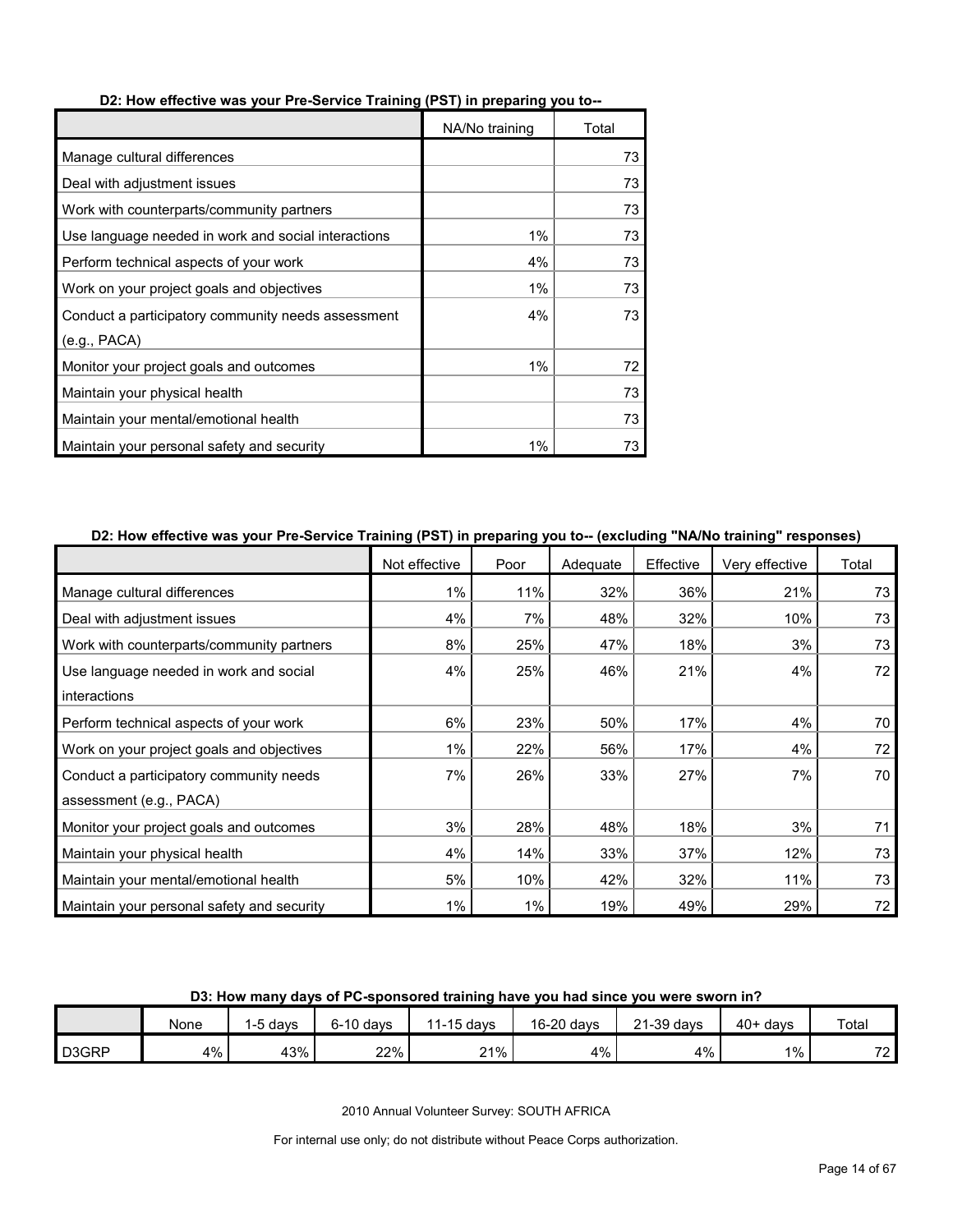|                                                     | Not effective | Poor | Adequate | Effective | Very effective |
|-----------------------------------------------------|---------------|------|----------|-----------|----------------|
| Manage cultural differences                         | 10%           | 15%  | 38%      | 10%       | $1\%$          |
| Deal with adjustment issues                         | 10%           | 20%  | 37%      | 9%        | $1\%$          |
| Build and strengthen working relationships with     | 7%            | 20%  | 37%      | 16%       | 11%            |
| counterparts/community partners                     |               |      |          |           |                |
| Use language needed in work and social interactions | 10%           | 21%  | 29%      | 10%       | 3%             |
| Perform technical aspects of your work              | 7%            | 10%  | 48%      | 17%       | 13%            |
| Work on your project goals and objectives           | 6%            | 13%  | 37%      | 20%       | 17%            |
| Conduct a participatory community needs             | 10%           | 18%  | 17%      | 7%        | 3%             |
| assessment (e.g., PACA)                             |               |      |          |           |                |
| Monitor project goals and outcomes                  | 9%            | 13%  | 39%      | 17%       | 14%            |
| Maintain your physical health                       | 7%            | 13%  | 30%      | 13%       | 3%             |
| Maintain your mental/emotional health               | 4%            | 14%  | 31%      | 15%       | 3%             |
| Maintain your personal safety and security          | 4%            | 8%   | 28%      | 23%       | 7%             |

**D4: How effective was your In-Service Training (IST) in preparing you to--**

**D4: How effective was your In-Service Training (IST) in preparing you to--**

|                                                     | NA/No training | Total |
|-----------------------------------------------------|----------------|-------|
| Manage cultural differences                         | 25%            | 71    |
| Deal with adjustment issues                         | 23%            | 70    |
| Build and strengthen working relationships with     | 9%             | 70    |
| counterparts/community partners                     |                |       |
| Use language needed in work and social interactions | 27%            | 70    |
| Perform technical aspects of your work              | 6%             | 71    |
| Work on your project goals and objectives           | 7%             | 70    |
| Conduct a participatory community needs assessment  | 45%            | 71    |
| (e.g., PACA)                                        |                |       |
| Monitor project goals and outcomes                  | 9%             | 70    |
| Maintain your physical health                       | 35%            | 71    |
| Maintain your mental/emotional health               | 32%            | 71    |
| Maintain your personal safety and security          | 30%            | 71    |

#### **D4: How effective was your In-Service Training (IST) in preparing you to-- (excluding "NA/No training" responses)**

| $\overline{\phantom{a}}$<br><br>effective<br>Not | Poor | Adequate | $-$ cc.<br>$\overline{\phantom{a}}$<br>Effective | verv<br>effective | otal |
|--------------------------------------------------|------|----------|--------------------------------------------------|-------------------|------|
|                                                  |      |          |                                                  |                   |      |
|                                                  |      |          |                                                  |                   |      |

2010 Annual Volunteer Survey: SOUTH AFRICA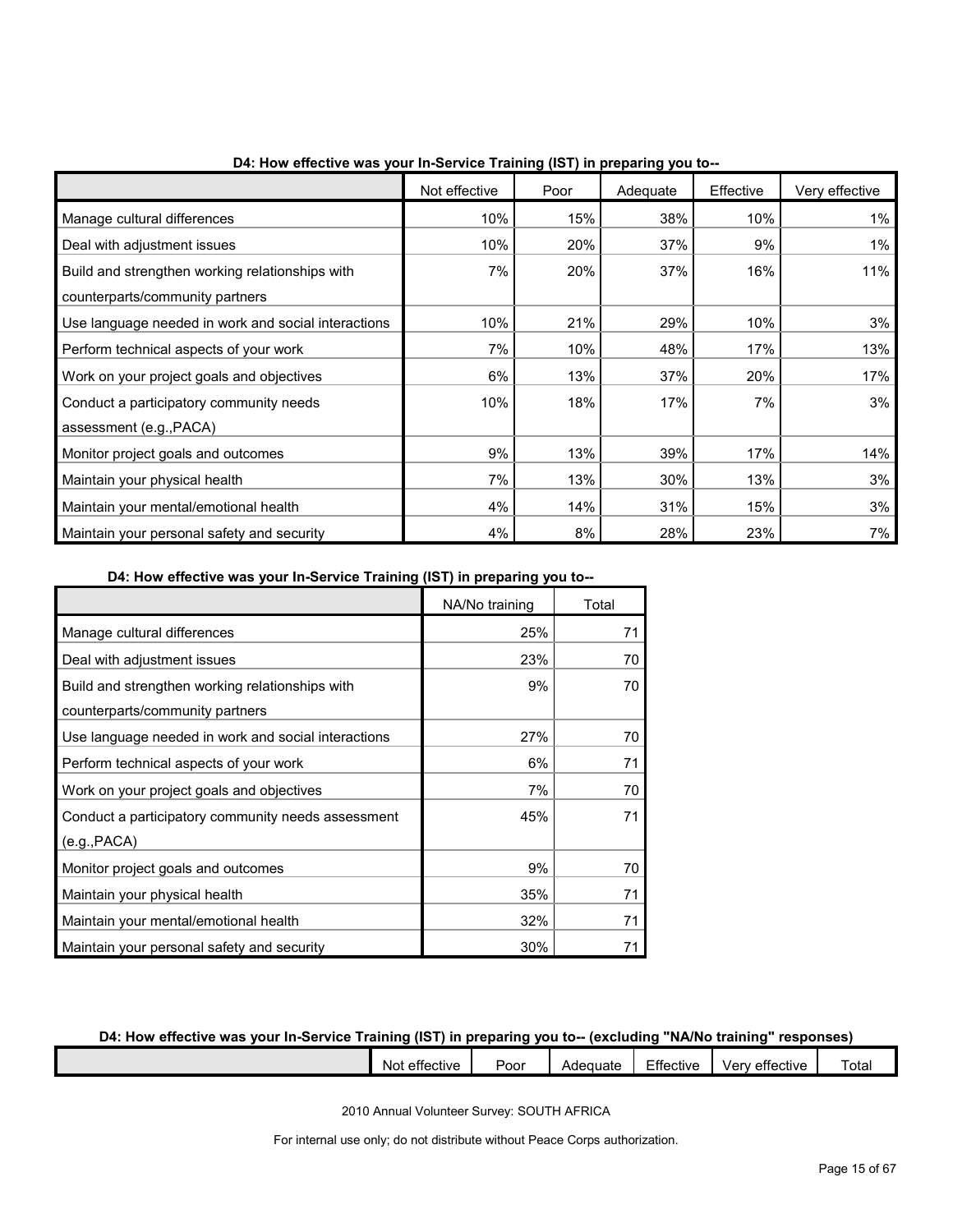| Manage cultural differences                     | 13% | 21% | 51% | 13% | 2%  | 53 |
|-------------------------------------------------|-----|-----|-----|-----|-----|----|
| Deal with adjustment issues                     | 13% | 26% | 48% | 11% | 2%  | 54 |
| Build and strengthen working relationships with | 8%  | 22% | 41% | 17% | 13% | 64 |
| counterparts/community partners                 |     |     |     |     |     |    |
| Use language needed in work and social          | 14% | 29% | 39% | 14% | 4%  | 51 |
| interactions                                    |     |     |     |     |     |    |
| Perform technical aspects of your work          | 7%  | 10% | 51% | 18% | 13% | 67 |
| Work on your project goals and objectives       | 6%  | 14% | 40% | 22% | 18% | 65 |
| Conduct a participatory community needs         | 18% | 33% | 31% | 13% | 5%  | 39 |
| assessment (e.g., PACA)                         |     |     |     |     |     |    |
| Monitor project goals and outcomes              | 9%  | 14% | 42% | 19% | 16% | 64 |
| Maintain your physical health                   | 11% | 20% | 46% | 20% | 4%  | 46 |
| Maintain your mental/emotional health           | 6%  | 21% | 46% | 23% | 4%  | 48 |
| Maintain your personal safety and security      | 6%  | 12% | 40% | 32% | 10% | 50 |

## **D5: Please list other types of training you have had that were sponsored by someone other than PC**

|  | $\overline{\phantom{a}}$<br>Percent | Number |
|--|-------------------------------------|--------|
|  |                                     |        |

Open-ended results. Not responsive to request.

2010 Annual Volunteer Survey: SOUTH AFRICA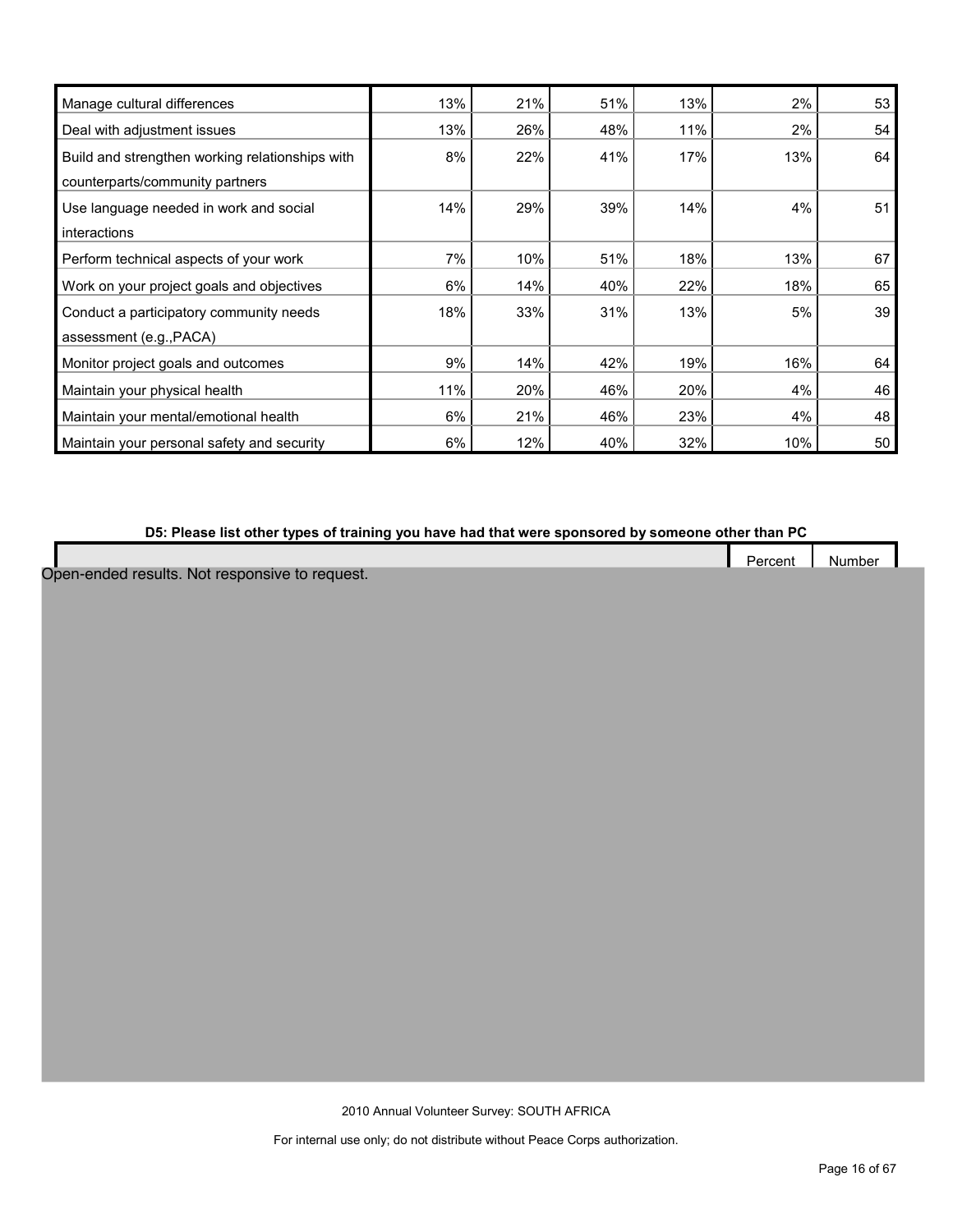| Total | 00 <sub>0</sub> |  |
|-------|-----------------|--|

#### **D6: How well can you communicate in the language used by most local people in your**

|                |            |        | community? |      |           |       |
|----------------|------------|--------|------------|------|-----------|-------|
|                | Not at all | Poorly | Adequately | Well | √erv well | Total |
| D <sub>6</sub> | 6%         | 42%    | 45%        | 7%   |           | 71    |

| Local language proficiency (D6) by Time in Country (A2) |  |  |  |
|---------------------------------------------------------|--|--|--|
|---------------------------------------------------------|--|--|--|

|                   |            | .      |            | $\, \, \cdot \,$ |           |       |
|-------------------|------------|--------|------------|------------------|-----------|-------|
|                   | Not at all | Poorly | Adequately | Well             | Very well | Total |
| 6 months or less  |            | 100%   |            |                  |           |       |
| 7 to 12 months    | 3%         | 53%    | 43%        |                  |           | 30    |
| 13 to 20 months   | 5%         | 38%    | 48%        | 10%              |           | 21    |
| 21 to 27 months   | 7%         | 20%    | 53%        | 20%              |           | 15    |
| 28 months or more | 25%        | 50%    | 25%        |                  |           | 4     |
| Total             | 6%         | 42%    | 45%        | 7%               |           | 71    |

2010 Annual Volunteer Survey: SOUTH AFRICA

For internal use only; do not distribute without Peace Corps authorization.

O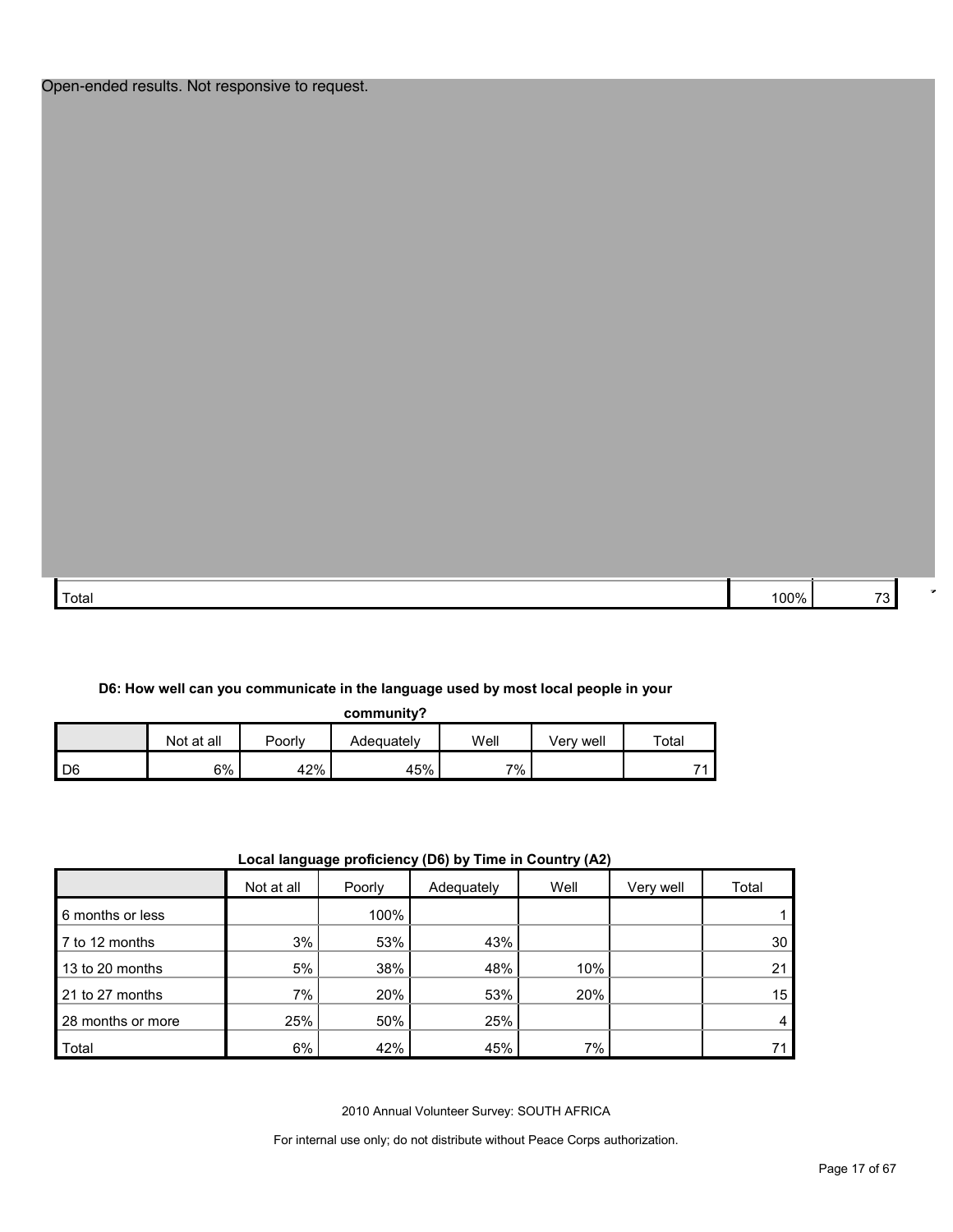## <span id="page-17-0"></span>**E. Volunteer Assignment Goals and Impact**

This section reports Volunteers' self-assessments of their impact on the individuals and organizations in the communities in which they serve. The results address the extent to which Volunteers' work and other community interaction have achieved the following three goals:

Goal 1: To help the people of interested countries in meeting their need for trained men and women by transferring skills to, and building capacity of, host country partners

Goal 2: To help promote a better understanding of Americans on the part of the peoples served

Goal 3: To help Americans understand the people and cultures of other countries

|                                                    | Not at all | Minimally | Adequately | Considerably | Exceptionally |
|----------------------------------------------------|------------|-----------|------------|--------------|---------------|
| Meets the objectives of the project plan           | 1%         | 11%       | 33%        | 41%          | 11%           |
| Builds local capacity for sustainability (goal 1)  | 4%         | 15%       | 29%        | 41%          | 11%           |
| Involves local people in planning and implementing | 1%         | 13%       | 31%        | 38%          | 18%           |
| activities                                         |            |           |            |              |               |
| Complements other local development activities     | 5%         | 15%       | 18%        | 42%          | 11%           |
| Transfers skills to host country individuals and   | 1%         | 12%       | 22%        | 48%          | 16%           |
| organizations (goal 1)                             |            |           |            |              |               |
| Mobilizes host country individuals to volunteer    | 18%        | 26%       | 22%        | 25%          | 4%            |
| Helps promote a better understanding of Americans  |            | 7%        | 30%        | 41%          | 19%           |
| on the part of the peoples served (goal 2)         |            |           |            |              |               |
| Helps promote a better understanding of other      |            | 12%       | 27%        | 37%          | 21%           |
| peoples on the part of Americans (goal 3)          |            |           |            |              |               |

**E1: To what extent does your Volunteer work assignment address the following?**

#### **E1: To what extent does your Volunteer work assignment address the following?**

|                                                      | <b>NA</b> | Total |
|------------------------------------------------------|-----------|-------|
| Meets the objectives of the project plan             | 3%        | 73    |
| Builds local capacity for sustainability (goal 1)    |           | 73    |
| Involves local people in planning and implementing   |           | 72    |
| activities                                           |           |       |
| Complements other local development activities       | 8%        | 73    |
| Transfers skills to host country individuals and     |           | 73    |
| organizations (goal 1)                               |           |       |
| Mobilizes host country individuals to volunteer      | 5%        | 73    |
| Helps promote a better understanding of Americans on | 3%        | 73    |
| the part of the peoples served (goal 2)              |           |       |

2010 Annual Volunteer Survey: SOUTH AFRICA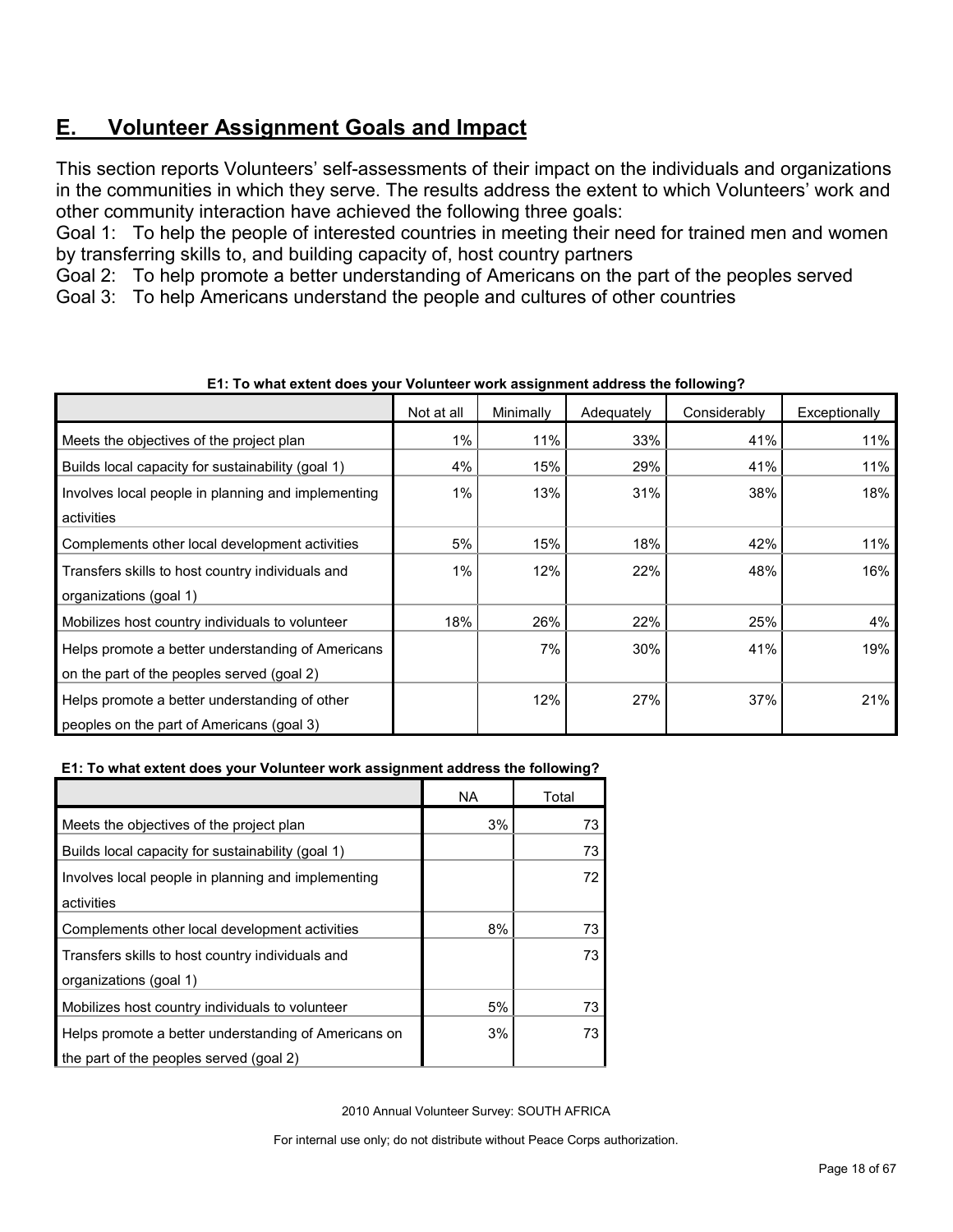|                                                       | NA. | Total |
|-------------------------------------------------------|-----|-------|
| Meets the objectives of the project plan              | 3%  | 73    |
| Builds local capacity for sustainability (goal 1)     |     | 73    |
| Involves local people in planning and implementing    |     | 72    |
| activities                                            |     |       |
| Complements other local development activities        | 8%  | 73    |
| Transfers skills to host country individuals and      |     | 73    |
| organizations (goal 1)                                |     |       |
| Mobilizes host country individuals to volunteer       | 5%  | 73    |
| Helps promote a better understanding of Americans on  | 3%  | 73    |
| the part of the peoples served (goal 2)               |     |       |
| Helps promote a better understanding of other peoples | 3%  | 73    |
| on the part of Americans (goal 3)                     |     |       |

#### **E1: To what extent does your Volunteer work assignment address the following?**

#### **E1: To what extent does your Volunteer work assignment address the following? (excluding "NA" responses)**

|                                                       | Not at all | Minimally | Adequately | Considerably |
|-------------------------------------------------------|------------|-----------|------------|--------------|
| Meets the objectives of the project plan              | 1%         | 11%       | 34%        | 42%          |
| Builds local capacity for sustainability (goal 1)     | 4%         | 15%       | 29%        | 41%          |
| Involves local people in planning and implementing    | 1%         | 13%       | 31%        | 38%          |
| activities                                            |            |           |            |              |
| Complements other local development activities        | 6%         | 16%       | 19%        | 46%          |
| Transfers skills to host country individuals and      | 1%         | 12%       | 22%        | 48%          |
| organizations (goal 1)                                |            |           |            |              |
| Mobilizes host country individuals to volunteer       | 19%        | 28%       | 23%        | 26%          |
| Helps promote a better understanding of Americans on  |            | 7%        | 31%        | 42%          |
| the part of the peoples served (goal 2)               |            |           |            |              |
| Helps promote a better understanding of other peoples |            | 13%       | 28%        | 38%          |
| on the part of Americans (goal 3)                     |            |           |            |              |

## **E1: To what extent does your Volunteer work assignment address the following?**

#### **(excluding "NA" responses)**

|                                                    | Exceptionally | Total |
|----------------------------------------------------|---------------|-------|
| Meets the objectives of the project plan           | 11%           |       |
| Builds local capacity for sustainability (goal 1)  | 11%           | 73.   |
| Involves local people in planning and implementing | 18%           | 72.   |
| activities                                         |               |       |

2010 Annual Volunteer Survey: SOUTH AFRICA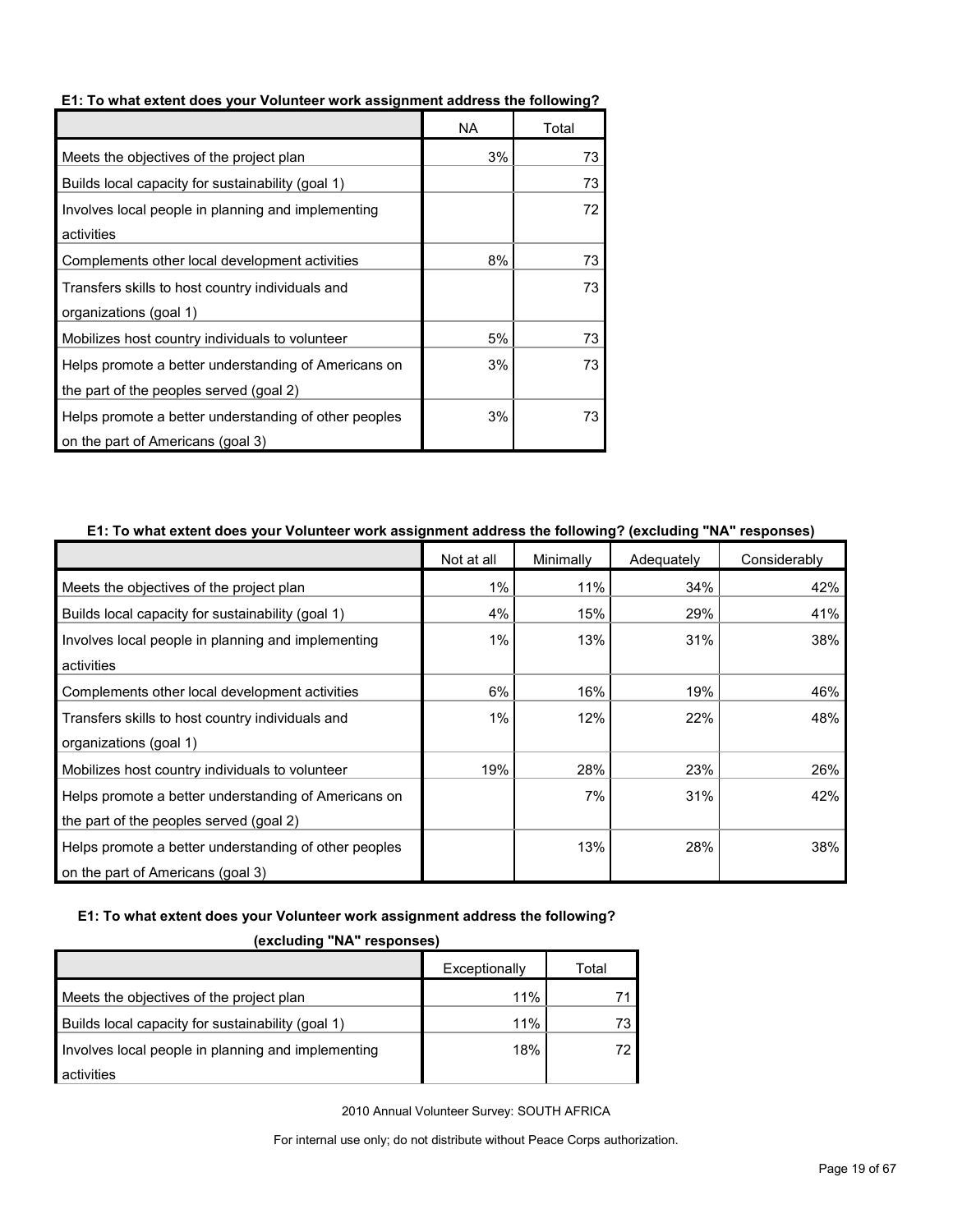| Complements other local development activities        | 12% | 67 |
|-------------------------------------------------------|-----|----|
| Transfers skills to host country individuals and      | 16% |    |
| organizations (goal 1)                                |     |    |
| Mobilizes host country individuals to volunteer       | 4%  | 69 |
| Helps promote a better understanding of Americans on  | 20% |    |
| the part of the peoples served (goal 2)               |     |    |
| Helps promote a better understanding of other peoples | 21% |    |
| on the part of Americans (goal 3)                     |     |    |

## **E2: How effective have you been in transferring knowledge and skills to help the following persons or groups build their**

| capacities?                                      |            |           |            |              |               |  |
|--------------------------------------------------|------------|-----------|------------|--------------|---------------|--|
|                                                  | Not at all | Minimally | Adequately | Considerably | Exceptionally |  |
| Your counterpart/community partner               | 1%         | 10%       | 37%        | 34%          | 12%           |  |
| An organization other than your host institution | 8%         | 26%       | 30%        | 23%          | $1\%$         |  |
| Members of your host community                   | 3%         | 19%       | 44%        | 26%          | 5%            |  |
| <b>Other Peace Corps Volunteers</b>              | 3%         | 19%       | 34%        | 34%          | 3%            |  |

## **E2: How effective have you been in transferring knowledge and skills to help the**

| following persons or groups build their capacities? |
|-----------------------------------------------------|
|-----------------------------------------------------|

|                                                  | ΝA  | Total |
|--------------------------------------------------|-----|-------|
| Your counterpart/community partner               | 5%  | 73.   |
| An organization other than your host institution | 11% | 73    |
| Members of your host community                   | 3%  | 73    |
| <b>Other Peace Corps Volunteers</b>              | 7%  | 73.   |

## **E2: How effective have you been in transferring knowledge and skills to help the following persons or groups build**

| their capacities? (excluding "NA" responses) |  |  |  |  |
|----------------------------------------------|--|--|--|--|
|----------------------------------------------|--|--|--|--|

|                                                  | Not at all | Minimally | Adequately | Considerably |
|--------------------------------------------------|------------|-----------|------------|--------------|
| Your counterpart/community partner               | 1%         | 10%       | 39%        | 36%          |
| An organization other than your host institution | 9%         | 29%       | 34%        | 26%          |
| Members of your host community                   | 3%         | 20%       | 45%        | 27%          |
| Other Peace Corps Volunteers                     | 3%         | 21%       | 37%        | 37%          |

## **E2: How effective have you been in transferring knowledge and skills to help the following persons or groups build their capacities? (excluding "NA" responses)**

2010 Annual Volunteer Survey: SOUTH AFRICA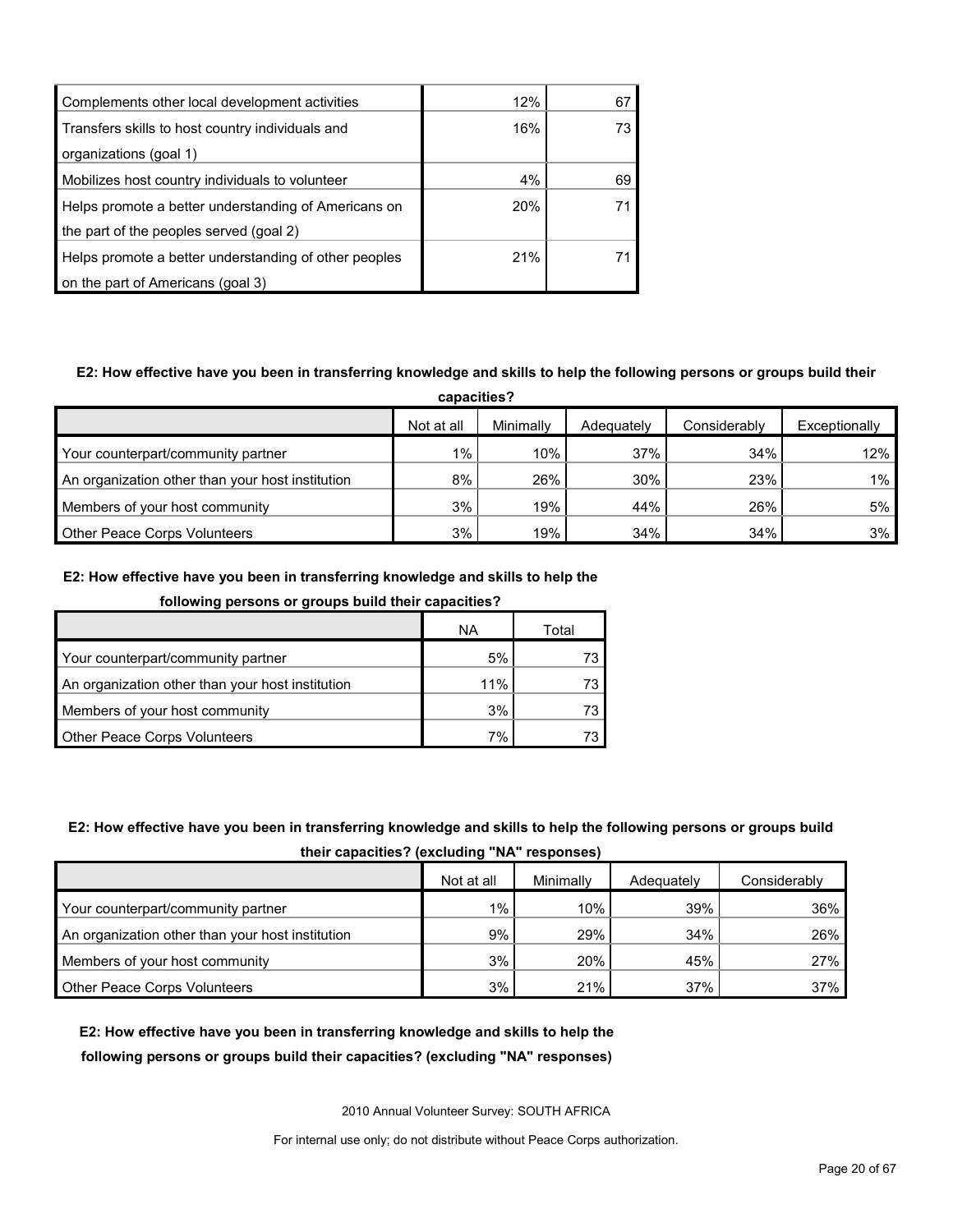|                                                  | Exceptionally | Total |
|--------------------------------------------------|---------------|-------|
| Your counterpart/community partner               | 13%           | 69    |
| An organization other than your host institution | 2%            | 65    |
| Members of your host community                   | 6%            |       |
| Other Peace Corps Volunteers                     | 3%            |       |

## **E2.TEXT: Description of others to whom you are transferring skills to help build their**

| capacities                                     |            |       |  |
|------------------------------------------------|------------|-------|--|
|                                                | Column N % | Count |  |
| Open-ended results. Not responsive to request. |            |       |  |
|                                                |            |       |  |
|                                                |            |       |  |
|                                                |            |       |  |
| Total                                          | 100%       | 73    |  |
|                                                |            |       |  |

## **E3: Based on your contact with host country nationals, to what extent have they gained a better understanding of**

| Americans?     |            |           |            |                     |               |                   |                |  |
|----------------|------------|-----------|------------|---------------------|---------------|-------------------|----------------|--|
|                | Not at all | Minimally | Adequately | <b>Considerably</b> | Exceptionally | Too early to tell | Total          |  |
| E <sub>3</sub> | 1%         | 6%        | 29%        | 47%                 | 13%           | 4%                | 70<br>$\sim$ 4 |  |

## **E3: Based on your contact with host country nationals, to what extent have they gained a better understanding of Americans? (excluding "Too early to tell" responses)**

|    | Not at all | Minimally | Adequately | Considerabl∨ | Exceptionally | Total |
|----|------------|-----------|------------|--------------|---------------|-------|
| E3 | $1\%$      | 6%        | 30%        | 49%          | 13%           | 69    |

## **E4: In which of the following third goal activities have you participated during your PC service? Mark all that**

| apply.                           |                      |              |                   |  |  |
|----------------------------------|----------------------|--------------|-------------------|--|--|
|                                  |                      |              | <b>Total PCVs</b> |  |  |
|                                  | <b>PCV Responses</b> | % Doing This | Responding        |  |  |
| Electronic updates               | 71                   | 97%          |                   |  |  |
| Personal website or blog         | 51                   | 70%          |                   |  |  |
| Hard copy/paper update           | 46                   | 63%          |                   |  |  |
| <b>Hosting American visitors</b> | 42                   | 58%          |                   |  |  |

2010 Annual Volunteer Survey: SOUTH AFRICA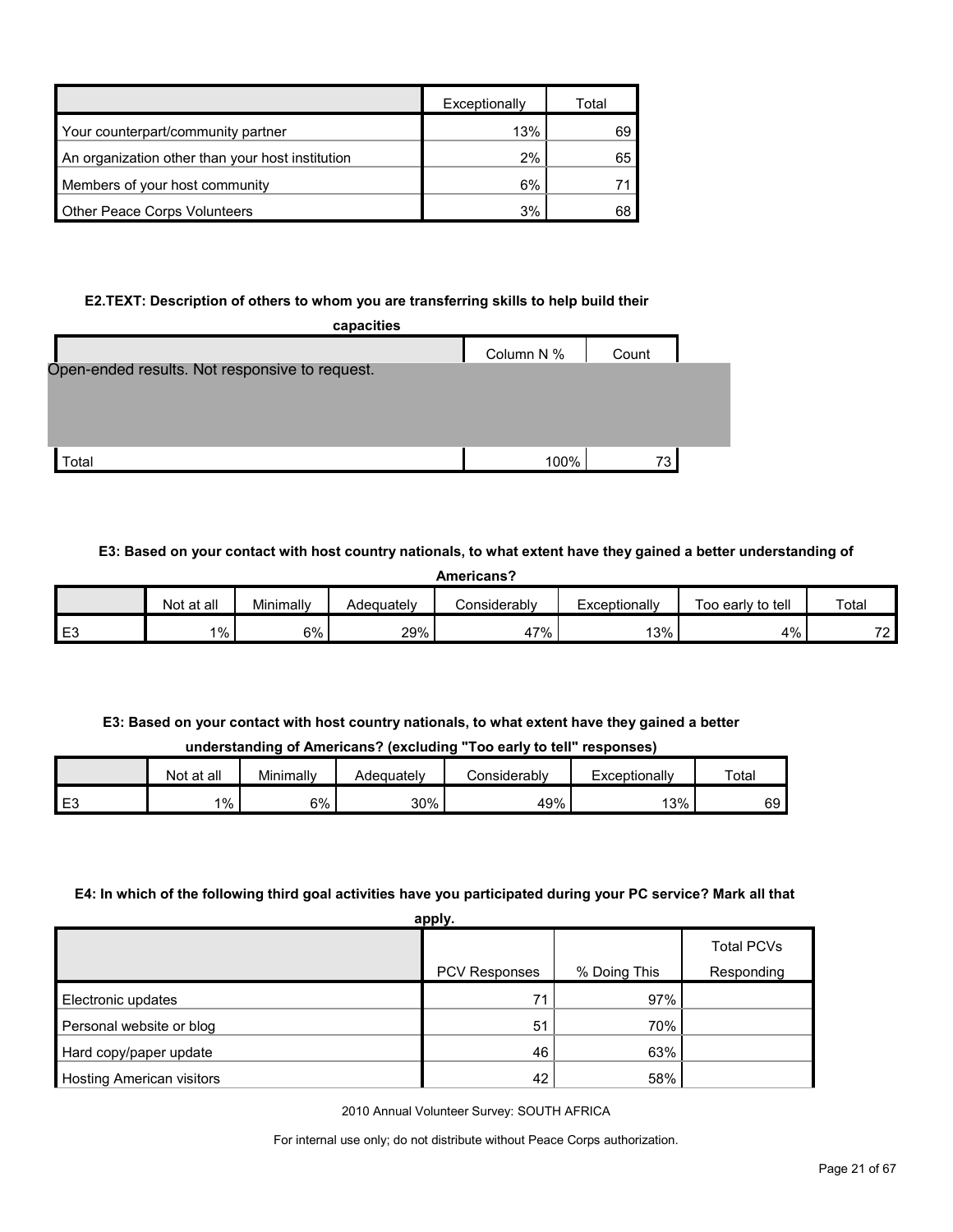| Enrollment in the CWWS/CMS program                    | 35 | 48% |    |
|-------------------------------------------------------|----|-----|----|
| Pen pal program/letter exchange                       | 10 | 14% |    |
| While on home leave, spoke at a school or community   | 9  | 12% |    |
| group                                                 |    |     |    |
| Podcasted/created a slide show or video posted online |    | 5%  |    |
| Posted to PC Digital Library                          |    | 5%  |    |
| Other please specify                                  | 4  | 5%  |    |
| Peace Corps Week activities                           |    | 3%  |    |
| Total                                                 |    |     | 73 |

Percents may total to more than 100% since Volunteers were asked to "Mark all that apply."

#### **E4.TEXT: Description of "others" third goal activities**

|                                                | Column N % | Count |  |
|------------------------------------------------|------------|-------|--|
| Open-ended results. Not responsive to request. |            |       |  |
|                                                |            |       |  |
|                                                |            |       |  |
|                                                |            |       |  |
|                                                |            |       |  |
|                                                |            |       |  |
|                                                |            |       |  |
| Total                                          | 100%       | 73    |  |

#### **E4: When asked about third goal activities, Volunteer answered "No**

**involvement in third goal activities."** 

|                      |         | No third goal |       |
|----------------------|---------|---------------|-------|
|                      | NA      | activities    | Total |
| No Goal 3 activities | $100\%$ |               |       |

#### **E5: Based on your contact with Americans, to what extent have they gained a better understanding of host country**

**nationals?**

|                | Not at all | Minimally | Adequately | Considerabl∨ | Exceptionally | Too early to tell | Total     |
|----------------|------------|-----------|------------|--------------|---------------|-------------------|-----------|
| E <sub>5</sub> |            | 7% .      | 26%        | 48%          | 15%           | 4%                | 70<br>∕ ، |

2010 Annual Volunteer Survey: SOUTH AFRICA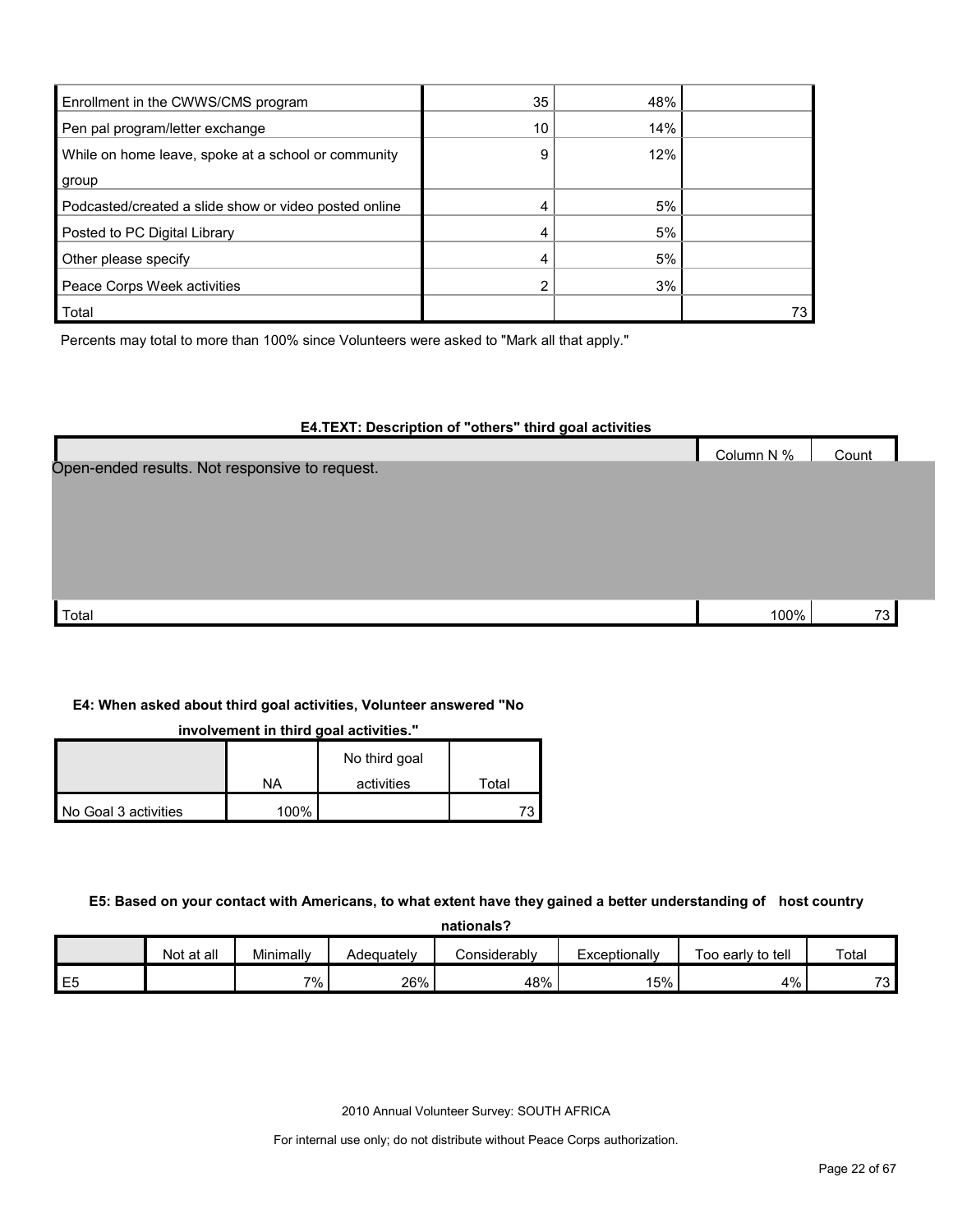#### **E5: Based on your contact with Americans, to what extent have they gained a better understanding of host**

|    | Not at all | Minimally | Adequatelv | ≿onsiderablv | Exceptionally | Total           |
|----|------------|-----------|------------|--------------|---------------|-----------------|
| E5 |            | 7%        | 27%        | 50%          | 16%           | 70 <sub>1</sub> |

#### **country nationals? (excluding "Too early to tell" responses)**

## <span id="page-22-0"></span>**F. Peace Corps Support**

This section reports Volunteers' satisfaction with in-country Peace Corps staff support and how the Volunteers communicate with the post.

#### **F1: How prepared for your arrival were the host people with whom you would be working?**

|      | Not at all | Minimally | Adequatelv | Considerably | Exceptionally | Total                         |
|------|------------|-----------|------------|--------------|---------------|-------------------------------|
| l F1 | 4%         | 25%       | 40%        | 26%          | 5%            | $\overline{\phantom{a}}$<br>ີ |

## **F2: To what extent is your CD aware of Volunteer issues and concerns through interactions with PCVs?**

|    | Not at all | Minimallv | Adequatelv | onsiderabl∨ٽ | Exceptionally | Total |
|----|------------|-----------|------------|--------------|---------------|-------|
| ЕG | 6%         | 25%       | 46%        | 22%          | 1%            | 69    |

## **F3: How satisfied are you with the health care you received from your PCMO(s)?**

|    | Not at all | Minimally | Adeɑuatelv | Considerablv | <i>c</i> xceptionally | Used<br>Not | Total     |
|----|------------|-----------|------------|--------------|-----------------------|-------------|-----------|
| FЗ | $10\%$     | 27%       | 30%        | 19%          | $4\%$                 | 10%         | 70<br>د / |

#### **F3: How satisfied are you with the health care you received from your PCMO(s)?(excluding "Not used"**

| responses |
|-----------|
|-----------|

|     | Not at all | Minimally | Adequatelv | <b>Considerably</b> | Exceptionally | Total |
|-----|------------|-----------|------------|---------------------|---------------|-------|
| ⊥E? | 11%        | 30%       | 33%        | 21%                 | 5%            | 66    |

## **F4: How satisfied are you with the following support provided by in-country PC staff?**

|                           | Not at all | Minimally | Adequately | Considerably | Exceptionally | <b>NA</b> | Total    |
|---------------------------|------------|-----------|------------|--------------|---------------|-----------|----------|
| Administrative/logistical | 3%         | 12%       | 29%        | 33%          | 19%           | 4%        | 72<br>ັບ |
| Cross-cultural            | 3%         | 14%       | 45%        | 25%          | 7%            | 7%        | 70<br>ັບ |

2010 Annual Volunteer Survey: SOUTH AFRICA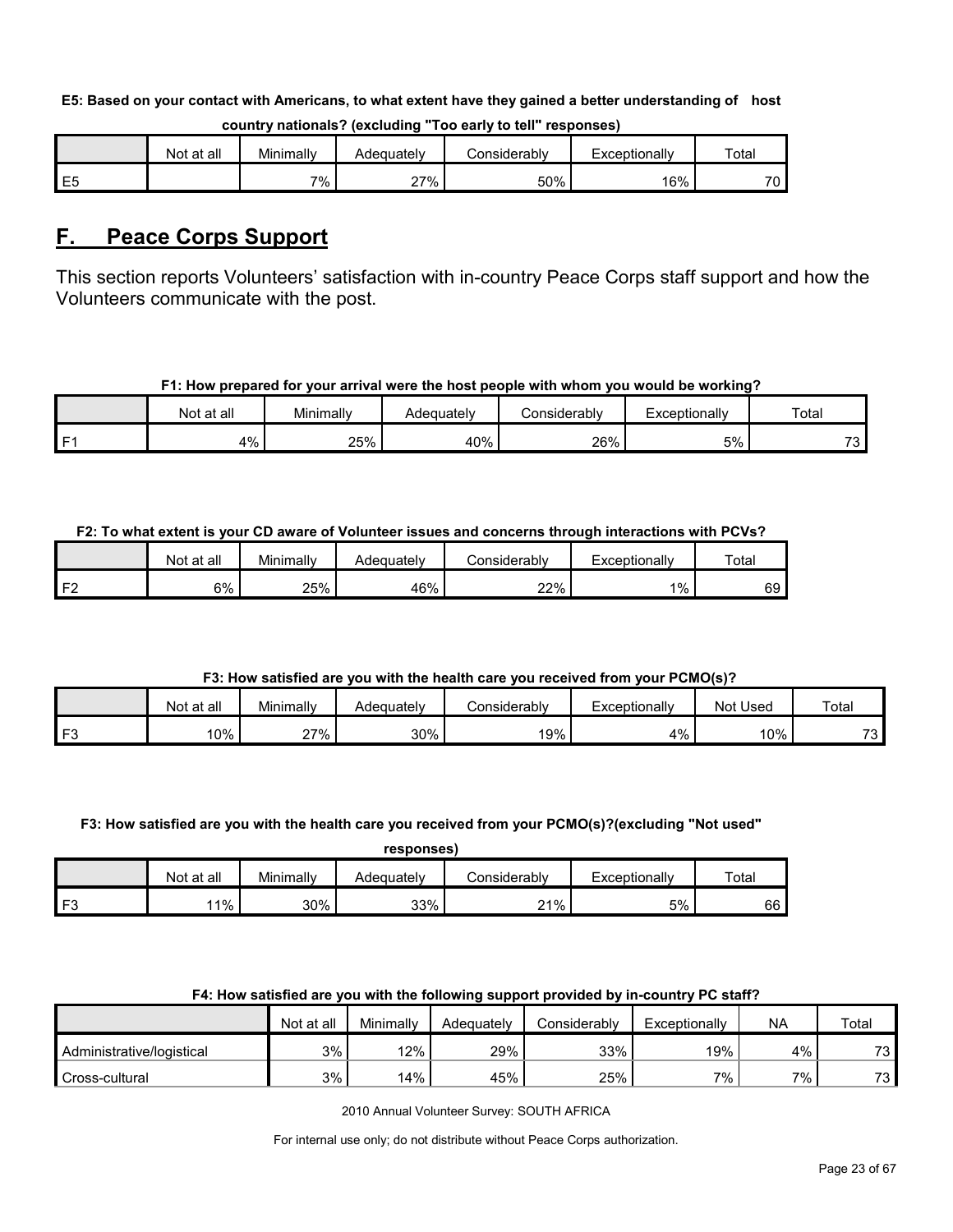| Emotional                   | 11% | 27% | 37% | 11% | $1\%$ | 12%   | 73              |
|-----------------------------|-----|-----|-----|-----|-------|-------|-----------------|
| Feedback on my work reports | 29% | 22% | 26% | 8%  | $1\%$ | 14%   | 73              |
| Job assignment              | 7%  | 15% | 46% | 17% | 10%   | 6%    | 72 <sub>1</sub> |
| Language learning           | 5%  | 21% | 40% | 23% | 8%    | 3%    | 73              |
| Medical                     | 8%  | 26% | 38% | 23% |       | 4%    | 73              |
| Safety and security         |     | 7%  | 18% | 40% | 33%   | $1\%$ | 72 <sub>1</sub> |
| Site selection/preparation  | 10% | 26% | 26% | 29% | 8%    | $1\%$ | 73              |
| Technical skills            | 4%  | 14% | 58% | 15% | 6%    | 3%    | 71              |

#### **F4: How satisfied are you with the following support provided by in-country PC staff? (excluding "NA" responses)**

|                             | Not at all | Minimally | Adequately | Considerably | Exceptionally | Total |
|-----------------------------|------------|-----------|------------|--------------|---------------|-------|
| Administrative/logistical   | 3%         | 13%       | 30%        | 34%          | 20%           | 70    |
| Cross-cultural              | 3%         | 15%       | 49%        | 26%          | 7%            | 68    |
| Emotional                   | 13%        | 31%       | 42%        | 13%          | 2%            | 64    |
| Feedback on my work reports | 33%        | 25%       | 30%        | 10%          | 2%            | 63    |
| Job assignment              | 7%         | 16%       | 49%        | 18%          | 10%           | 68    |
| Language learning           | 6%         | 21%       | 41%        | 24%          | 8%            | 71    |
| Medical                     | 9%         | 27%       | 40%        | 24%          |               | 70    |
| Safety and security         |            | 7%        | 18%        | 41%          | 34%           | 71    |
| Site selection/preparation  | 10%        | 26%       | 26%        | 29%          | 8%            | 72    |
| <b>Technical skills</b>     | 4%         | 14%       | 59%        | 16%          | 6%            | 69    |

#### **F5: What level of PC support have you received to help cope with stress from issues such as HIV/AIDS, food insecurity,**

**etc. in your community? (Including PCVs w/no need for support)**

|    |            |                 | Adeguate | Considerable | Exceptional | NA.<br>I have no |       |
|----|------------|-----------------|----------|--------------|-------------|------------------|-------|
|    | No support | Minimal support | support  | support      | support     | need for support | Total |
| F5 | 5%         | 26%             | 32%      | $7\%$        | 3%          | 27%              | 73    |

### **F5: What level of PC support have you received to help cope with stress from issues such as HIV/AIDS, food insecurity,**

|    |            |                 |                  | Considerable | Exceptional |       |
|----|------------|-----------------|------------------|--------------|-------------|-------|
|    | No support | Minimal support | Adequate support | support      | support     | Total |
| F5 | 8%         | 36%             | 43%              | 9%           | 4%          | 53    |

#### **etc. in your community? (excluding "NA/No need for support" responses)**

2010 Annual Volunteer Survey: SOUTH AFRICA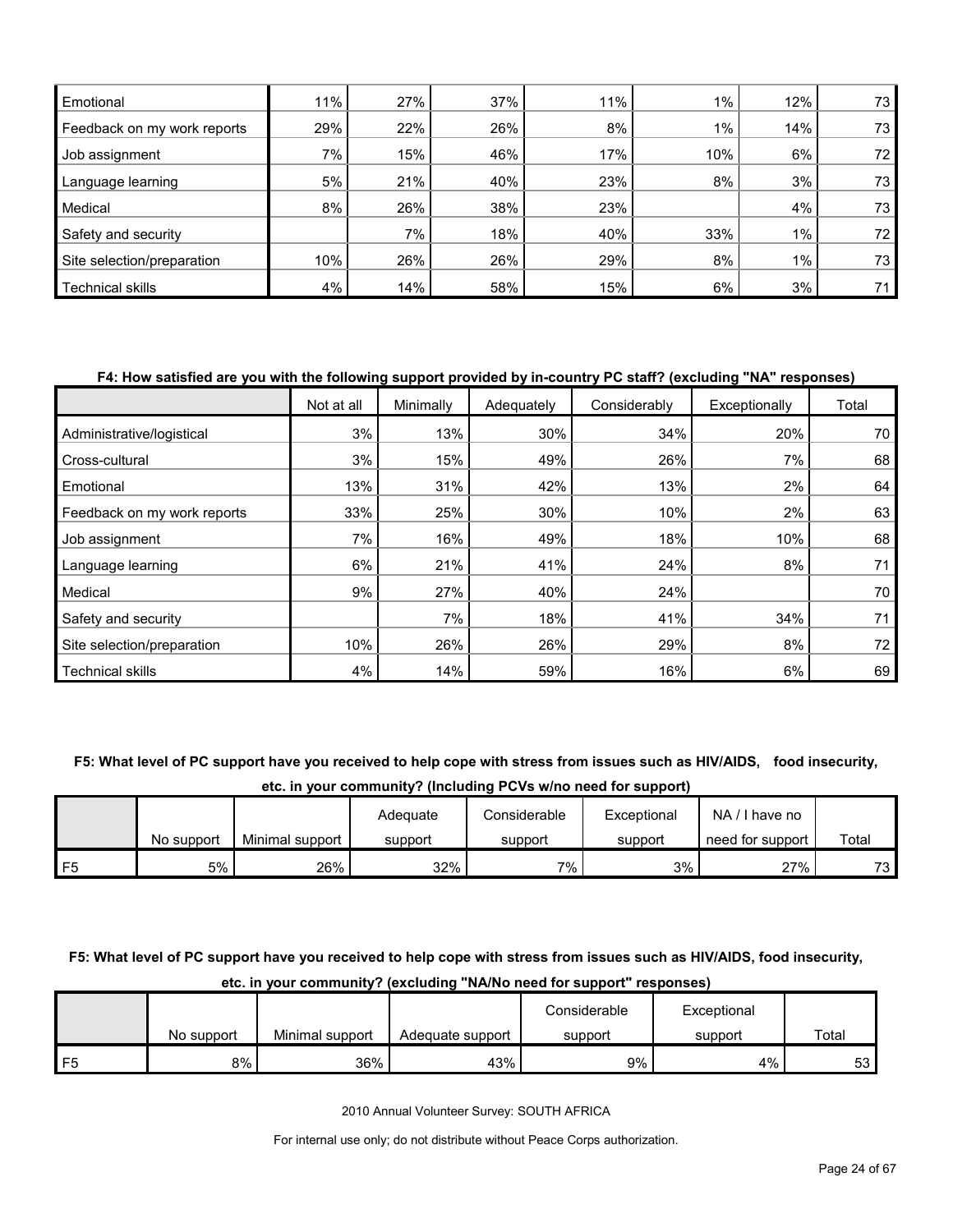## **F6a: How would you rate your interaction with the Country Director (CD)**

| in terms of the following? |            |          |       |
|----------------------------|------------|----------|-------|
|                            | Inadequate | Adequate | Total |
| <b>CD Responsiveness</b>   | 14%        | 86%      | 70    |
| CD Informative content     | 10%        | 90%      | 69    |
| CD Comfort level           | 39%        | 61%      | 70    |
| CD Site visits             | 54%        | 46%      | 65    |

## **in terms of the following?**

## **F6b: How would you rate your interaction with the PTO in terms of --?**

|                                | Inadequate | Adequate | Total |
|--------------------------------|------------|----------|-------|
| <b>PTO Responsiveness</b>      | 12%        | 88%      | 69    |
| <b>PTO</b> Informative content | 13%        | 87%      | 69    |
| <b>PTO Comfort level</b>       | 17%        | 83%      |       |
| <b>PTO Site visits</b>         | 44%        | 56%      | 63    |

### **F6c: How would you rate your interaction with the APCD/Program Manager in**

| ter | TNS 01 |  |
|-----|--------|--|
|     |        |  |
|     |        |  |

|                               | Inadequate | Adequate | Total |
|-------------------------------|------------|----------|-------|
| <b>APCD/PM Responsiveness</b> | 20%        | 80%      |       |
| APCD/PM Informative content   | 21%        | 79%      | 70    |
| <b>APCD/PM Comfort level</b>  | 15%        | 85%      |       |
| <b>APCD/PM Site visits</b>    | 15%        | 85%      |       |

#### **F6d: How would you rate your interaction with the PCMO in terms of --?**

|                            | Inadeguate | Adequate | Total |
|----------------------------|------------|----------|-------|
| <b>PCMO Responsiveness</b> | 41%        | 59%      | 68    |
| PCMO Informative content   | 37%        | 63%      | 68    |
| <b>PCMO Comfort level</b>  | 33%        | 67%      | 69    |
| <b>PCMO Site visits</b>    | 38%        | 62%      | 66    |

2010 Annual Volunteer Survey: SOUTH AFRICA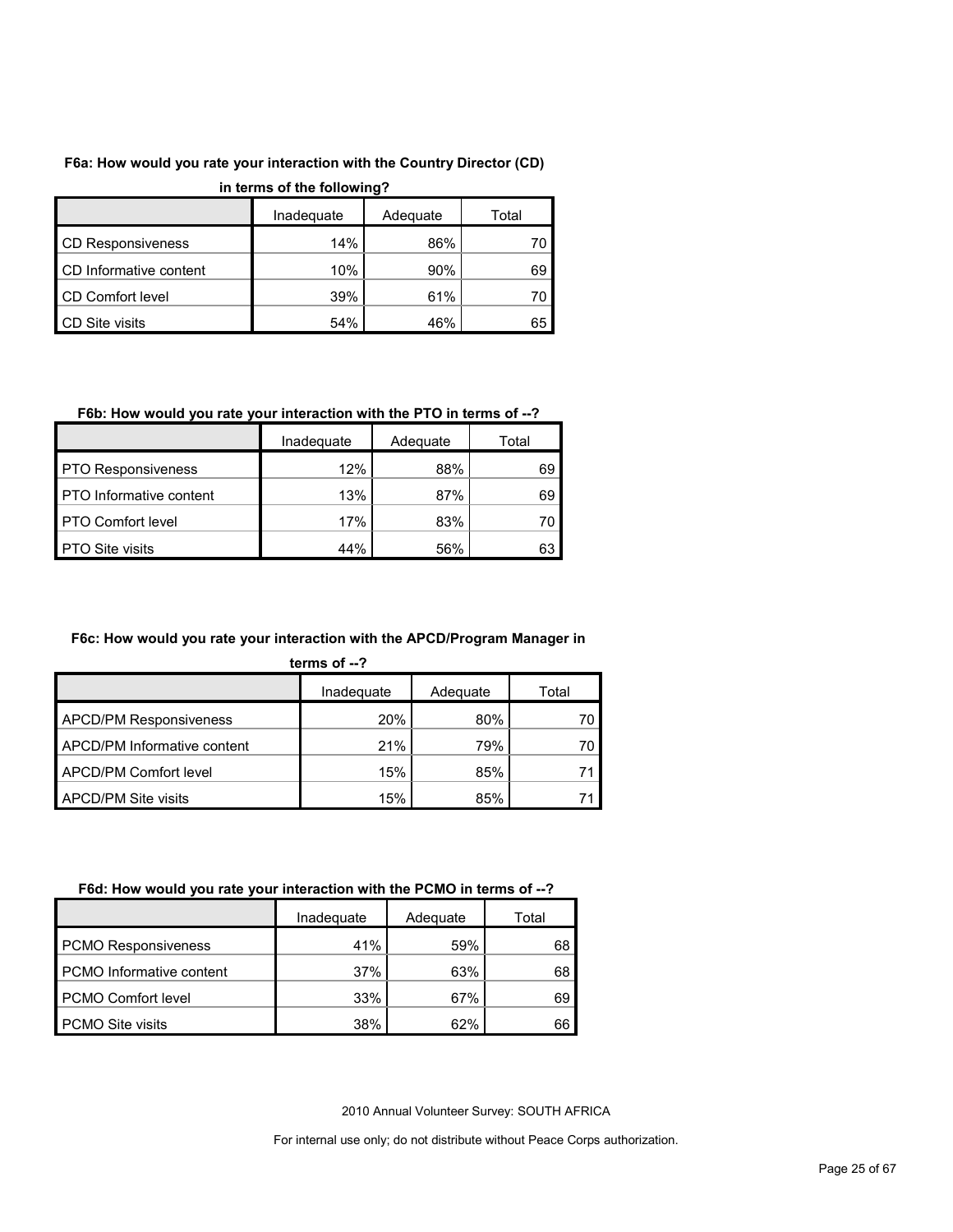## **F6e: How would you rate your interaction with the Safety and Security**

|                           | Inadequate | Adequate | Total |
|---------------------------|------------|----------|-------|
| <b>SSC Responsiveness</b> | $1\%$      | 99%      | 69    |
| SSC Informative content   | 4%         | 96%      | 69    |
| <b>SSC Comfort level</b>  | 4%         | 96%      |       |
| <b>SSC Site visits</b>    | 32%        | 68%      | 65    |

#### **Coordinator (SSC) in terms of --?**

#### **F6f: How would you rate your interaction with the Training Manager in terms**

**of --?**

|                              | Inadequate | Adequate | Total |
|------------------------------|------------|----------|-------|
| <b>TrMngr Responsiveness</b> | 4%         | 96%      | 69    |
| TrMngr Informative content   | 3%         | 97%      | 68    |
| <b>TrMngr Comfort level</b>  | 7%         | 93%      | 69    |
| <b>TrMngr Site visits</b>    | 34%        | 66%      | 64    |

#### **F6g: How would you rate your interaction with administrative staff in terms**

| of $-2$                     |            |          |       |
|-----------------------------|------------|----------|-------|
|                             | Inadequate | Adequate | Total |
| <b>Admin Responsiveness</b> | 13%        | 87%      | 69    |
| Admin Informative content   | 19%        | 81%      | 68    |
| Admin Comfort level         | 16%        | 84%      | 69    |
| Admin Site visits           | 38%        | 63%      | 64    |

#### **F7: What is the best method for you to communicate with your Peace**

| <b>Corps office?</b>           |         |        |
|--------------------------------|---------|--------|
|                                | Percent | Number |
| Email                          | 46%     | 33     |
| Cell phone                     | 39%     | 28     |
| Text messaging (SMS)           | 13%     | 9      |
| Telephone at residence or work | 1%      |        |
| Letters/postal service         | 1%      |        |

2010 Annual Volunteer Survey: SOUTH AFRICA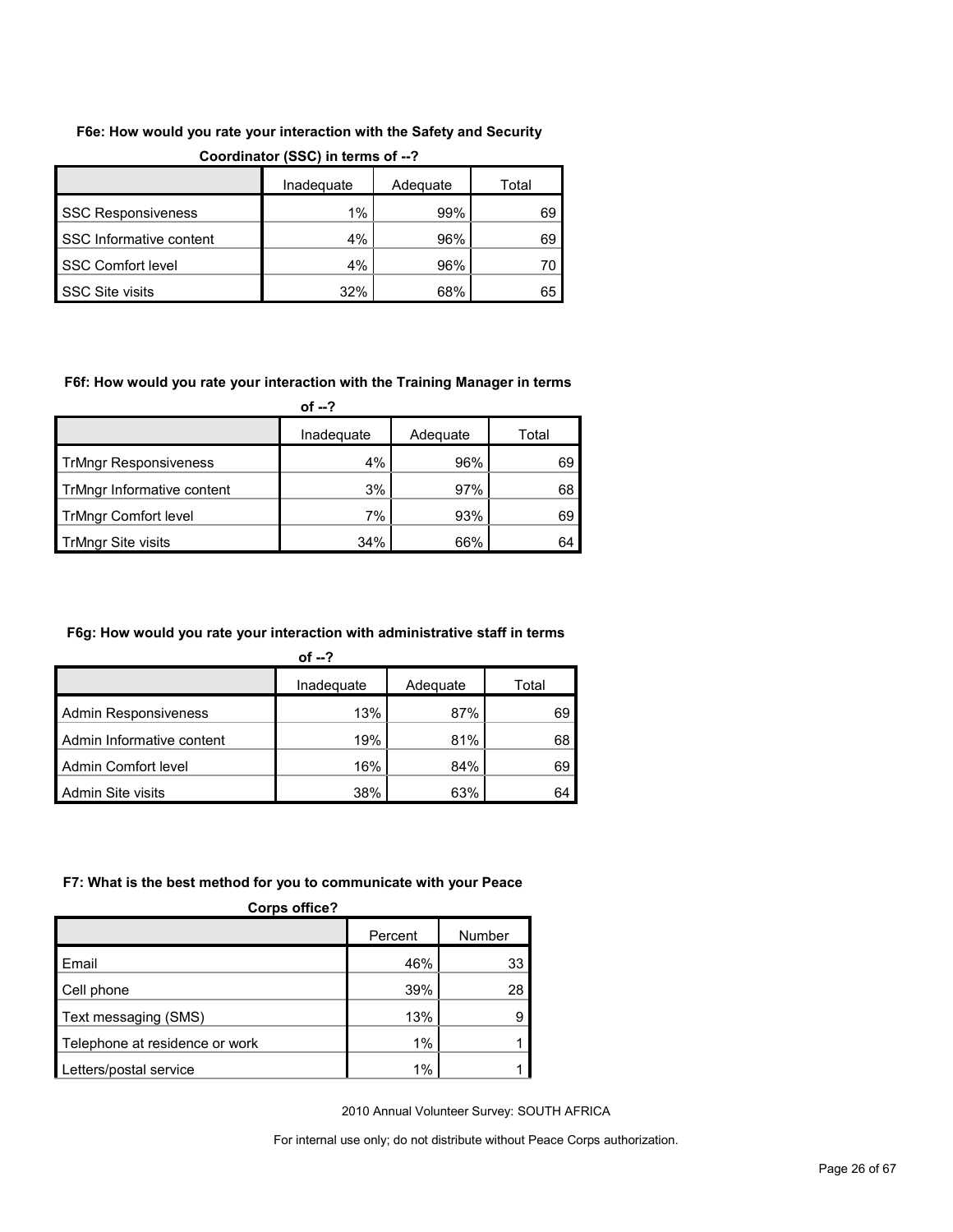| Other: Please specify below        |      |  |
|------------------------------------|------|--|
| Telephone not at residence or work |      |  |
| In-person visits                   |      |  |
| Fax                                |      |  |
| otal                               | 100% |  |

#### **F7.OTHER: Description of "other" best**

#### **method to communicate with post**

|       | <b>PFRCFNT</b> | <b>NUMBER</b> |
|-------|----------------|---------------|
|       | 100%           | 73            |
| Total | 100%           | 73            |

**F8: In general, how do you rate the effectiveness of your communication resources for contacting your** 

| PC staff in-country?                                                            |       |     |     |     |     |    |  |
|---------------------------------------------------------------------------------|-------|-----|-----|-----|-----|----|--|
| Not effective<br>Effective<br>Very effective<br>$\tau$ otal<br>Poor<br>Adeguate |       |     |     |     |     |    |  |
| F8                                                                              | $1\%$ | 14% | 34% | 27% | 23% | 70 |  |

## <span id="page-26-0"></span>**G. Your Safety and Security**

This section reports on how safe Volunteers feel. Volunteers' experiences with various types of insensitive remarks or behaviors, harassment or discrimination, and crime are summarized, as well as whether harassment and crime events were reported to Peace Corps.

**G1: How safe do you feel...?**

|                                    | Not at All Safe | Often Unsafe | Adequately Safe | Usually Safe | Very Safe | Total |
|------------------------------------|-----------------|--------------|-----------------|--------------|-----------|-------|
| Where you live                     |                 | 4%           | $7\%$           | 34%          | 55%       | 73    |
| Where you work                     |                 | 1%           | 7%              | 14%          | 78%       | 73    |
| When you travel in-country         | $1\%$           | 12%          | 37%             | 45%          | 4%        | 73    |
| City where main Peace Corps office | 3%              | 14%          | 40%             | 37%          | $7\%$     | 73    |
| is located                         |                 |              |                 |              |           |       |

2010 Annual Volunteer Survey: SOUTH AFRICA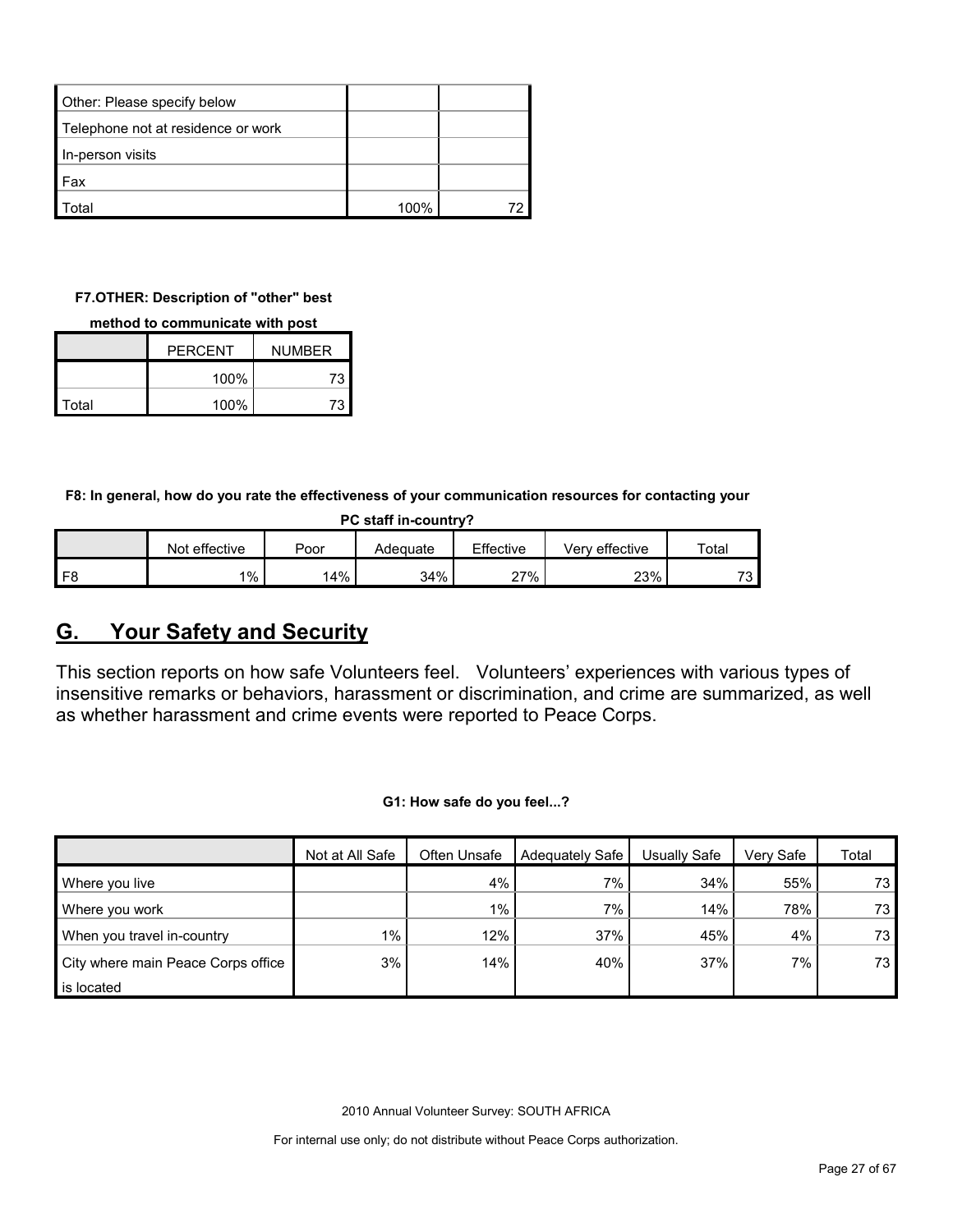**G2: Have you encountered insensitive comments or behavior toward you based on your race, ethnicity, age, gender, or sexual orientation from any of the following sources?**

|                         | Yes | No  | <b>NA</b> | Total |
|-------------------------|-----|-----|-----------|-------|
| Host/home stay family   | 11% | 86% | 3%        |       |
| Community members       | 47% | 53% |           |       |
| <b>Other Volunteers</b> | 12% | 88% |           |       |
| PC in-country staff     | 10% | 90% |           |       |
| Other                   | 25% | 35% | 40%       |       |

**G2: Have you encountered insensitive comments or behavior toward you based on your race, ethnicity, age, gender, or sexual orientation from any of** 

|                         | Yes | No  | Total |
|-------------------------|-----|-----|-------|
| Host/home stay family   | 11% | 89% |       |
| Community members       | 47% | 53% | 73    |
| <b>Other Volunteers</b> | 12% | 88% | 73    |
| PC in-country staff     | 10% | 90% | 73    |
| Other                   | 42% | 58% | 12    |

**the following sources? (excluding "NA" responses)**

#### **G2.OTHER: Description of "other" sources of insensitive comments/behavior**

|                                                                                                                 | <b>PERCENT</b> | <b>NUMBER</b> |  |
|-----------------------------------------------------------------------------------------------------------------|----------------|---------------|--|
| Open-ended results. Not responsive to request.                                                                  |                |               |  |
|                                                                                                                 |                |               |  |
|                                                                                                                 |                |               |  |
|                                                                                                                 |                |               |  |
|                                                                                                                 |                |               |  |
|                                                                                                                 |                |               |  |
|                                                                                                                 |                |               |  |
|                                                                                                                 |                |               |  |
|                                                                                                                 |                |               |  |
| Total                                                                                                           | 100%           | 73            |  |
| NOTE: See Open-Ended Responses Report for comments Volunteers wrote in response to Question G3 to explain their |                |               |  |

harassment/discrimination answers.

2010 Annual Volunteer Survey: SOUTH AFRICA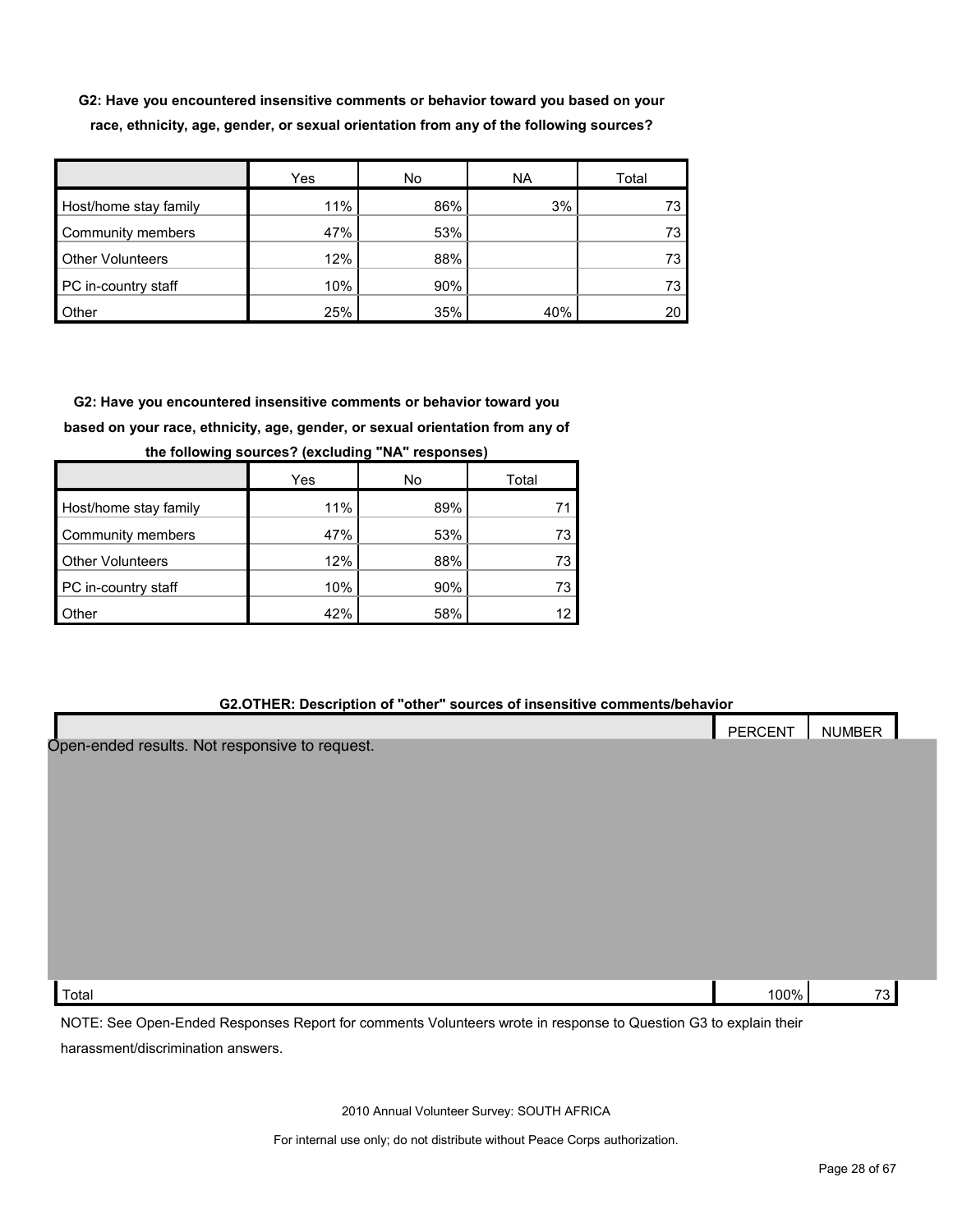|                              | None | Once | 2-5 times | 6-10 times | 11-25 times | 26+ times | Total |
|------------------------------|------|------|-----------|------------|-------------|-----------|-------|
| Age H/D                      | 77%  | 4%   | 11%       | 2%         | 2%          | 5%        | 57    |
| Anti-American H/D            | 72%  | 12%  | 14%       | 2%         |             |           | 58    |
| Disability H/D               | 100% |      |           |            |             |           | 55    |
| Gender H/D                   | 63%  | 5%   | 8%        | 12%        | 7%          | 5%        | 60    |
| Racial/color H/D             | 53%  | 7%   | 9%        | 12%        | 5%          | 14%       | 57    |
| Religious H/D                | 82%  | 4%   | 12%       | 2%         |             |           | 57    |
| Sexual orientation H/D       | 100% |      |           |            |             |           | 56    |
| Sexual harassment (physical) | 86%  | 7%   | 3%        |            | 2%          | 2%        | 58    |
| Sexual harassment (verbal)   | 53%  | 9%   | 14%       | 7%         | 5%          | 12%       | 58    |

**G3: Please indicate the number of times you experienced the following types of discrimination/harassment: PERCENTAGES**

**G3: Please indicate the number of times you experienced the following types of discrimination/harassment: NUMBERS**

|                              | None | Once | 2-5 times | 6-10 times | 11-25 times | 26+ times | Total |
|------------------------------|------|------|-----------|------------|-------------|-----------|-------|
| Age H/D                      | 44   |      |           |            |             | 3         | 57    |
| Anti-American H/D            | 42   |      | 8         |            |             |           | 58    |
| Disability H/D               | 55   |      |           |            |             |           | 55    |
| Gender H/D                   | 38   | 3    | 5         |            | 4           | 3         | 60    |
| Racial/color H/D             | 30   | 4    | 5         |            | 3           | 8         | 57    |
| Religious H/D                | 47   |      |           |            |             |           | 57    |
| Sexual orientation H/D       | 56   |      |           |            |             |           | 56    |
| Sexual harassment (physical) | 50   | 4    |           |            |             |           | 58    |
| Sexual harassment (verbal)   | 31   |      |           |            |             |           | 58    |

|  | G3: Volunteers experiencing AGE discrimination/harassment: Events by Number of Reports to PC |  |  |
|--|----------------------------------------------------------------------------------------------|--|--|
|  |                                                                                              |  |  |

|         |             |       | Reported Age H/D |           |            |             |           |       |
|---------|-------------|-------|------------------|-----------|------------|-------------|-----------|-------|
|         |             | Never | Once             | 2-5 times | 6-10 times | 11-25 times | 26+ times | Total |
| Age H/D | Once        |       | ∩                |           |            |             |           | 2     |
|         | 2-5 times   | 4     |                  |           |            |             |           | 5     |
|         | 6-10 times  |       |                  |           |            |             |           |       |
|         | 11-25 times |       |                  |           |            |             |           |       |
|         | 26+ times   | 3     |                  |           |            |             |           | 3     |
|         | Total       | 8     | 2                |           |            |             |           | 12    |

2010 Annual Volunteer Survey: SOUTH AFRICA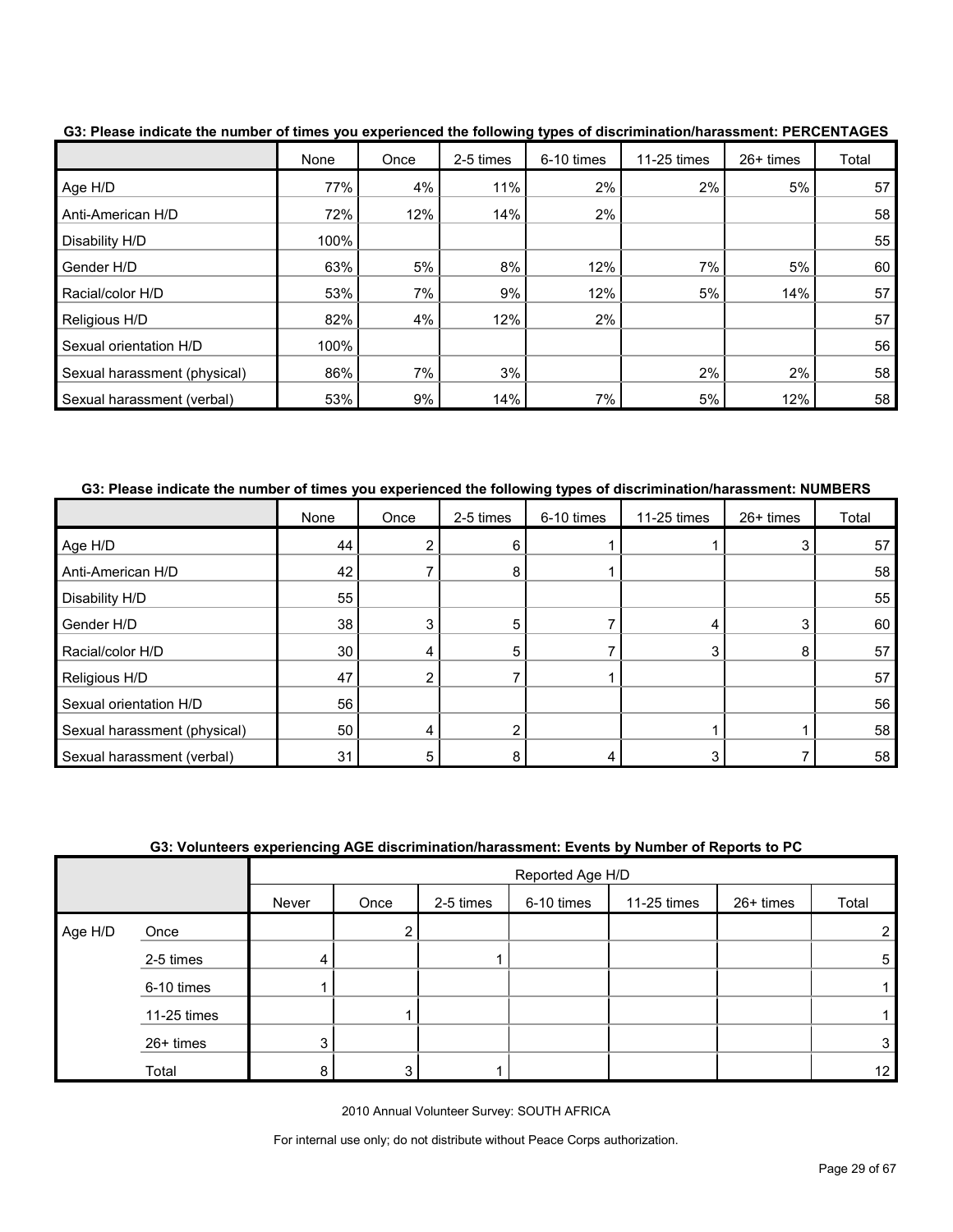|         |             |                | Reported Age H/D |           |            |             |           |                 |
|---------|-------------|----------------|------------------|-----------|------------|-------------|-----------|-----------------|
|         |             | Never          | Once             | 2-5 times | 6-10 times | 11-25 times | 26+ times | Total           |
| Age H/D | Once        |                |                  |           |            |             |           | $\overline{2}$  |
|         | 2-5 times   | 4              |                  |           |            |             |           | 5               |
|         | 6-10 times  |                |                  |           |            |             |           |                 |
|         | 11-25 times |                |                  |           |            |             |           |                 |
|         | 26+ times   | 3 <sup>1</sup> |                  |           |            |             |           | 3 <sub>l</sub>  |
|         | Total       | 8              |                  |           |            |             |           | 12 <sub>1</sub> |

#### **G3: Volunteers experiencing AGE discrimination/harassment: Events by Number of Reports to PC**

NOTE: Some PCVs provided the number of events without answering how many times they reported the event/s.

#### **G3: Volunteers experiencing AGE discrimination/harassment: Events by Person Responsible**

|         |             | Stranger    | Someone you<br>know | Counterpart,<br>supervisor,<br>co-worker | Peace Corps<br>Volunteer | Peace Corps staff |
|---------|-------------|-------------|---------------------|------------------------------------------|--------------------------|-------------------|
|         |             | Responsible | Responsible         | Responsible                              | Responsible              | Responsible       |
| Age H/D | Once        |             |                     |                                          |                          |                   |
|         | 2-5 times   |             |                     |                                          | ◠                        |                   |
|         | 6-10 times  |             |                     |                                          |                          |                   |
|         | 11-25 times |             |                     |                                          |                          |                   |
|         | $26+$ times |             |                     |                                          |                          |                   |
|         | Total PCVs  |             |                     |                                          |                          |                   |

NOTE: Some PCVs provided the number of events without answering who was responsible.

#### **G3: Volunteers experiencing AGE discrimination/harassment:**

#### **Events by Person Responsible**

|         |                   | Host country family<br>member | Other       |
|---------|-------------------|-------------------------------|-------------|
|         |                   | Responsible                   | Responsible |
| Age H/D | Once              |                               |             |
|         | 2-5 times         |                               |             |
|         | 6-10 times        |                               |             |
|         | 11-25 times       |                               |             |
|         | $26+$ times       |                               |             |
|         | <b>Total PCVs</b> |                               |             |

2010 Annual Volunteer Survey: SOUTH AFRICA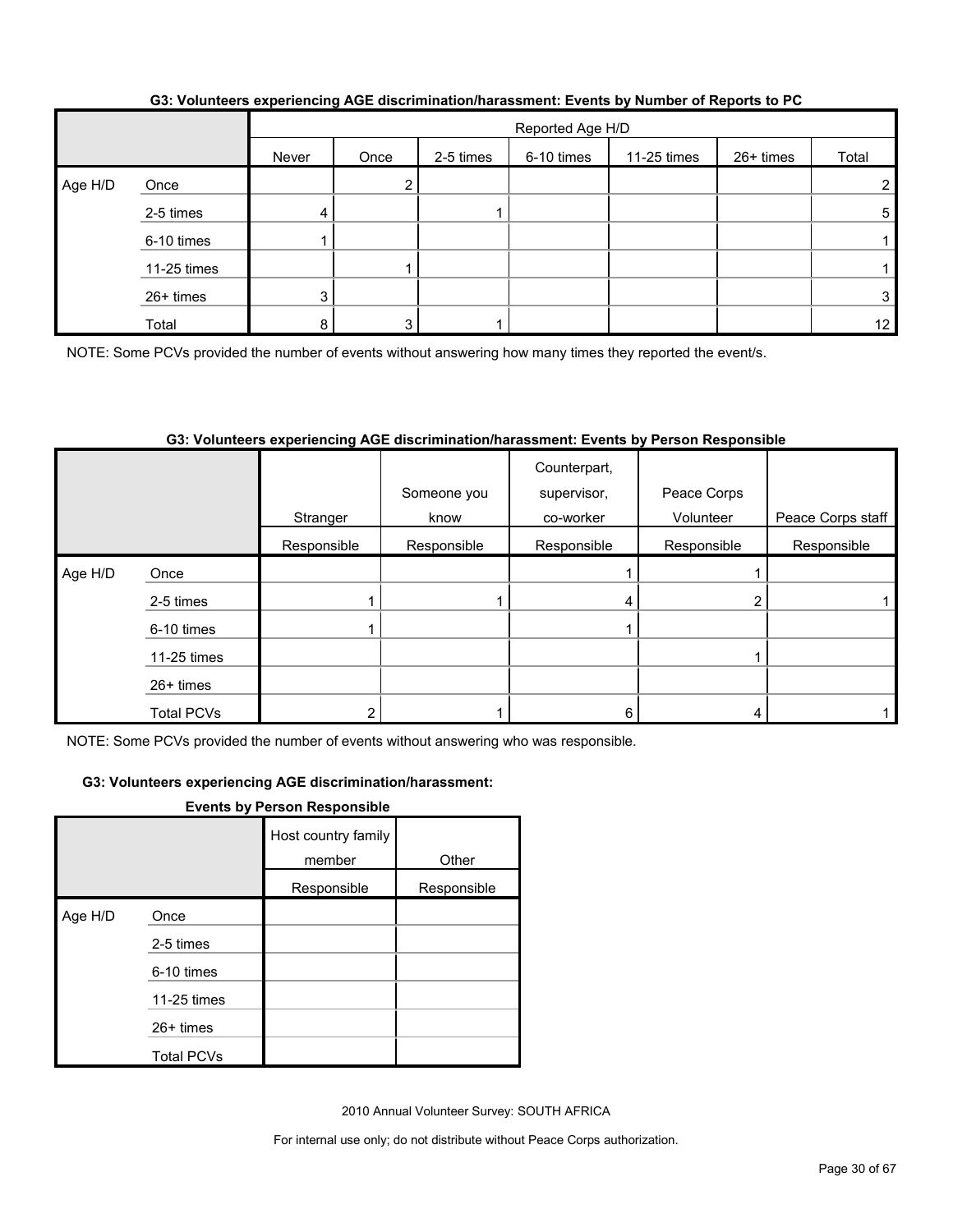#### **G3: Volunteers experiencing AGE discrimination/harassment:**

|         |                   | Host country family<br>member | Other       |
|---------|-------------------|-------------------------------|-------------|
|         |                   | Responsible                   | Responsible |
| Age H/D | Once              |                               |             |
|         | 2-5 times         |                               |             |
|         | 6-10 times        |                               |             |
|         | 11-25 times       |                               |             |
|         | 26+ times         |                               |             |
|         | <b>Total PCVs</b> |                               |             |

#### **Events by Person Responsible**

NOTE: Some PCVs provided the number of events without answering who was responsible.

#### **G3: Volunteers experiencing ANTI-AMERICAN discrimination/harassment: Events by Number of Reports to PC**

|                   |             |       | Reported Anti-American H/D |           |            |             |           |       |  |
|-------------------|-------------|-------|----------------------------|-----------|------------|-------------|-----------|-------|--|
|                   |             | Never | Once                       | 2-5 times | 6-10 times | 11-25 times | 26+ times | Total |  |
| Anti-American H/D | Once        | 6     |                            |           |            |             |           | 6     |  |
|                   | 2-5 times   |       |                            |           |            |             |           |       |  |
|                   | 6-10 times  |       |                            |           |            |             |           |       |  |
|                   | 11-25 times |       |                            |           |            |             |           |       |  |
|                   | 26+ times   |       |                            |           |            |             |           |       |  |
|                   | Total       | 14    |                            |           |            |             |           | 14    |  |

NOTE: Some PCVs provided the number of events without answering how many times they reported the event/s .

#### **G3: Volunteers experiencing ANTI-AMERICAN discrimination/harassment: Events by Person Responsible**

|                   |             | Stranger    | Someone you<br>know | Counterpart,<br>supervisor,<br>co-worker | Peace Corps<br>Volunteer | Peace Corps<br>staff |
|-------------------|-------------|-------------|---------------------|------------------------------------------|--------------------------|----------------------|
|                   |             |             |                     |                                          |                          |                      |
|                   |             | Responsible | Responsible         | Responsible                              | Responsible              | Responsible          |
| Anti-American H/D | Once        | 4           |                     |                                          |                          |                      |
|                   | 2-5 times   | 6           | 2                   |                                          |                          |                      |
|                   | 6-10 times  |             |                     |                                          |                          |                      |
|                   | 11-25 times |             |                     |                                          |                          |                      |

2010 Annual Volunteer Survey: SOUTH AFRICA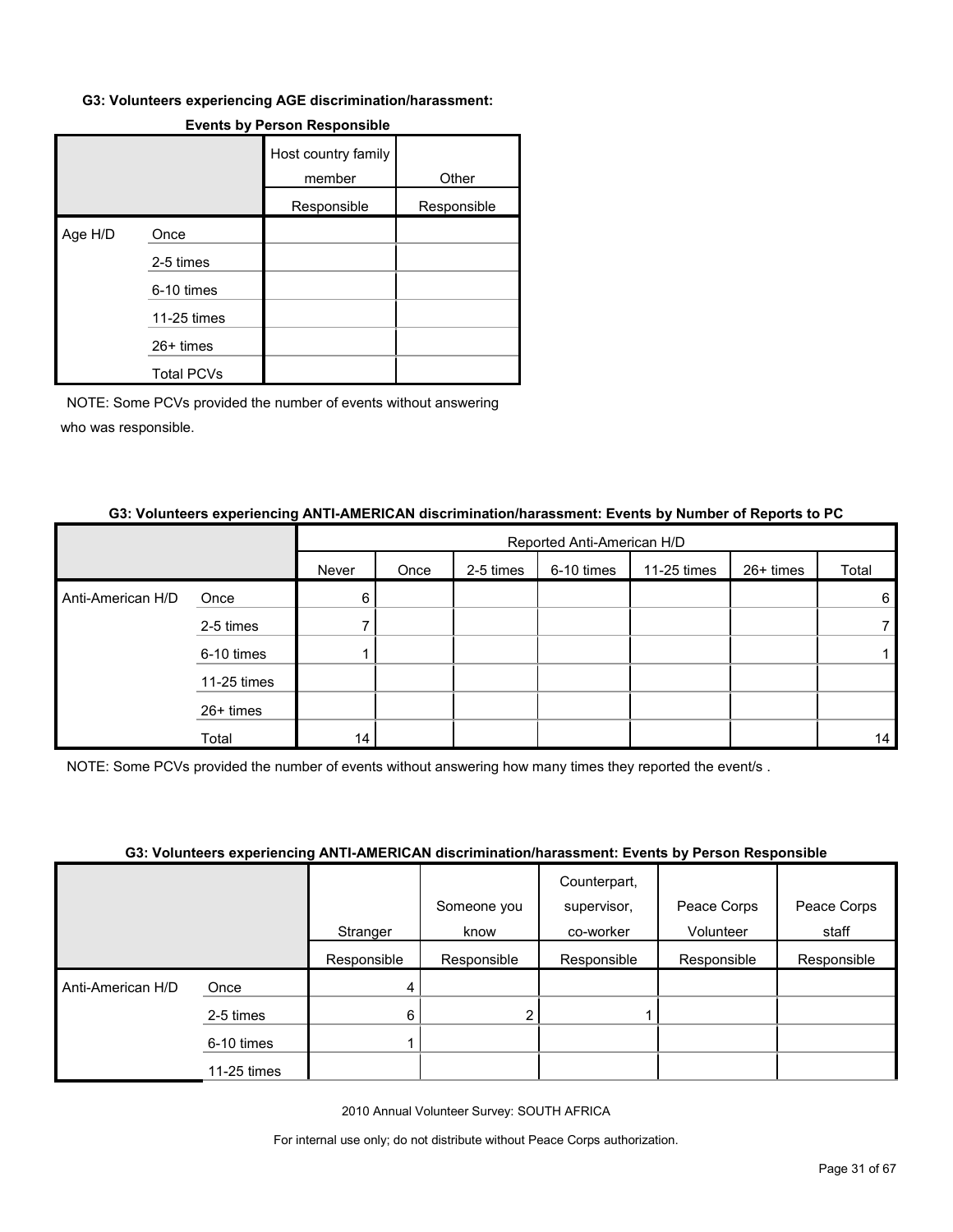| 26+ times         |   |  |  |
|-------------------|---|--|--|
| <b>Total PCVs</b> | - |  |  |

### **G3: Volunteers experiencing ANTI-AMERICAN discrimination/harassment:**

#### **Events by Person Responsible**

|                   |                   | Host country family<br>member | Other       |
|-------------------|-------------------|-------------------------------|-------------|
|                   |                   | Responsible                   | Responsible |
| Anti-American H/D | Once              |                               |             |
|                   | 2-5 times         |                               |             |
|                   | 6-10 times        |                               |             |
|                   | 11-25 times       |                               |             |
|                   | 26+ times         |                               |             |
|                   | <b>Total PCVs</b> |                               |             |

NOTE: Some PCVs provided the number of events without answering who was responsible.

| G3: Volunteers experiencing DISABILITY discrimination/harassment: Events by Number of Reports to PC |  |
|-----------------------------------------------------------------------------------------------------|--|
|-----------------------------------------------------------------------------------------------------|--|

|                |             |       | Reported Disability H/D |           |            |             |           |       |  |
|----------------|-------------|-------|-------------------------|-----------|------------|-------------|-----------|-------|--|
|                |             | Never | Once                    | 2-5 times | 6-10 times | 11-25 times | 26+ times | Total |  |
| Disability H/D | Once        |       |                         |           |            |             |           |       |  |
|                | 2-5 times   |       |                         |           |            |             |           |       |  |
|                | 6-10 times  |       |                         |           |            |             |           |       |  |
|                | 11-25 times |       |                         |           |            |             |           |       |  |
|                | 26+ times   |       |                         |           |            |             |           |       |  |
|                | Total       |       |                         |           |            |             |           |       |  |

NOTE: Some PCVs provided the number of events without answering how many times they reported the event/s .

#### **G3: Volunteers experiencing DISABILITY discrimination/harassment: Events by Person Responsible**

|             |             | Counterpart, |             |                   |
|-------------|-------------|--------------|-------------|-------------------|
|             | Someone you | supervisor,  | Peace Corps |                   |
| Stranger    | know        | co-worker    | Volunteer   | Peace Corps staff |
| Responsible | Responsible | Responsible  | Responsible | Responsible       |

2010 Annual Volunteer Survey: SOUTH AFRICA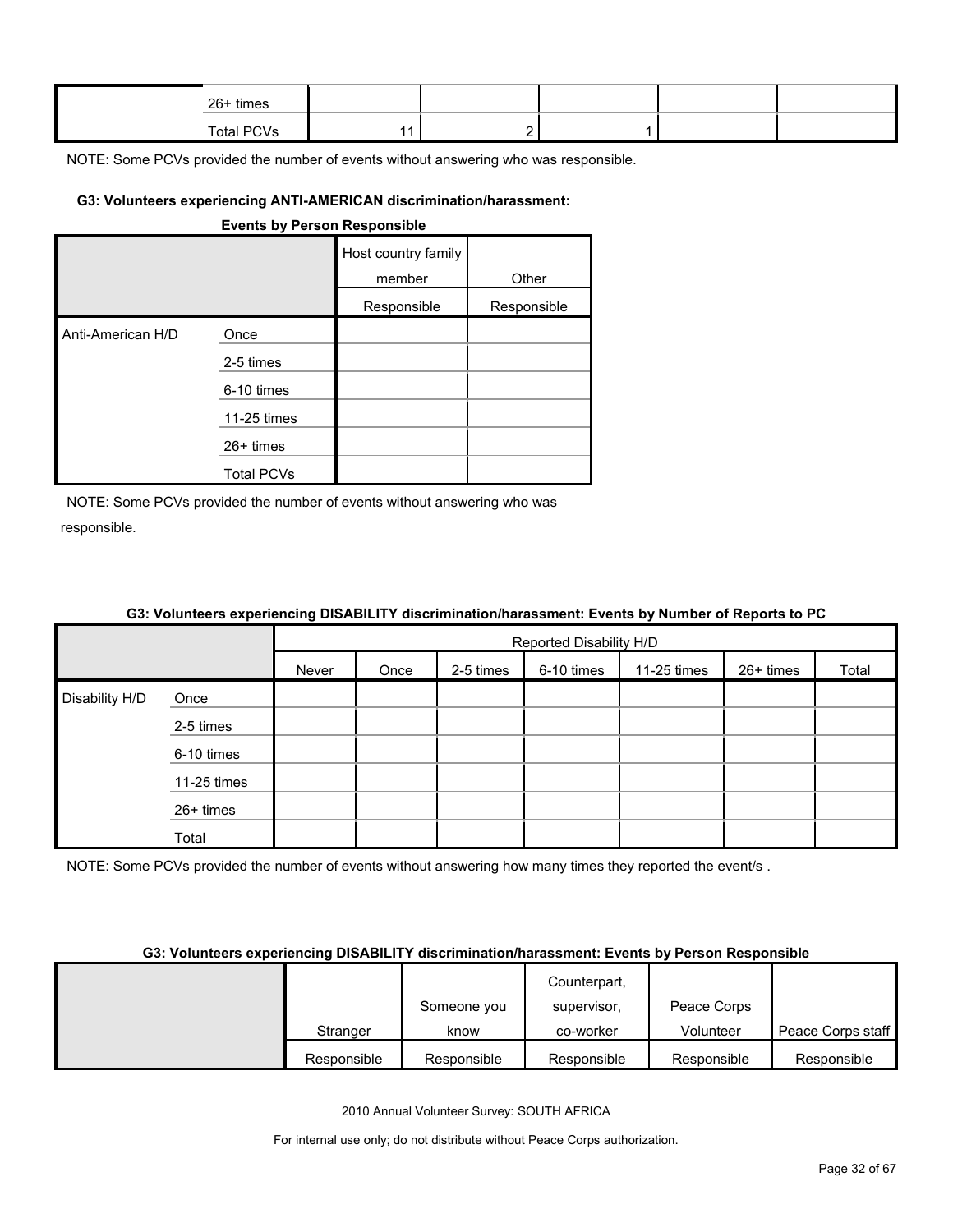| Disability H/D | Once              |  |  |  |
|----------------|-------------------|--|--|--|
|                | 2-5 times         |  |  |  |
|                | 6-10 times        |  |  |  |
|                | 11-25 times       |  |  |  |
|                | 26+ times         |  |  |  |
|                | <b>Total PCVs</b> |  |  |  |

#### **G3: Volunteers experiencing DISABILITY discrimination/harassment:**

#### **Events by Person Responsible**

|                |                   | Host country family<br>member | Other       |
|----------------|-------------------|-------------------------------|-------------|
|                |                   | Responsible                   | Responsible |
| Disability H/D | Once              |                               |             |
|                | 2-5 times         |                               |             |
|                | 6-10 times        |                               |             |
|                | 11-25 times       |                               |             |
|                | $26+$ times       |                               |             |
|                | <b>Total PCVs</b> |                               |             |

NOTE: Some PCVs provided the number of events without answering who was responsible.

#### **G3: Volunteers experiencing GENDER discrimination/harassment: Events by Number of Reports to PC**

|            |             |       | Reported Gender H/D |           |            |             |           |       |
|------------|-------------|-------|---------------------|-----------|------------|-------------|-----------|-------|
|            |             | Never | Once                | 2-5 times | 6-10 times | 11-25 times | 26+ times | Total |
| Gender H/D | Once        | 3     |                     |           |            |             |           | 3     |
|            | 2-5 times   | 3     |                     |           |            |             |           | 4     |
|            | 6-10 times  | 4     |                     |           |            |             |           | 5     |
|            | 11-25 times |       |                     |           |            |             |           | 4     |
|            | 26+ times   | 3     |                     |           |            |             |           | 3     |
|            | Total       | 17    |                     |           |            |             |           | 19    |

NOTE: Some PCVs provided the number of events without answering how many times they reported the event/s.

#### **G3: Volunteers experiencing GENDER discrimination/harassment: Events by Person Responsible**

2010 Annual Volunteer Survey: SOUTH AFRICA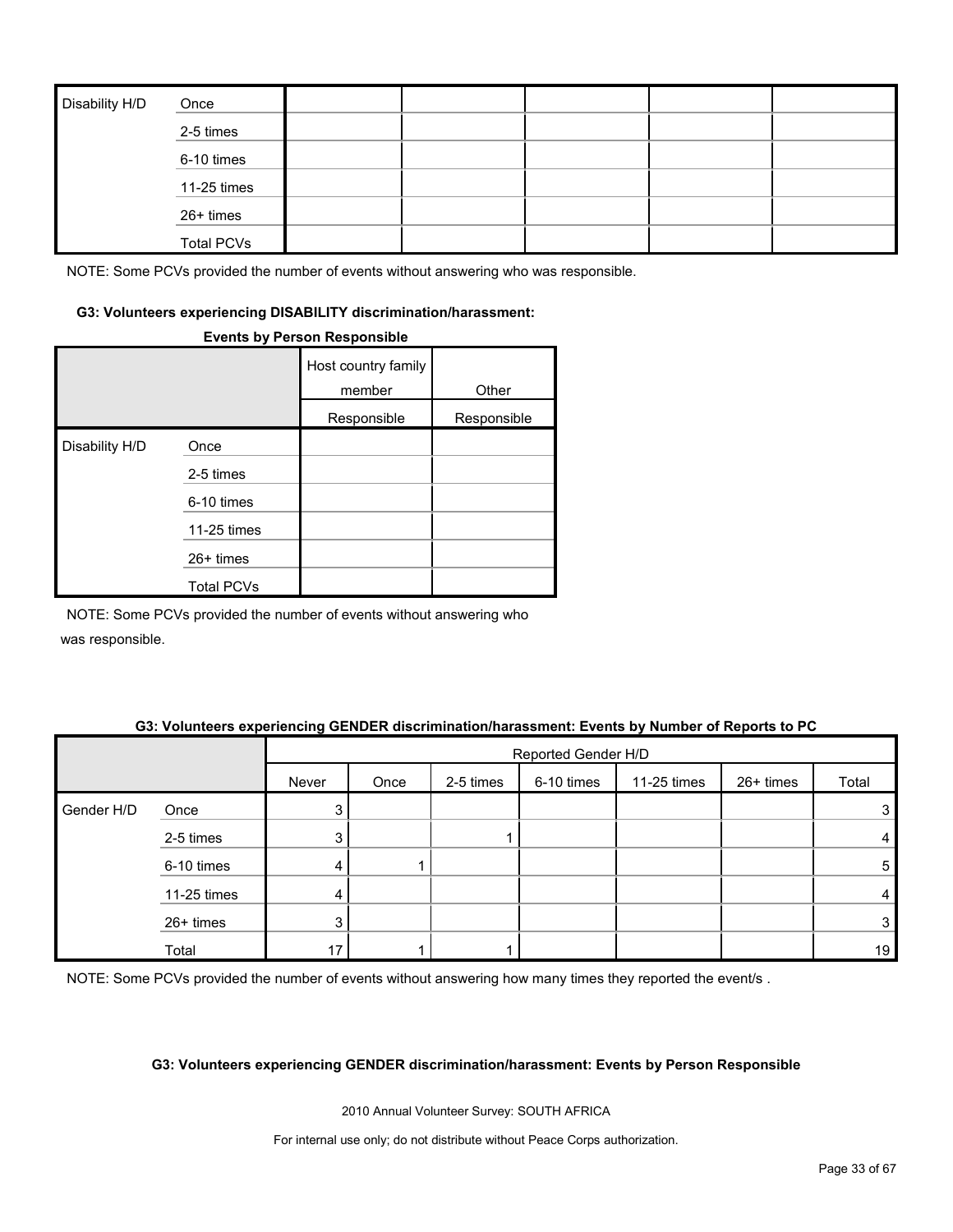|            |                   | Stranger    | Someone you<br>know | Counterpart,<br>supervisor,<br>co-worker | Peace Corps<br>Volunteer | Peace Corps staff |
|------------|-------------------|-------------|---------------------|------------------------------------------|--------------------------|-------------------|
|            |                   | Responsible | Responsible         | Responsible                              | Responsible              | Responsible       |
| Gender H/D | Once              |             |                     |                                          |                          |                   |
|            | 2-5 times         |             |                     |                                          |                          |                   |
|            | 6-10 times        | 6           | 5                   |                                          |                          |                   |
|            | 11-25 times       | 3           |                     |                                          |                          |                   |
|            | $26+$ times       |             |                     |                                          |                          |                   |
|            | <b>Total PCVs</b> | 15          | 8                   | 6                                        |                          |                   |

## **G3: Volunteers experiencing GENDER discrimination/harassment:**

|            |                   | Host country family<br>member | Other       |
|------------|-------------------|-------------------------------|-------------|
|            |                   | Responsible                   | Responsible |
| Gender H/D | Once              |                               |             |
|            | 2-5 times         |                               |             |
|            | 6-10 times        |                               |             |
|            | 11-25 times       |                               |             |
|            | $26+$ times       |                               |             |
|            | <b>Total PCVs</b> |                               |             |

#### **Events by Person Responsible**

NOTE: Some PCVs provided the number of events without answering who

was responsible.

| G3: Volunteers experiencing RACIAL/COLOR discrimination/harassment: Events by Number of Reports to PC |
|-------------------------------------------------------------------------------------------------------|
|                                                                                                       |

|                  |             | Reported Racial/color H/D |      |           |            |             |           |       |
|------------------|-------------|---------------------------|------|-----------|------------|-------------|-----------|-------|
|                  |             | Never                     | Once | 2-5 times | 6-10 times | 11-25 times | 26+ times | Total |
| Racial/color H/D | Once        |                           |      |           |            |             |           | ⌒     |
|                  | 2-5 times   | 4                         |      |           |            |             |           | 5     |
|                  | 6-10 times  | 5                         |      |           |            |             |           | 5     |
|                  | 11-25 times | റ                         |      |           |            |             |           |       |
|                  | 26+ times   | 5                         |      |           |            |             |           |       |
|                  | Total       | 18                        |      |           |            |             |           | 21    |

2010 Annual Volunteer Survey: SOUTH AFRICA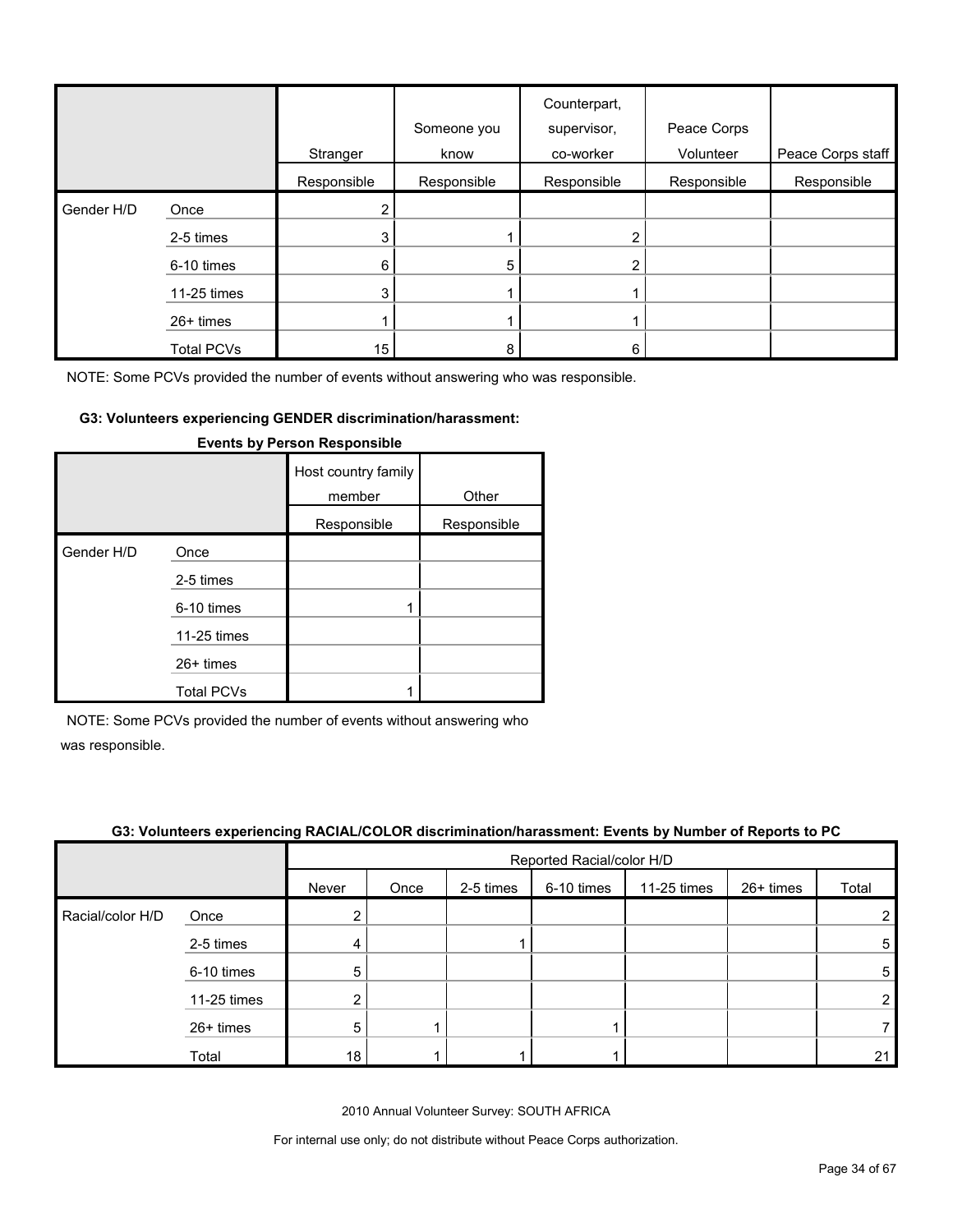|  |  | G3: Volunteers experiencing RACIAL/COLOR discrimination/harassment: Events by Number of Reports to PC |  |
|--|--|-------------------------------------------------------------------------------------------------------|--|
|--|--|-------------------------------------------------------------------------------------------------------|--|

|                  |             |       | Reported Racial/color H/D |           |            |             |           |                |
|------------------|-------------|-------|---------------------------|-----------|------------|-------------|-----------|----------------|
|                  |             | Never | Once                      | 2-5 times | 6-10 times | 11-25 times | 26+ times | Total          |
| Racial/color H/D | Once        |       |                           |           |            |             |           | $\overline{2}$ |
|                  | 2-5 times   |       |                           |           |            |             |           | 5              |
|                  | 6-10 times  | 5     |                           |           |            |             |           | 5              |
|                  | 11-25 times |       |                           |           |            |             |           |                |
|                  | 26+ times   | 5     |                           |           |            |             |           |                |
|                  | Total       | 18    |                           |           |            |             |           | 21             |

NOTE: Some PCVs provided the number of events without answering how many times they reported the event/s .

#### **G3: Volunteers experiencing RACIAL/COLOR discrimination/harassment: Events by Person Responsible**

|                  |                   | Stranger    | Someone you<br>know | Counterpart,<br>supervisor,<br>co-worker | Peace Corps<br>Volunteer | Peace Corps<br>staff |
|------------------|-------------------|-------------|---------------------|------------------------------------------|--------------------------|----------------------|
|                  |                   | Responsible | Responsible         | Responsible                              | Responsible              | Responsible          |
| Racial/color H/D | Once              |             |                     |                                          |                          |                      |
|                  | 2-5 times         |             |                     |                                          |                          |                      |
|                  | 6-10 times        | 6           | ŋ                   |                                          |                          |                      |
|                  | 11-25 times       |             |                     |                                          |                          |                      |
|                  | $26+$ times       |             |                     |                                          |                          |                      |
|                  | <b>Total PCVs</b> | 18          | 5                   | 3                                        |                          |                      |

NOTE: Some PCVs provided the number of events without answering who was responsible.

#### **G3: Volunteers experiencing RACIAL/COLOR discrimination/harassment:**

#### **Events by Person Responsible**

|                  |                   | Host country family<br>member | Other       |
|------------------|-------------------|-------------------------------|-------------|
|                  |                   | Responsible                   | Responsible |
| Racial/color H/D | Once              |                               |             |
|                  | 2-5 times         |                               |             |
|                  | 6-10 times        |                               |             |
|                  | 11-25 times       |                               |             |
|                  | $26+$ times       |                               |             |
|                  | <b>Total PCVs</b> |                               |             |

2010 Annual Volunteer Survey: SOUTH AFRICA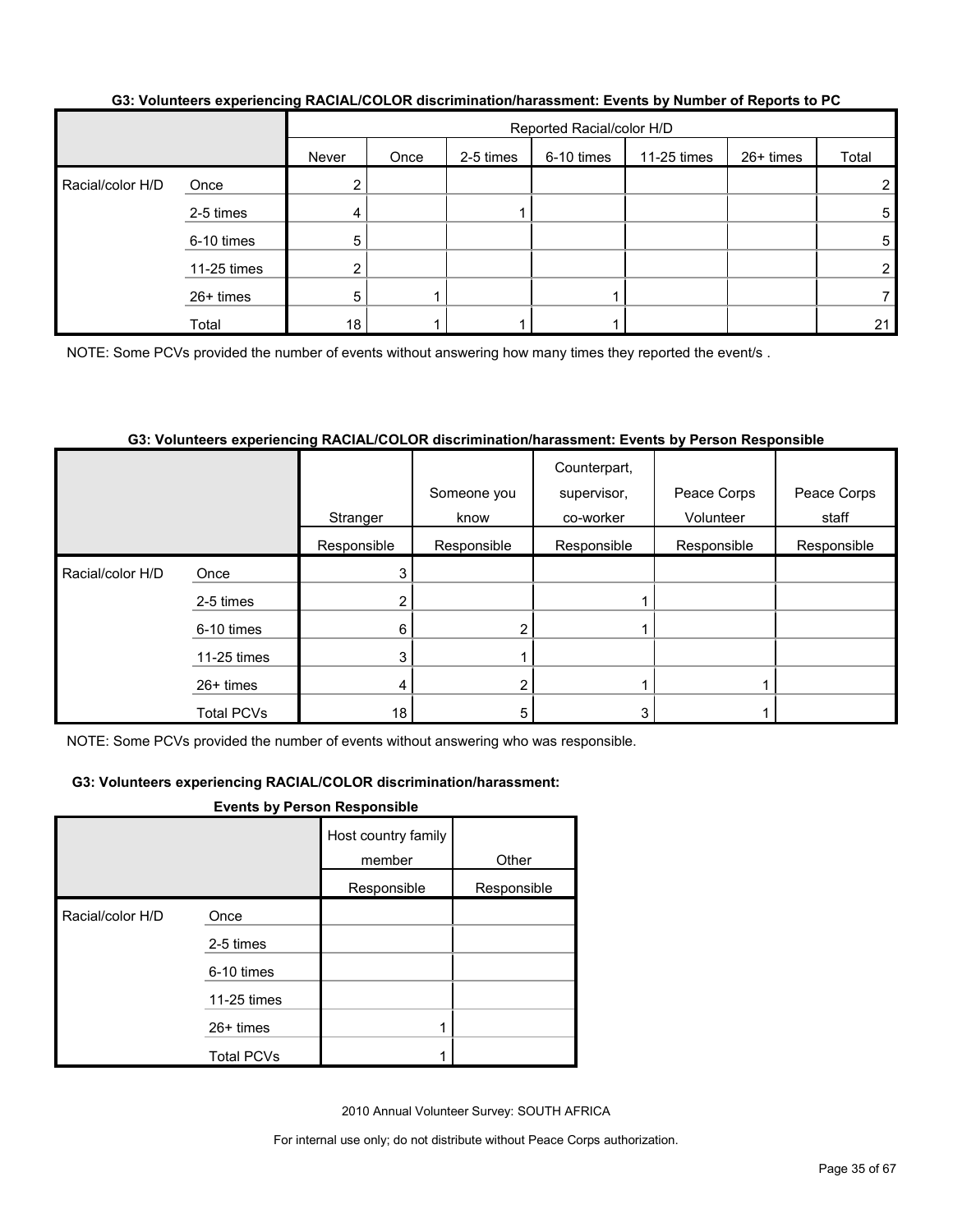#### **G3: Volunteers experiencing RACIAL/COLOR discrimination/harassment:**

|                  |                   | Host country family<br>member | Other       |
|------------------|-------------------|-------------------------------|-------------|
|                  |                   | Responsible                   | Responsible |
| Racial/color H/D | Once              |                               |             |
|                  | 2-5 times         |                               |             |
|                  | 6-10 times        |                               |             |
|                  | 11-25 times       |                               |             |
|                  | $26+$ times       |                               |             |
|                  | <b>Total PCVs</b> |                               |             |

#### **Events by Person Responsible**

NOTE: Some PCVs provided the number of events without answering who was responsible.

#### **G3: Volunteers experiencing RELIGIOUS discrimination/harassment: Events by Number of Reports to PC**

|               |             | Reported Religious H/D |      |           |            |             |           |       |
|---------------|-------------|------------------------|------|-----------|------------|-------------|-----------|-------|
|               |             | Never                  | Once | 2-5 times | 6-10 times | 11-25 times | 26+ times | Total |
| Religious H/D | Once        |                        |      |           |            |             |           |       |
|               | 2-5 times   | 6                      |      |           |            |             |           |       |
|               | 6-10 times  |                        |      |           |            |             |           |       |
|               | 11-25 times |                        |      |           |            |             |           |       |
|               | 26+ times   |                        |      |           |            |             |           |       |
|               | Total       | 6                      |      |           |            |             |           | 8     |

NOTE: Some PCVs provided the number of events without answering how many times they reported the event/s .

#### **G3: Volunteers experiencing RELIGIOUS discrimination/harassment: Events by Person Responsible**

|                    | <u>aal taluusala suballallalla laineetaa alaaluulluustalluu usallialla myössä alaallisaaballalla</u> |             |             |              |             |                   |
|--------------------|------------------------------------------------------------------------------------------------------|-------------|-------------|--------------|-------------|-------------------|
|                    |                                                                                                      |             |             | Counterpart, |             |                   |
|                    |                                                                                                      |             | Someone you | supervisor,  | Peace Corps |                   |
|                    |                                                                                                      | Stranger    | know        | co-worker    | Volunteer   | Peace Corps staff |
|                    |                                                                                                      | Responsible | Responsible | Responsible  | Responsible | Responsible       |
| Religious H/D<br>I | Once                                                                                                 |             |             |              |             |                   |
|                    | 2-5 times                                                                                            |             |             |              |             |                   |
|                    | 6-10 times                                                                                           |             |             |              |             |                   |
|                    | 11-25 times                                                                                          |             |             |              |             |                   |

2010 Annual Volunteer Survey: SOUTH AFRICA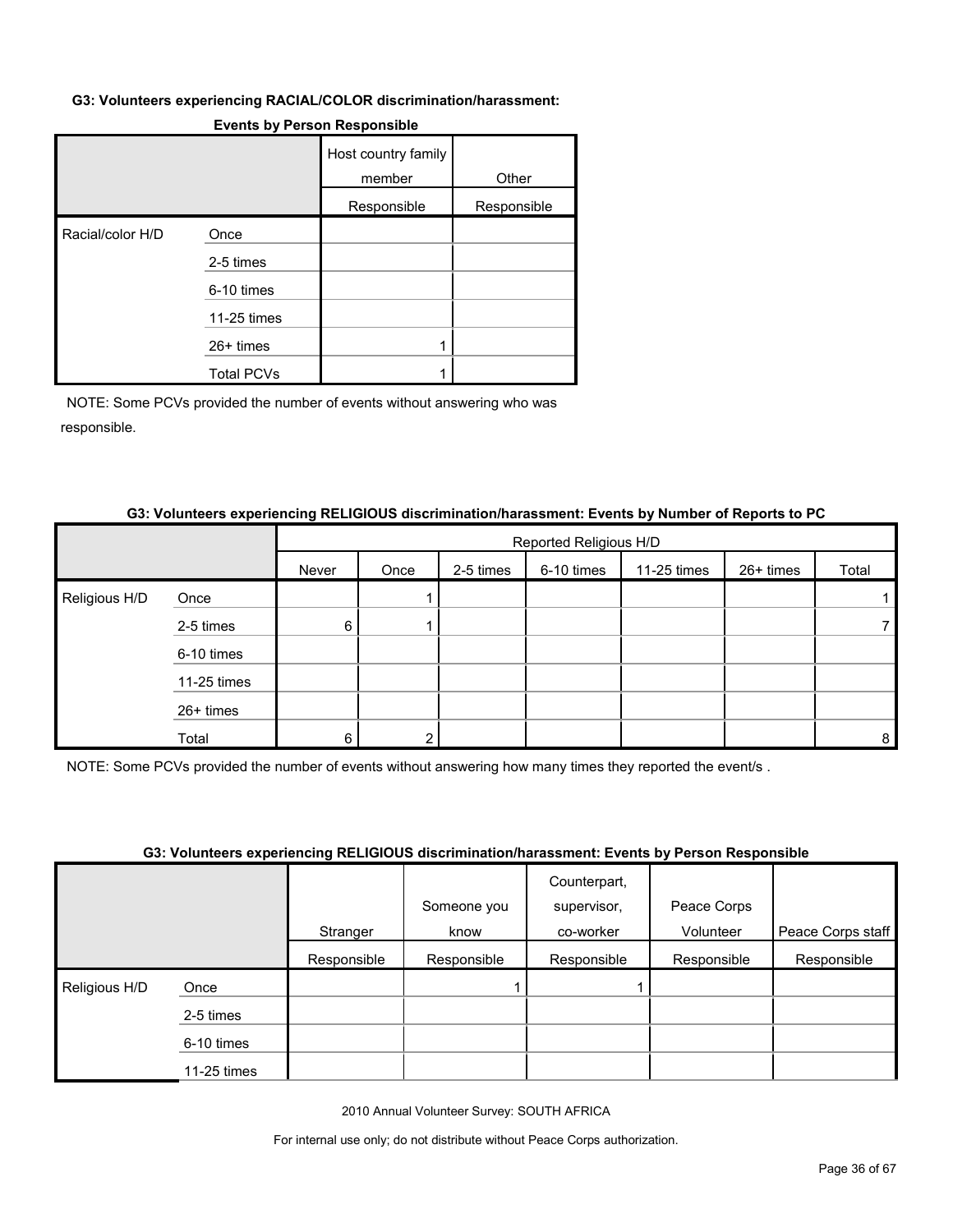| $26+$ times |  |  |  |
|-------------|--|--|--|
| Total PCVs  |  |  |  |

#### **G3: Volunteers experiencing RELIGIOUS discrimination/harassment:**

| <b>Events by Person Responsible</b> |                   |                               |             |  |  |  |  |
|-------------------------------------|-------------------|-------------------------------|-------------|--|--|--|--|
|                                     |                   | Host country family<br>member | Other       |  |  |  |  |
|                                     |                   | Responsible                   | Responsible |  |  |  |  |
| Religious H/D                       | Once              |                               |             |  |  |  |  |
|                                     | 2-5 times         |                               |             |  |  |  |  |
|                                     | 6-10 times        |                               |             |  |  |  |  |
|                                     | 11-25 times       |                               |             |  |  |  |  |
|                                     | $26+$ times       |                               |             |  |  |  |  |
|                                     | <b>Total PCVs</b> |                               |             |  |  |  |  |

NOTE: Some PCVs provided the number of events without answering who was responsible.

#### **G3: Volunteers experiencing SEXUAL ORIENTATION discrimination/harassment: Events by Number of Reports to PC**

|                        |             | Reported Sexual orientation H/D |      |           |            |             |  |
|------------------------|-------------|---------------------------------|------|-----------|------------|-------------|--|
|                        |             | Never                           | Once | 2-5 times | 6-10 times | 11-25 times |  |
| Sexual orientation H/D | Once        |                                 |      |           |            |             |  |
|                        | 2-5 times   |                                 |      |           |            |             |  |
|                        | 6-10 times  |                                 |      |           |            |             |  |
|                        | 11-25 times |                                 |      |           |            |             |  |
|                        | 26+ times   |                                 |      |           |            |             |  |
|                        | Total       |                                 |      |           |            |             |  |

NOTE: Some PCVs provided the number of events without answering how many times they reported the event/s.

#### **G3: Volunteers experiencing SEXUAL ORIENTATION discrimination/harassment:**

#### **Events by Number of Reports to PC**

|                        |            | Reported Sexual orientation H/D |       |  |  |
|------------------------|------------|---------------------------------|-------|--|--|
|                        |            | $26+$ times                     | Total |  |  |
| Sexual orientation H/D | Once       |                                 |       |  |  |
|                        | 2-5 times  |                                 |       |  |  |
|                        | 6-10 times |                                 |       |  |  |

2010 Annual Volunteer Survey: SOUTH AFRICA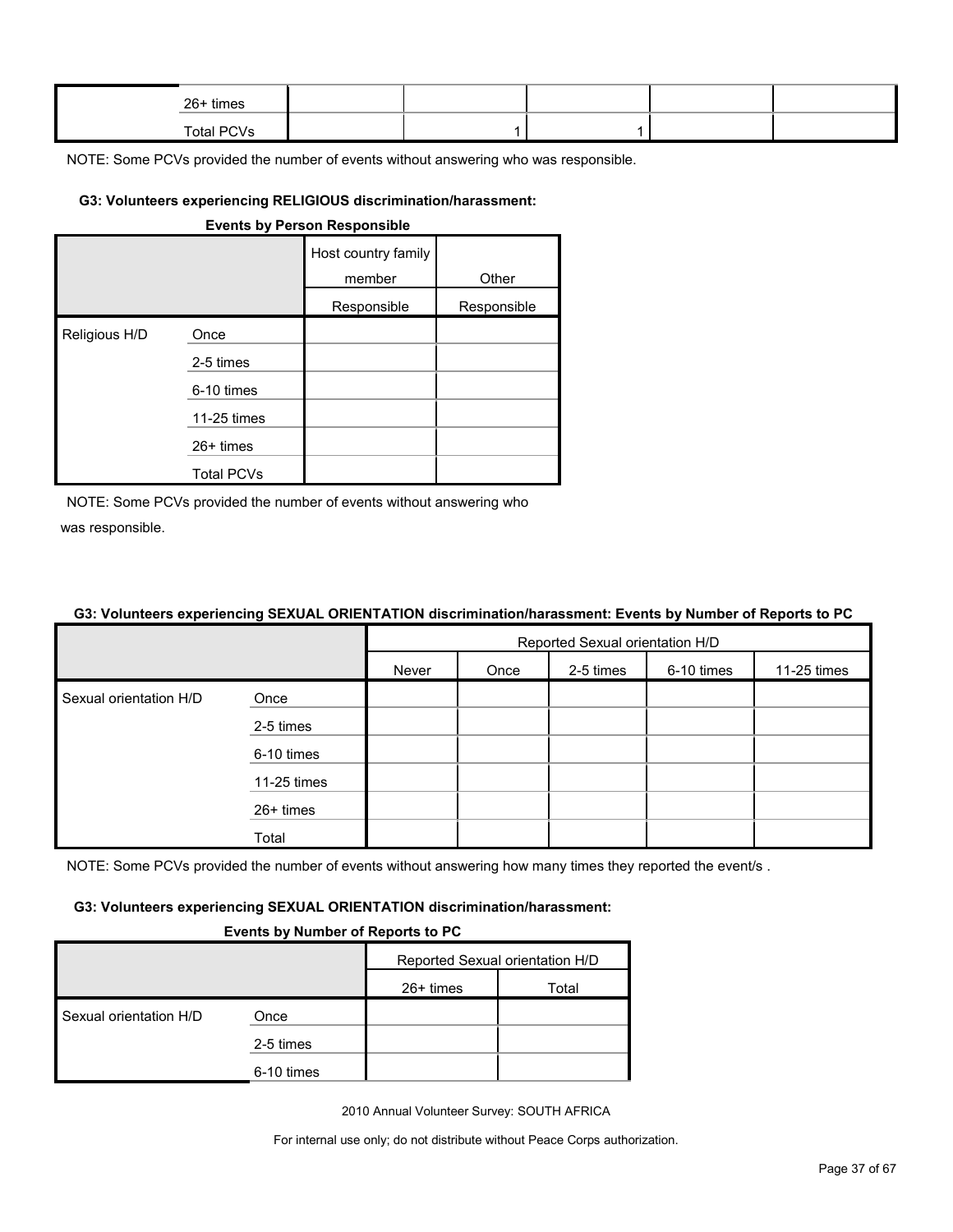| 11-25 times |  |
|-------------|--|
| 26+ times   |  |
| Total       |  |

NOTE: Some PCVs provided the number of events without answering how many times they reported the event/s .

#### **G3: Volunteers experiencing SEXUAL ORIENTATION discrimination/harassment: Events by Person Responsible**

|                        |                   |             |             | Counterpart, |             |             |
|------------------------|-------------------|-------------|-------------|--------------|-------------|-------------|
|                        |                   |             | Someone you | supervisor,  | Peace Corps | Peace Corps |
|                        |                   | Stranger    | know        | co-worker    | Volunteer   | staff       |
|                        |                   | Responsible | Responsible | Responsible  | Responsible | Responsible |
| Sexual orientation H/D | Once              |             |             |              |             |             |
|                        | 2-5 times         |             |             |              |             |             |
|                        | 6-10 times        |             |             |              |             |             |
|                        | 11-25 times       |             |             |              |             |             |
|                        | $26+$ times       |             |             |              |             |             |
|                        | <b>Total PCVs</b> |             |             |              |             |             |

NOTE: Some PCVs provided the number of events without answering who was responsible.

#### **G3: Volunteers experiencing SEXUAL ORIENTATION discrimination/harassment:**

#### **Events by Person Responsible**

|                        |                   | Host country family<br>member | Other       |
|------------------------|-------------------|-------------------------------|-------------|
|                        |                   | Responsible                   | Responsible |
| Sexual orientation H/D | Once              |                               |             |
|                        | 2-5 times         |                               |             |
|                        | 6-10 times        |                               |             |
|                        | 11-25 times       |                               |             |
|                        | $26+$ times       |                               |             |
|                        | <b>Total PCVs</b> |                               |             |

NOTE: Some PCVs provided the number of events without answering who was responsible.

#### **G3: Volunteers experiencing PHYSICAL SEXUAL harassment: Events by Number of Reports to PC**

2010 Annual Volunteer Survey: SOUTH AFRICA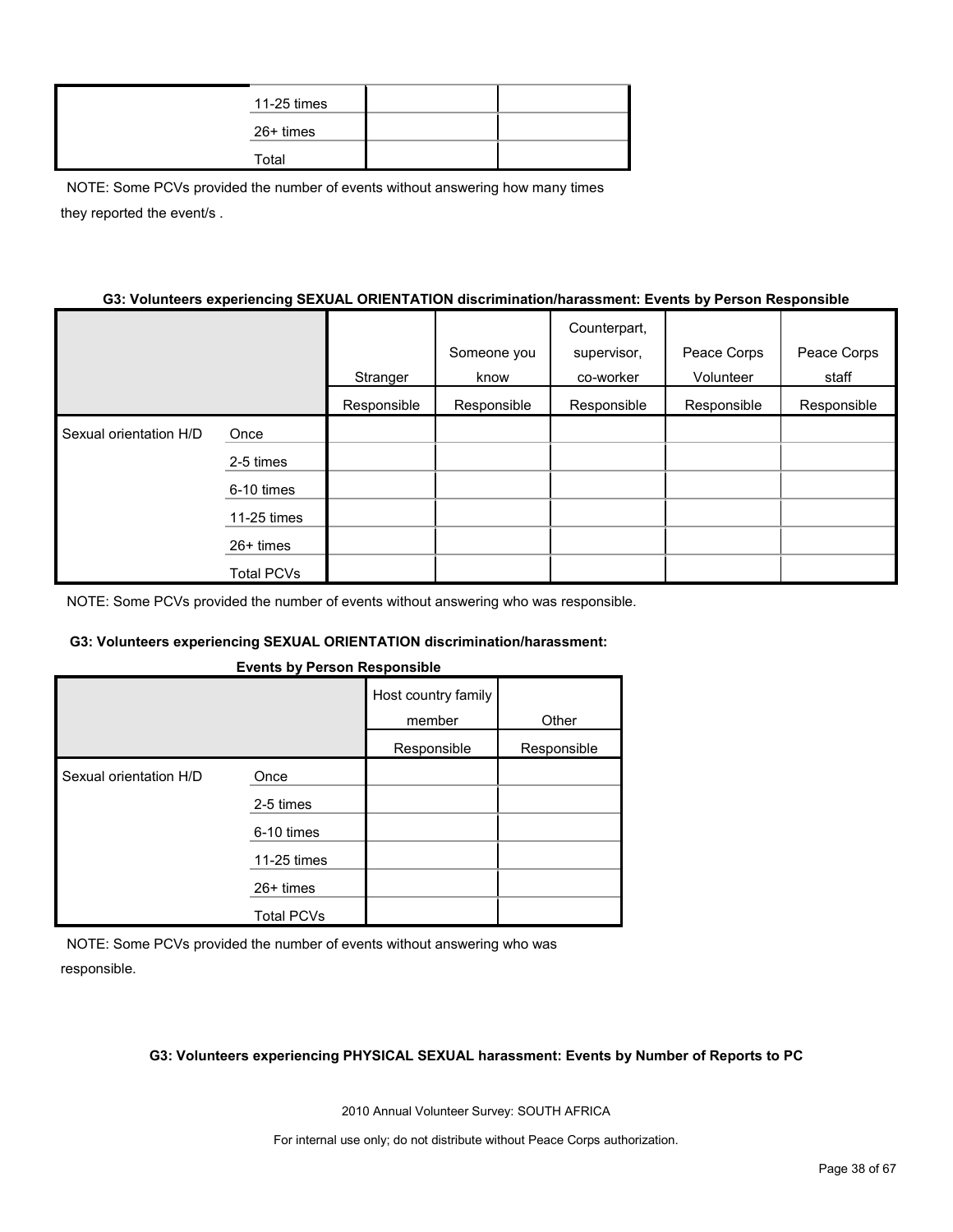|                              |             | Reported Sexual harassment (physical) |      |           |            |             |
|------------------------------|-------------|---------------------------------------|------|-----------|------------|-------------|
|                              |             | Never                                 | Once | 2-5 times | 6-10 times | 11-25 times |
| Sexual harassment (physical) | Once        | 4                                     |      |           |            |             |
|                              | 2-5 times   | 2                                     |      |           |            |             |
|                              | 6-10 times  |                                       |      |           |            |             |
|                              | 11-25 times |                                       |      |           |            |             |
|                              | 26+ times   |                                       |      |           |            |             |
|                              | Total       | 8                                     |      |           |            |             |

NOTE: Some PCVs provided the number of events without answering how many times they reported the event/s.

#### **G3: Volunteers experiencing PHYSICAL SEXUAL harassment: Events by Number of Reports**

|                              | to PC       |           |                                       |
|------------------------------|-------------|-----------|---------------------------------------|
|                              |             |           | Reported Sexual harassment (physical) |
|                              |             | 26+ times | Total                                 |
| Sexual harassment (physical) | Once        |           |                                       |
|                              | 2-5 times   |           | 2                                     |
|                              | 6-10 times  |           |                                       |
|                              | 11-25 times |           |                                       |
|                              | $26+$ times |           |                                       |
|                              | Total       |           | 8                                     |

NOTE: Some PCVs provided the number of events without answering how many times they reported the event/s .

#### **G3: Volunteers experiencing PHYSICAL SEXUAL harassment: Events by Person Responsible**

|                              |                   |             | Someone you | Counterpart,<br>supervisor, | Peace Corps |
|------------------------------|-------------------|-------------|-------------|-----------------------------|-------------|
|                              |                   | Stranger    | know        | co-worker                   | Volunteer   |
|                              |                   | Responsible | Responsible | Responsible                 | Responsible |
| Sexual harassment (physical) | Once              | ົ           |             |                             |             |
|                              | 2-5 times         |             |             |                             |             |
|                              | 6-10 times        |             |             |                             |             |
|                              | 11-25 times       |             |             |                             |             |
|                              | 26+ times         |             |             |                             |             |
|                              | <b>Total PCVs</b> | 4           |             |                             |             |

NOTE: Some PCVs provided the number of events without answering who was responsible.

2010 Annual Volunteer Survey: SOUTH AFRICA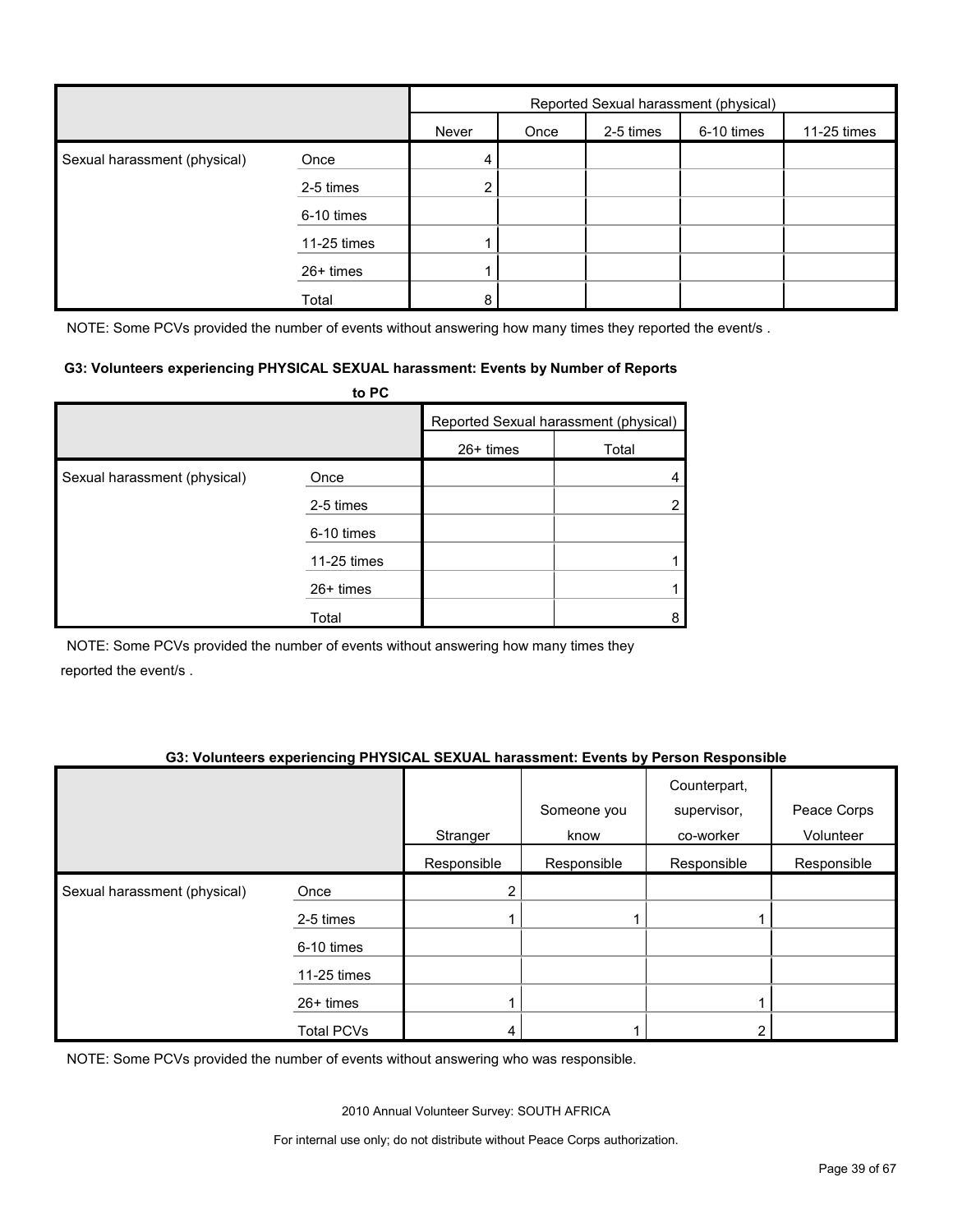#### **G3: Volunteers experiencing PHYSICAL SEXUAL harassment: Events by Person Responsible**

|                              |                   | Peace Corps staff | Host country family<br>member | Other       |
|------------------------------|-------------------|-------------------|-------------------------------|-------------|
|                              |                   | Responsible       | Responsible                   | Responsible |
| Sexual harassment (physical) | Once              |                   |                               |             |
|                              | 2-5 times         |                   |                               |             |
|                              | 6-10 times        |                   |                               |             |
|                              | 11-25 times       |                   |                               |             |
|                              | 26+ times         |                   |                               |             |
|                              | <b>Total PCVs</b> |                   |                               |             |

NOTE: Some PCVs provided the number of events without answering who was responsible.

#### **G3: Volunteers experiencing VERBAL SEXUAL harassment: Events by Number of Reports to PC**

|                            |             | Reported Sexual harassment (verbal) |      |           |            |             |
|----------------------------|-------------|-------------------------------------|------|-----------|------------|-------------|
|                            |             | Never                               | Once | 2-5 times | 6-10 times | 11-25 times |
| Sexual harassment (verbal) | Once        | 4                                   |      |           |            |             |
|                            | 2-5 times   | 4                                   |      |           |            |             |
|                            | 6-10 times  | 2 <sub>1</sub>                      |      |           |            |             |
|                            | 11-25 times | 3                                   |      |           |            |             |
|                            | 26+ times   | 6                                   |      |           |            |             |
|                            | Total       | 19                                  |      |           |            |             |

NOTE: Some PCVs provided the number of events without answering how many times they reported the event/s.

#### **G3: Volunteers experiencing VERBAL SEXUAL harassment: Events by Number of Reports**

|                            | to PC       |                                     |       |
|----------------------------|-------------|-------------------------------------|-------|
|                            |             | Reported Sexual harassment (verbal) |       |
|                            |             | 26+ times                           | Total |
| Sexual harassment (verbal) | Once        |                                     |       |
|                            | 2-5 times   |                                     |       |
|                            | 6-10 times  |                                     |       |
|                            | 11-25 times |                                     |       |
|                            | $26+$ times |                                     | 6     |
|                            | Total       |                                     | 20    |

NOTE: Some PCVs provided the number of events without answering how many times they reported the event/s .

2010 Annual Volunteer Survey: SOUTH AFRICA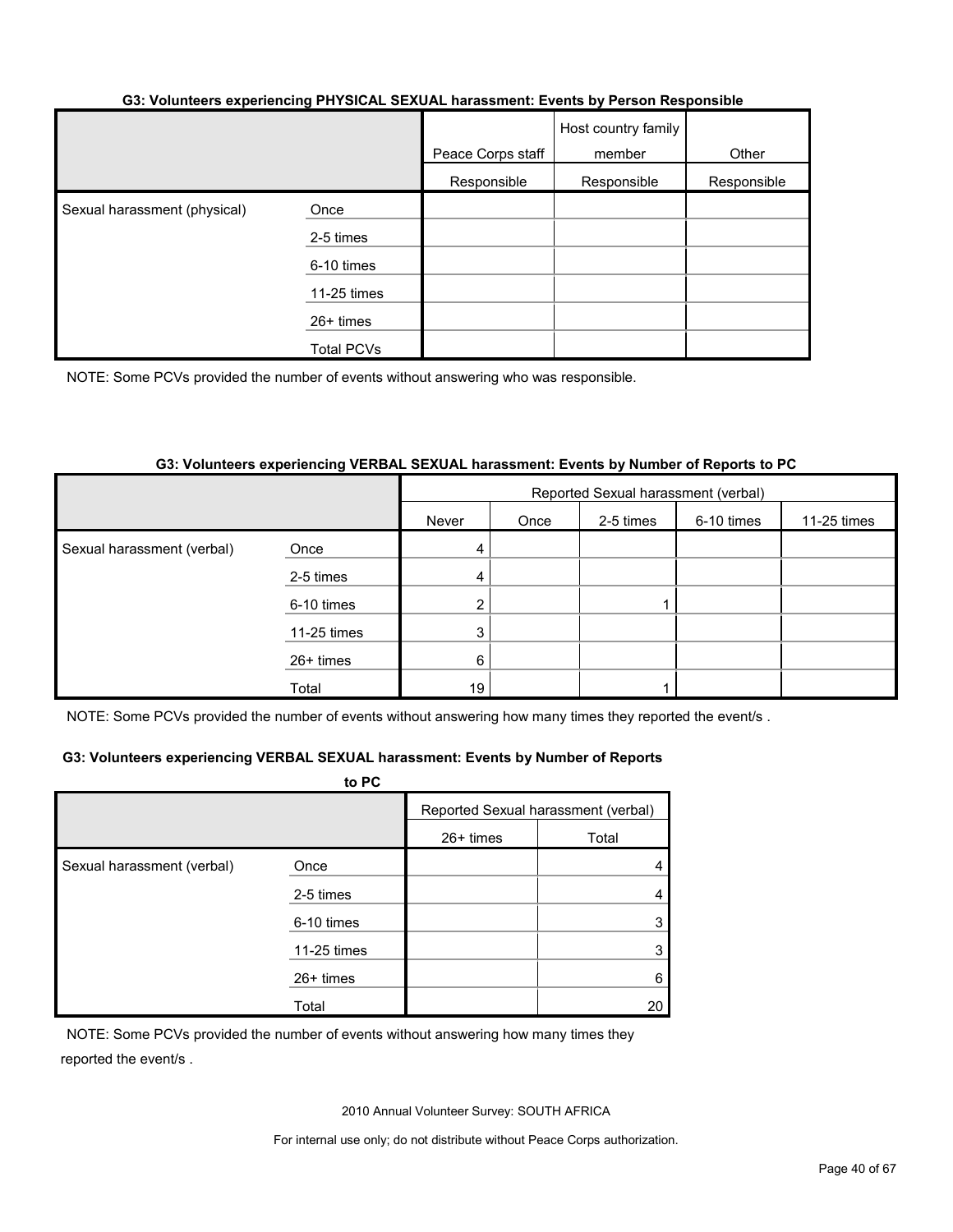|                            |                   | Stranger    | Someone you<br>know | Counterpart,<br>supervisor,<br>co-worker | Peace Corps<br>Volunteer |
|----------------------------|-------------------|-------------|---------------------|------------------------------------------|--------------------------|
|                            |                   | Responsible | Responsible         | Responsible                              | Responsible              |
| Sexual harassment (verbal) | Once              | 4           |                     |                                          |                          |
|                            | 2-5 times         | 3           |                     |                                          |                          |
|                            | 6-10 times        | 3           |                     |                                          |                          |
|                            | 11-25 times       |             |                     |                                          |                          |
|                            | $26+$ times       | 6           | 3                   |                                          |                          |
|                            | <b>Total PCVs</b> | 17          | 6                   |                                          |                          |

## **G3: Volunteers experiencing VERBAL SEXUAL harassment: Events by Person Responsible**

NOTE: Some PCVs provided the number of events without answering who was responsible.

#### **G3: Volunteers experiencing VERBAL SEXUAL harassment: Events by Person Responsible**

|                            |             | Peace Corps staff | Host country family<br>member | Other       |
|----------------------------|-------------|-------------------|-------------------------------|-------------|
|                            |             | Responsible       | Responsible                   | Responsible |
| Sexual harassment (verbal) | Once        |                   |                               |             |
|                            | 2-5 times   |                   |                               |             |
|                            | 6-10 times  |                   |                               |             |
|                            | 11-25 times |                   |                               |             |
|                            | $26+$ times |                   |                               |             |
|                            | Total PCVs  |                   |                               |             |

NOTE: Some PCVs provided the number of events without answering who was responsible.

| G4: Please indicate the number of times you experienced the following types of crimes: PERCENTAGES |  |  |
|----------------------------------------------------------------------------------------------------|--|--|
|----------------------------------------------------------------------------------------------------|--|--|

|                    | None | Once | 2-5 times | 6-10 times | 11-25 times | $26+$ times | Total |
|--------------------|------|------|-----------|------------|-------------|-------------|-------|
| <b>Buglary</b>     | 90%  | 8%   | 2%        |            |             |             | 60    |
| Theft              | 70%  | 24%  | 6%        |            |             |             | 63    |
| Robbery            | 88%  | 8%   | 3%        |            |             |             | 60    |
| Physical assault   | 93%  | 3%   | 3%        |            |             |             | 59    |
| Aggravated assault | 93%  | 5%   | 2%        |            |             |             | 58    |
| Sexual assault     | 100% |      |           |            |             |             | 58    |

2010 Annual Volunteer Survey: SOUTH AFRICA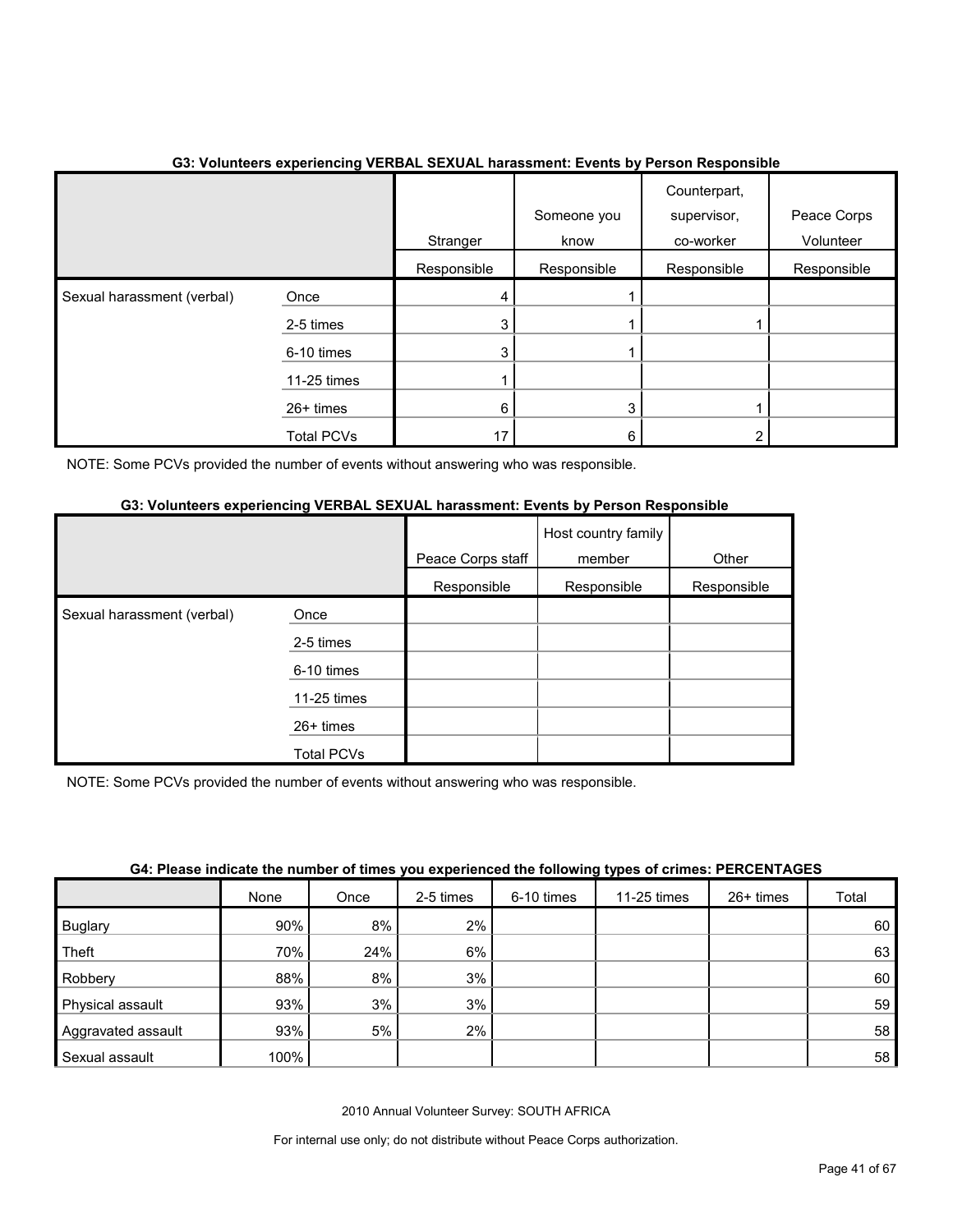|                    | None | Once | 2-5 times | 6-10 times | 11-25 times | $26+$ times | Total |
|--------------------|------|------|-----------|------------|-------------|-------------|-------|
| <b>Buglary</b>     | 90%  | 8%   | 2%        |            |             |             | 60    |
| Theft              | 70%  | 24%  | 6%        |            |             |             | 63    |
| Robbery            | 88%  | 8%   | 3%        |            |             |             | 60    |
| Physical assault   | 93%  | 3%   | 3%        |            |             |             | 59    |
| Aggravated assault | 93%  | 5%   | 2%        |            |             |             | 58    |
| Sexual assault     | 100% |      |           |            |             |             | 58    |
| Rape               | 100% |      |           |            |             |             | 58    |

#### **G4: Please indicate the number of times you experienced the following types of crimes: PERCENTAGES**

## **G4: Please indicate the number of times you experienced the following types of crimes: NUMBERS**

|                    | None | Once           | 2-5 times      | 6-10 times | 11-25 times | 26+ times | Total |
|--------------------|------|----------------|----------------|------------|-------------|-----------|-------|
| Buglary            | 54   | 5              |                |            |             |           | 60    |
| Theft              | 44   | 15             | 4              |            |             |           | 63    |
| Robbery            | 53   | 5              | $\overline{2}$ |            |             |           | 60    |
| Physical assault   | 55   | $\overline{2}$ | $\overline{2}$ |            |             |           | 59    |
| Aggravated assault | 54   | 3              |                |            |             |           | 58    |
| Sexual assault     | 58   |                |                |            |             |           | 58    |
| Rape               | 58   |                |                |            |             |           | 58    |
| Attempted rape     | 58   |                |                |            |             |           | 58    |

#### **G4: Volunteers experiencing BURGLARY: Events by Number of Reports to PC**

|                |             |         | <b>Buglary Reported</b> |           |            |               |           |       |
|----------------|-------------|---------|-------------------------|-----------|------------|---------------|-----------|-------|
|                |             | Never   | Once                    | 2-5 times | 6-10 times | $11-25$ times | 26+ times | Total |
| <b>Buglary</b> | Once        | ົ<br>∠∣ | 3                       |           |            |               |           | 5     |
|                | 2-5 times   |         |                         |           |            |               |           |       |
|                | 6-10 times  |         |                         |           |            |               |           |       |
|                | 11-25 times |         |                         |           |            |               |           |       |
|                | 26+ times   |         |                         |           |            |               |           |       |
|                | Total       | ົ       | 4                       |           |            |               |           | 6     |

NOTE: Some PCVs provided the number of events without answering how many times they reported the event/s.

#### **G4: Volunteers experiencing BURGLARY: Events by Person Responsible**

2010 Annual Volunteer Survey: SOUTH AFRICA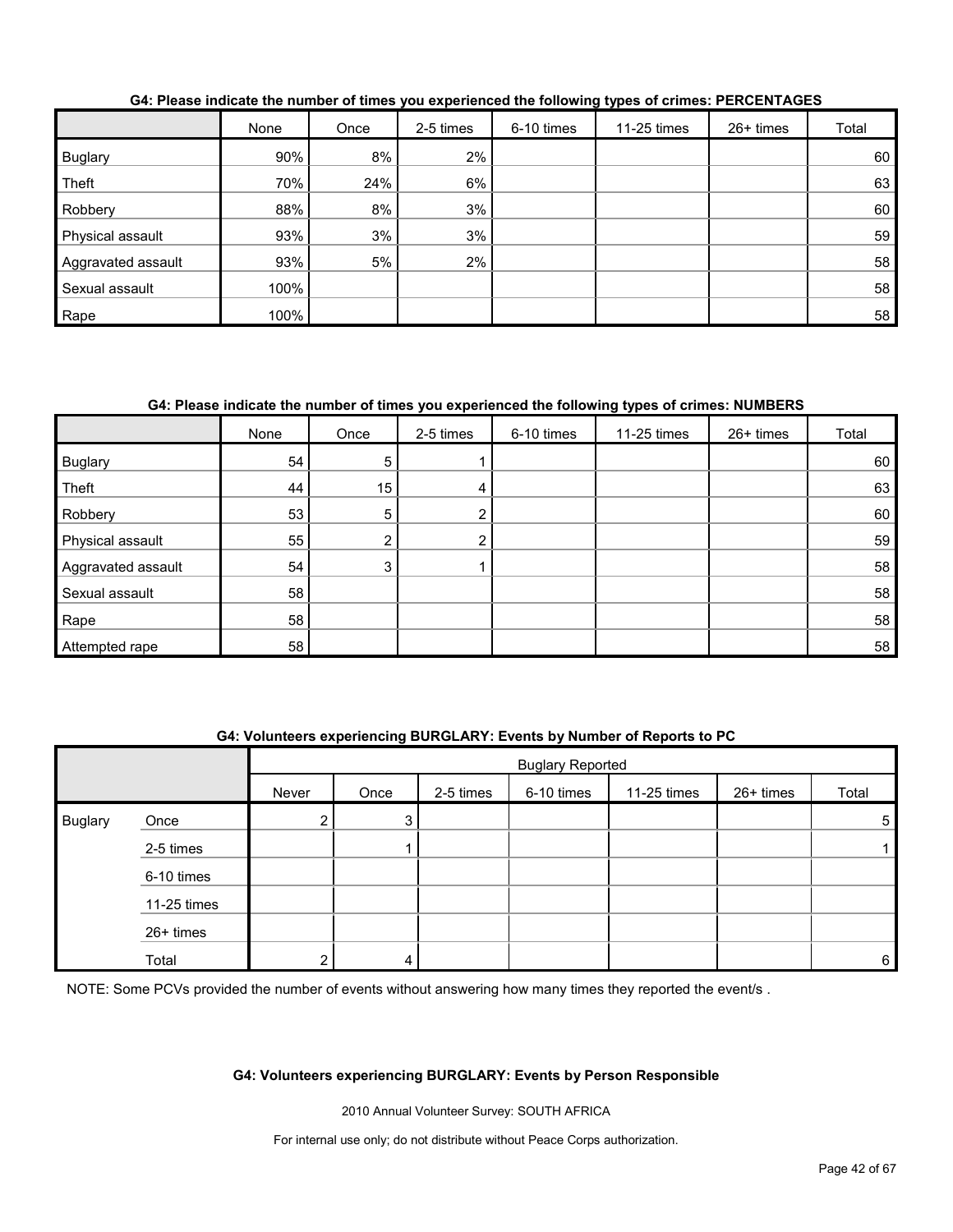|                |                   | Stranger    | Someone you<br>know | Counterpart,<br>supervisor,<br>co-worker | Peace Corps<br>Volunteer | Peace Corps staff |
|----------------|-------------------|-------------|---------------------|------------------------------------------|--------------------------|-------------------|
|                |                   | Responsible | Responsible         | Responsible                              | Responsible              | Responsible       |
| <b>Buglary</b> | Once              |             |                     |                                          |                          |                   |
|                | 2-5 times         |             |                     |                                          |                          |                   |
|                | 6-10 times        |             |                     |                                          |                          |                   |
|                | 11-25 times       |             |                     |                                          |                          |                   |
|                | 26+ times         |             |                     |                                          |                          |                   |
|                | <b>Total PCVs</b> |             |                     |                                          |                          |                   |

#### **G4: Volunteers experiencing BURGLARY: Events by Person**

| Responsible    |                   |                               |             |  |  |  |  |  |
|----------------|-------------------|-------------------------------|-------------|--|--|--|--|--|
|                |                   | Host country family<br>member | Other       |  |  |  |  |  |
|                |                   | Responsible                   | Responsible |  |  |  |  |  |
| <b>Buglary</b> | Once              |                               |             |  |  |  |  |  |
|                | 2-5 times         |                               |             |  |  |  |  |  |
|                | 6-10 times        |                               |             |  |  |  |  |  |
|                | 11-25 times       |                               |             |  |  |  |  |  |
|                | $26+$ times       |                               |             |  |  |  |  |  |
|                | <b>Total PCVs</b> |                               |             |  |  |  |  |  |

NOTE: Some PCVs provided the number of events without answering

who was responsible.

|       | G4: Volunteers experiencing THEFT: Events by Number of Reports to PC |       |      |           |                |             |             |       |  |
|-------|----------------------------------------------------------------------|-------|------|-----------|----------------|-------------|-------------|-------|--|
|       |                                                                      |       |      |           | Theft Reported |             |             |       |  |
|       |                                                                      | Never | Once | 2-5 times | 6-10 times     | 11-25 times | $26+$ times | Total |  |
| Theft | Once                                                                 | 5     | 8    |           |                |             |             | 13    |  |
|       | 2-5 times                                                            |       |      | ⌒         |                |             |             | 4     |  |
|       | 6-10 times                                                           |       |      |           |                |             |             |       |  |
|       | 11-25 times                                                          |       |      |           |                |             |             |       |  |
|       | 26+ times                                                            |       |      |           |                |             |             |       |  |
|       | Total                                                                | 5     | 10   |           |                |             |             | 17    |  |

2010 Annual Volunteer Survey: SOUTH AFRICA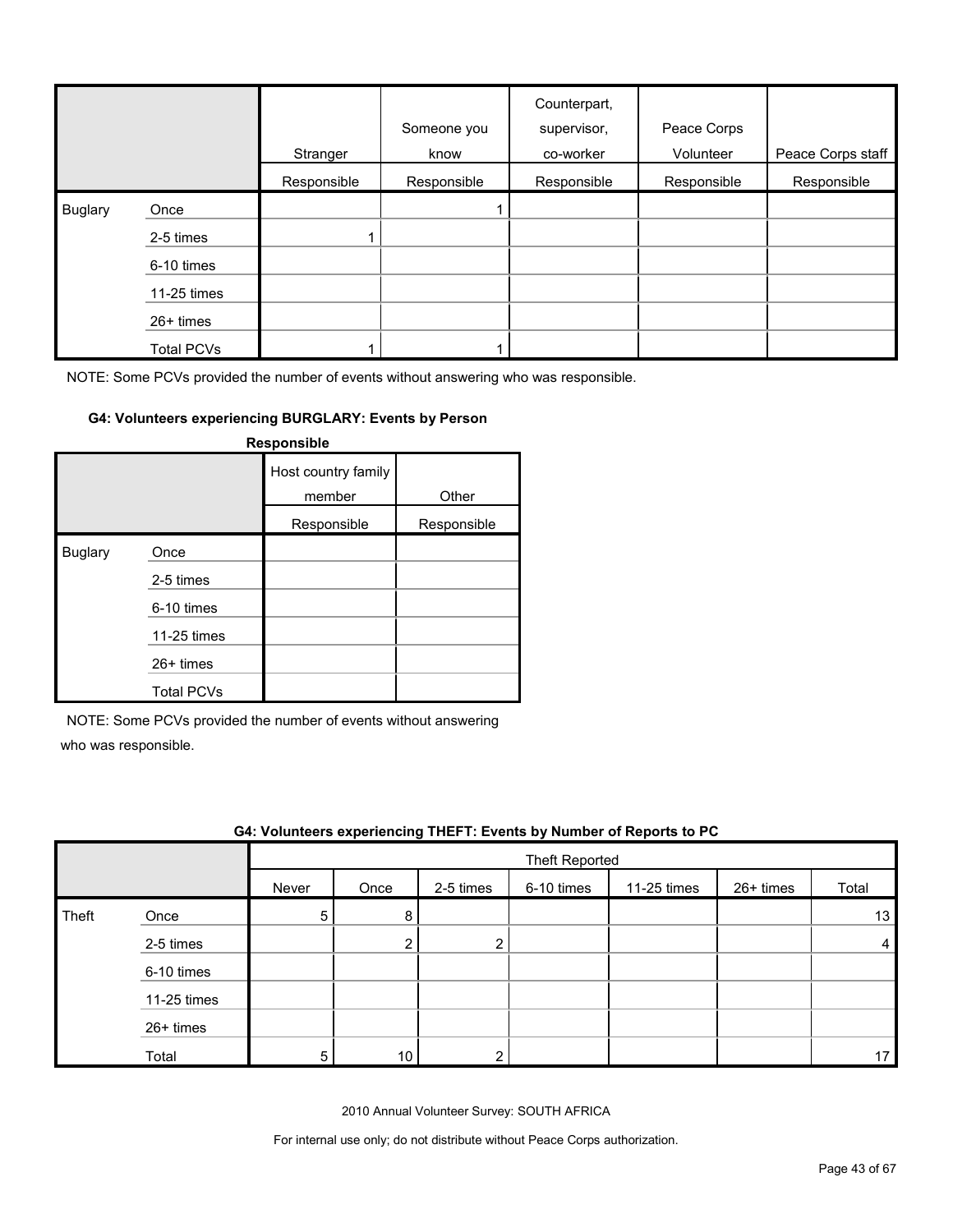| G4: Volunteers experiencing THEFT: Events by Number of Reports to PC |  |  |
|----------------------------------------------------------------------|--|--|
|                                                                      |  |  |

|       |             |       | Theft Reported |           |            |             |           |       |
|-------|-------------|-------|----------------|-----------|------------|-------------|-----------|-------|
|       |             | Never | Once           | 2-5 times | 6-10 times | 11-25 times | 26+ times | Total |
| Theft | Once        | 5     | 8              |           |            |             |           | 13    |
|       | 2-5 times   |       |                |           |            |             |           | 4     |
|       | 6-10 times  |       |                |           |            |             |           |       |
|       | 11-25 times |       |                |           |            |             |           |       |
|       | 26+ times   |       |                |           |            |             |           |       |
|       | Total       | 5     | 10             |           |            |             |           | 17    |

NOTE: Some PCVs provided the number of events without answering how many times they reported the event/s.

## **G4: Volunteers experiencing THEFT: Events by Person Responsible**

|       |                   |                 | Someone you | Counterpart,<br>supervisor, | Peace Corps |                   |
|-------|-------------------|-----------------|-------------|-----------------------------|-------------|-------------------|
|       |                   | Stranger        | know        | co-worker                   | Volunteer   | Peace Corps staff |
|       |                   | Responsible     | Responsible | Responsible                 | Responsible | Responsible       |
| Theft | Once              | 10 <sup>1</sup> |             |                             |             |                   |
|       | 2-5 times         | 2 <sub>1</sub>  |             |                             |             |                   |
|       | 6-10 times        |                 |             |                             |             |                   |
|       | 11-25 times       |                 |             |                             |             |                   |
|       | 26+ times         |                 |             |                             |             |                   |
|       | <b>Total PCVs</b> | 12              |             |                             |             |                   |

NOTE: Some PCVs provided the number of events without answering who was responsible.

#### **G4: Volunteers experiencing THEFT: Events by Person Responsible**

|       |                   | Host country family<br>member | Other       |
|-------|-------------------|-------------------------------|-------------|
|       |                   | Responsible                   | Responsible |
| Theft | Once              |                               |             |
|       | 2-5 times         |                               |             |
|       | 6-10 times        |                               |             |
|       | 11-25 times       |                               |             |
|       | 26+ times         |                               |             |
|       | <b>Total PCVs</b> |                               |             |

2010 Annual Volunteer Survey: SOUTH AFRICA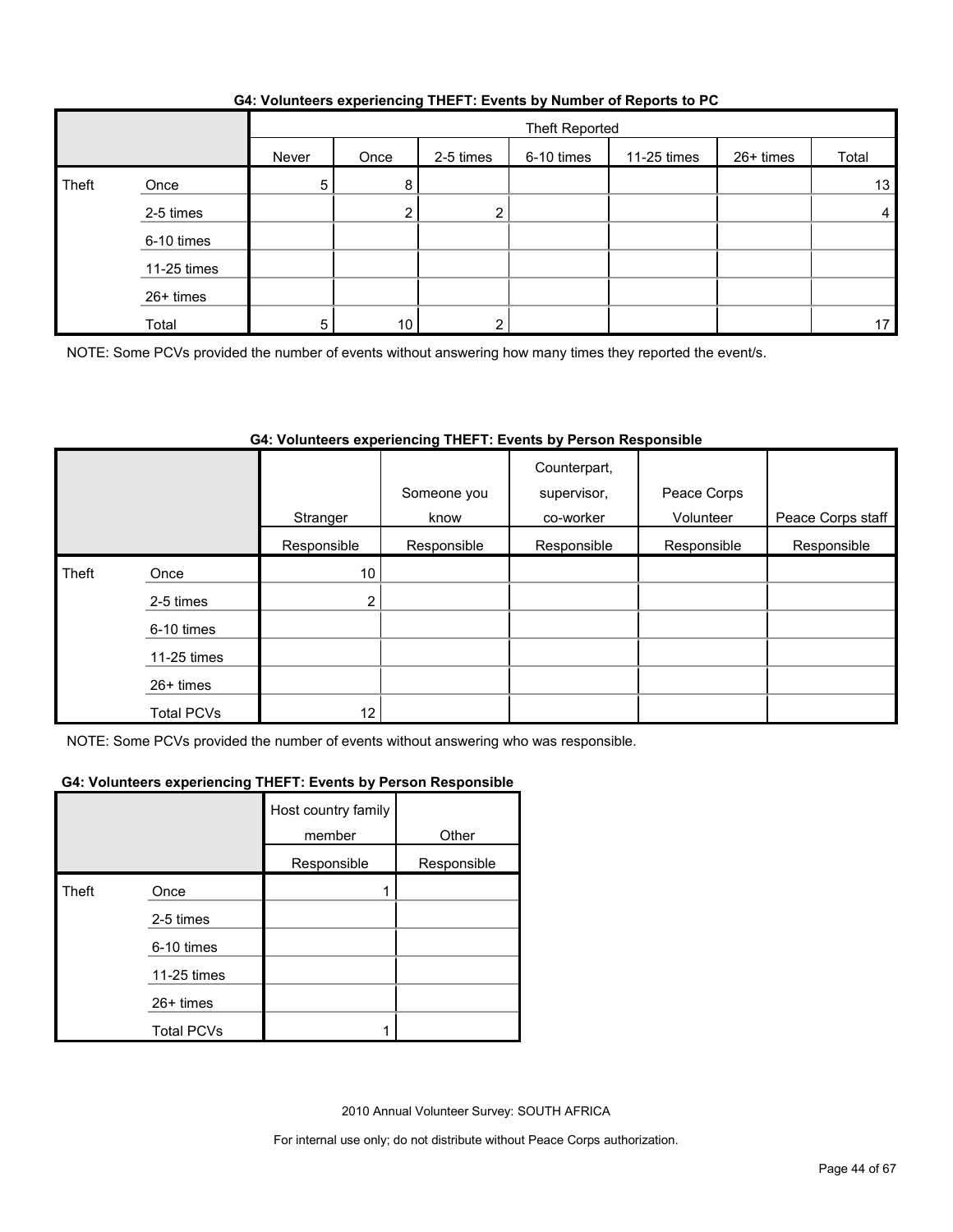#### **G4: Volunteers experiencing THEFT: Events by Person Responsible**

|       |                   | Host country family<br>member | Other       |
|-------|-------------------|-------------------------------|-------------|
|       |                   | Responsible                   | Responsible |
| Theft | Once              |                               |             |
|       | 2-5 times         |                               |             |
|       | 6-10 times        |                               |             |
|       | 11-25 times       |                               |             |
|       | $26+$ times       |                               |             |
|       | <b>Total PCVs</b> |                               |             |

NOTE: Some PCVs provided the number of events without answering who was responsible.

|         |             |       | Robbery Reported |           |            |             |           |                |  |
|---------|-------------|-------|------------------|-----------|------------|-------------|-----------|----------------|--|
|         |             | Never | Once             | 2-5 times | 6-10 times | 11-25 times | 26+ times | Total          |  |
| Robbery | Once        | 2     | ົ                |           |            |             |           | 4              |  |
|         | 2-5 times   |       |                  | ◠         |            |             |           | $\overline{2}$ |  |
|         | 6-10 times  |       |                  |           |            |             |           |                |  |
|         | 11-25 times |       |                  |           |            |             |           |                |  |
|         | 26+ times   |       |                  |           |            |             |           |                |  |
|         | Total       | ◠     |                  |           |            |             |           | 6              |  |

#### **G4: Volunteers experiencing ROBBERY: Events by Number of Reports to PC**

NOTE: Some PCVs provided the number of events without answering how many times they reported the event/s.

#### **G4: Volunteers experiencing ROBBERY: Events by Person Responsible**

|         |             |             | Someone you | Counterpart,<br>supervisor, | Peace Corps |                   |
|---------|-------------|-------------|-------------|-----------------------------|-------------|-------------------|
|         |             | Stranger    | know        | co-worker                   | Volunteer   | Peace Corps staff |
|         |             | Responsible | Responsible | Responsible                 | Responsible | Responsible       |
| Robbery | Once        | 3           |             |                             |             |                   |
|         | 2-5 times   |             |             |                             |             |                   |
|         | 6-10 times  |             |             |                             |             |                   |
|         | 11-25 times |             |             |                             |             |                   |
|         | 26+ times   |             |             |                             |             |                   |

2010 Annual Volunteer Survey: SOUTH AFRICA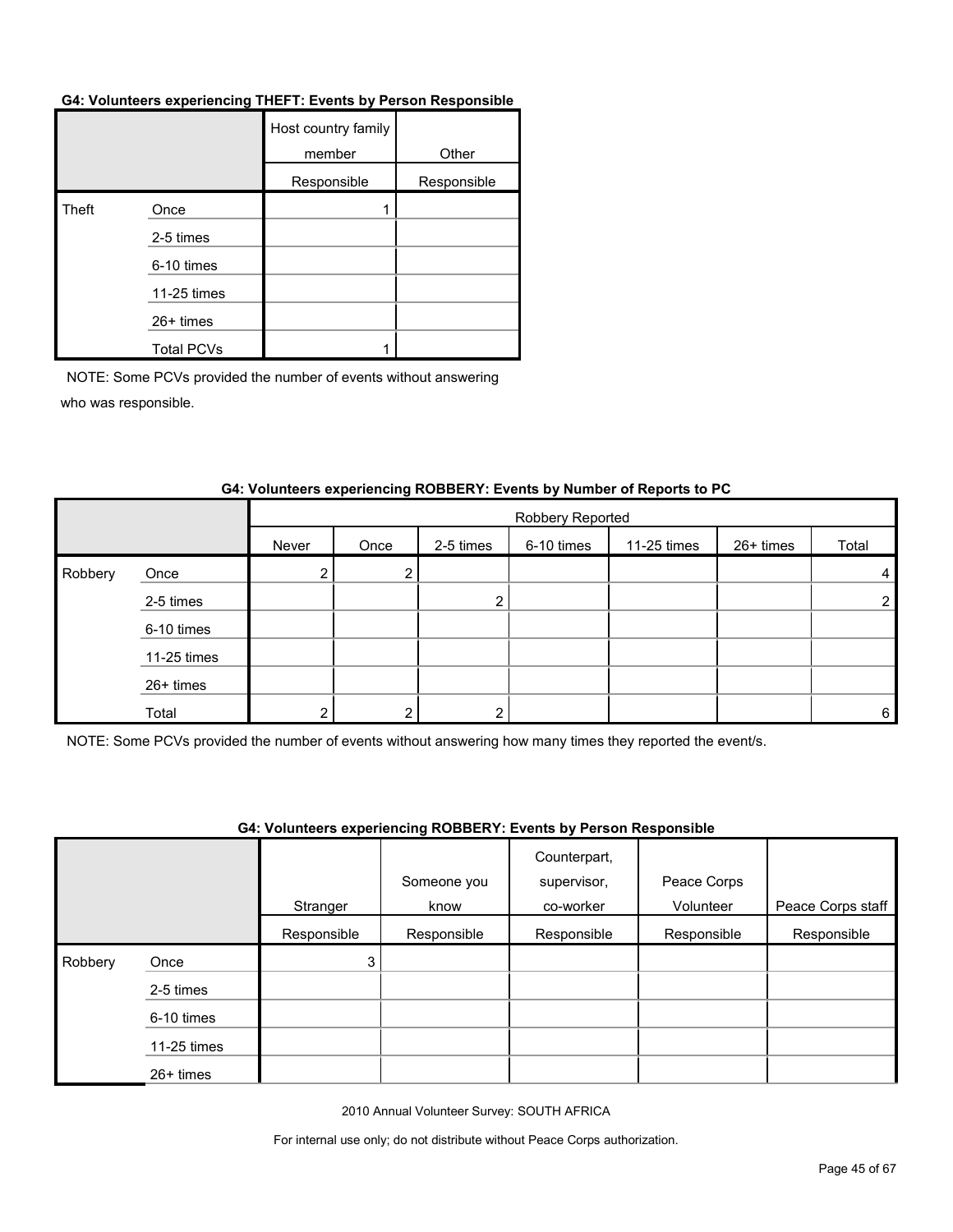| Total.<br>- 11<br>--- |  |  |  |
|-----------------------|--|--|--|
|                       |  |  |  |

#### **G4: Volunteers experiencing ROBBERY: Events by Person**

| <b>Responsible</b> |                   |                               |             |  |  |  |  |
|--------------------|-------------------|-------------------------------|-------------|--|--|--|--|
|                    |                   | Host country family<br>member | Other       |  |  |  |  |
|                    |                   | Responsible                   | Responsible |  |  |  |  |
| Robbery            | Once              |                               |             |  |  |  |  |
|                    | 2-5 times         |                               |             |  |  |  |  |
|                    | 6-10 times        |                               |             |  |  |  |  |
|                    | 11-25 times       |                               |             |  |  |  |  |
|                    | $26+$ times       |                               |             |  |  |  |  |
|                    | <b>Total PCVs</b> |                               |             |  |  |  |  |

NOTE: Some PCVs provided the number of events without answering who was responsible.

|                  |             | $\bullet$ in relative to the content of the state $\bullet$ in the state $\bullet$ in the state $\bullet$ in the state $\bullet$ in $\bullet$ |                           |           |            |             |           |                |  |
|------------------|-------------|-----------------------------------------------------------------------------------------------------------------------------------------------|---------------------------|-----------|------------|-------------|-----------|----------------|--|
|                  |             |                                                                                                                                               | Physical assault Reported |           |            |             |           |                |  |
|                  |             | Never                                                                                                                                         | Once                      | 2-5 times | 6-10 times | 11-25 times | 26+ times | Total          |  |
| Physical assault | Once        |                                                                                                                                               |                           |           |            |             |           | $\overline{2}$ |  |
|                  | 2-5 times   |                                                                                                                                               |                           |           |            |             |           | $\overline{2}$ |  |
|                  | 6-10 times  |                                                                                                                                               |                           |           |            |             |           |                |  |
|                  | 11-25 times |                                                                                                                                               |                           |           |            |             |           |                |  |
|                  | 26+ times   |                                                                                                                                               |                           |           |            |             |           |                |  |
|                  | Total       |                                                                                                                                               |                           |           |            |             |           | 4              |  |

#### **G4: Volunteers experiencing PHYSICAL ASSAULT: Events by Number of Reports to PC**

NOTE: Some PCVs provided the number of events without answering how many times they reported the event/s.

#### **G4: Volunteers experiencing PHYSICAL ASSAULT: Events by Person Responsible**

|                  |      |             |             | Counterpart, |             |             |
|------------------|------|-------------|-------------|--------------|-------------|-------------|
|                  |      |             | Someone you | supervisor,  | Peace Corps | Peace Corps |
|                  |      | Stranger    | know        | co-worker    | Volunteer   | staff       |
|                  |      | Responsible | Responsible | Responsible  | Responsible | Responsible |
| Physical assault | Once |             |             |              |             |             |

2010 Annual Volunteer Survey: SOUTH AFRICA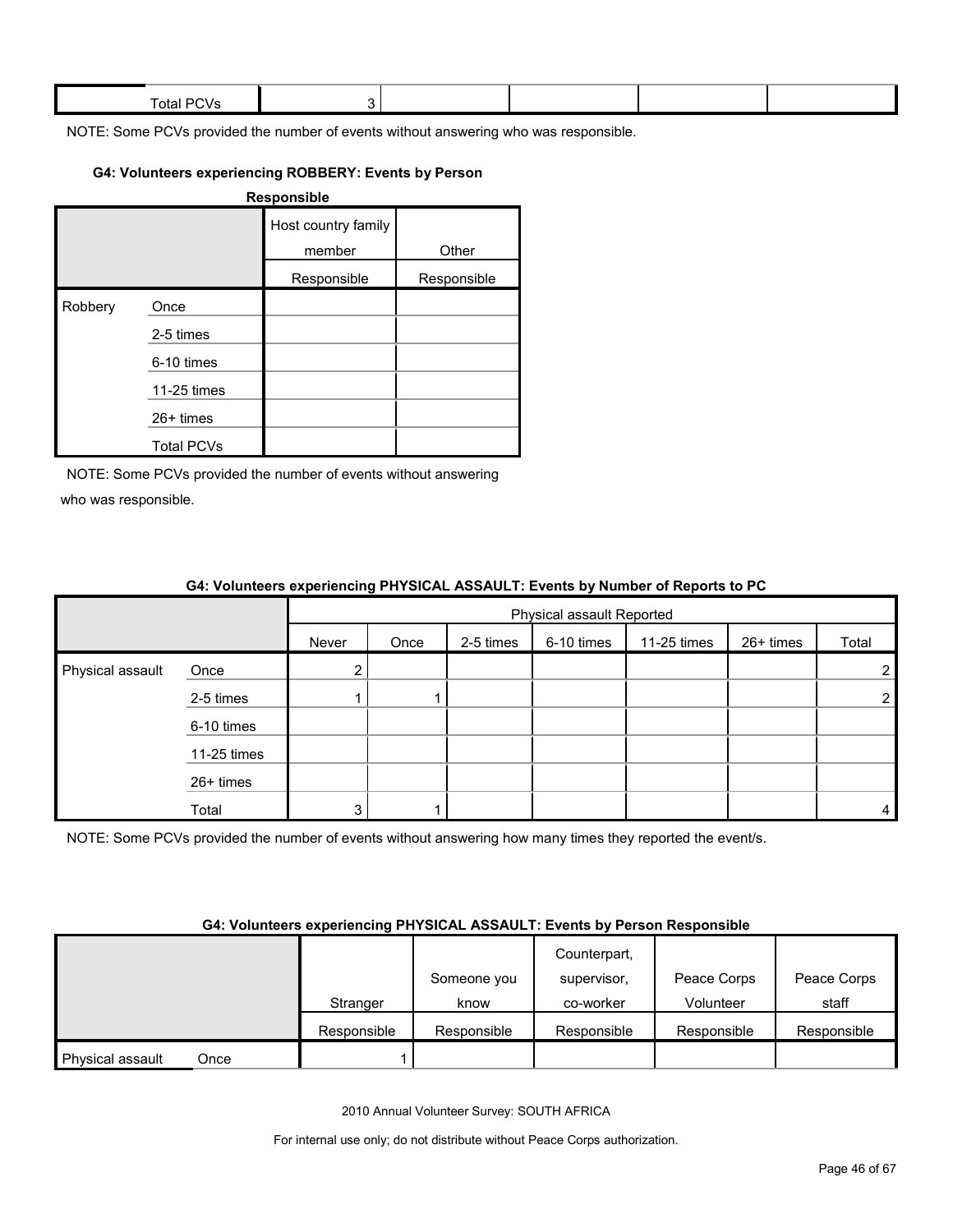| 2-5 times         |  |  |  |
|-------------------|--|--|--|
| 6-10 times        |  |  |  |
| 11-25 times       |  |  |  |
| 26+ times         |  |  |  |
| <b>Total PCVs</b> |  |  |  |

#### **G4: Volunteers experiencing PHYSICAL ASSAULT: Events by Person**

|                  | Responsible       |                               |             |
|------------------|-------------------|-------------------------------|-------------|
|                  |                   | Host country family<br>member | Other       |
|                  |                   | Responsible                   | Responsible |
| Physical assault | Once              |                               |             |
|                  | 2-5 times         |                               |             |
|                  | 6-10 times        |                               |             |
|                  | 11-25 times       |                               |             |
|                  | 26+ times         |                               |             |
|                  | <b>Total PCVs</b> |                               |             |

NOTE: Some PCVs provided the number of events without answering who was responsible.

#### **G4: Volunteers experiencing AGGRAVATED ASSAULT: Events by Number of Reports to PC**

|                    |             | Aggravated assault Reported |      |           |            |             |
|--------------------|-------------|-----------------------------|------|-----------|------------|-------------|
|                    |             | Never                       | Once | 2-5 times | 6-10 times | 11-25 times |
| Aggravated assault | Once        |                             | າ    |           |            |             |
|                    | 2-5 times   |                             |      |           |            |             |
|                    | 6-10 times  |                             |      |           |            |             |
|                    | 11-25 times |                             |      |           |            |             |
|                    | 26+ times   |                             |      |           |            |             |
|                    | Total       |                             |      |           |            |             |

NOTE: Some PCVs provided the number of events without answering how many times they reported the event/s.

### **G4: Volunteers experiencing AGGRAVATED ASSAULT: Events by Number of**

| <b>Reports to PC</b> |  |                             |  |  |  |  |
|----------------------|--|-----------------------------|--|--|--|--|
|                      |  | Aggravated assault Reported |  |  |  |  |
| $26+$ times<br>⊺otal |  |                             |  |  |  |  |

2010 Annual Volunteer Survey: SOUTH AFRICA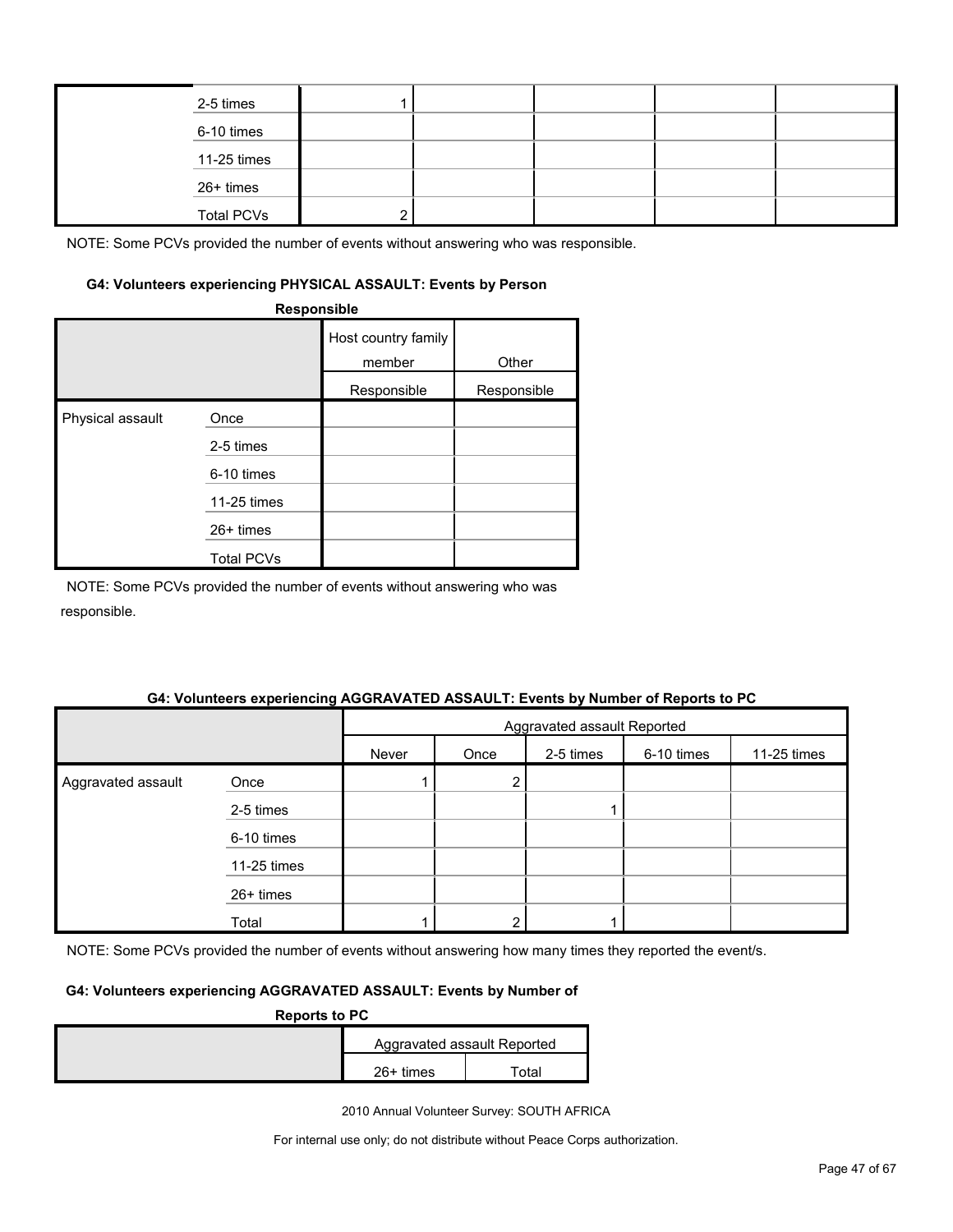| Aggravated assault | Once        |  |
|--------------------|-------------|--|
|                    | 2-5 times   |  |
|                    | 6-10 times  |  |
|                    | 11-25 times |  |
|                    | $26+$ times |  |
|                    | Total       |  |

NOTE: Some PCVs provided the number of events without answering how many times they reported the event/s.

#### **G4: Volunteers experiencing AGGRAVATED ASSAULT: Events by Person Responsible**

|                    |             | Stranger    | Someone you<br>know | Counterpart,<br>supervisor,<br>co-worker | Peace Corps<br>Volunteer | Peace Corps<br>staff |
|--------------------|-------------|-------------|---------------------|------------------------------------------|--------------------------|----------------------|
|                    |             | Responsible | Responsible         | Responsible                              | Responsible              | Responsible          |
| Aggravated assault | Once        |             |                     |                                          |                          |                      |
|                    | 2-5 times   |             |                     |                                          |                          |                      |
|                    | 6-10 times  |             |                     |                                          |                          |                      |
|                    | 11-25 times |             |                     |                                          |                          |                      |
|                    | $26+$ times |             |                     |                                          |                          |                      |
|                    | Total PCVs  |             |                     |                                          |                          |                      |

NOTE: Some PCVs provided the number of events without answering who was responsible.

## **G4: Volunteers experiencing AGGRAVATED ASSAULT: Events by Person**

| <b>Responsible</b> |                   |                               |             |  |  |  |  |
|--------------------|-------------------|-------------------------------|-------------|--|--|--|--|
|                    |                   | Host country family<br>member | Other       |  |  |  |  |
|                    |                   | Responsible                   | Responsible |  |  |  |  |
| Aggravated assault | Once              |                               |             |  |  |  |  |
|                    | 2-5 times         |                               |             |  |  |  |  |
|                    | 6-10 times        |                               |             |  |  |  |  |
|                    | 11-25 times       |                               |             |  |  |  |  |
|                    | $26+$ times       |                               |             |  |  |  |  |
|                    | <b>Total PCVs</b> |                               |             |  |  |  |  |

NOTE: Some PCVs provided the number of events without answering who was responsible.

2010 Annual Volunteer Survey: SOUTH AFRICA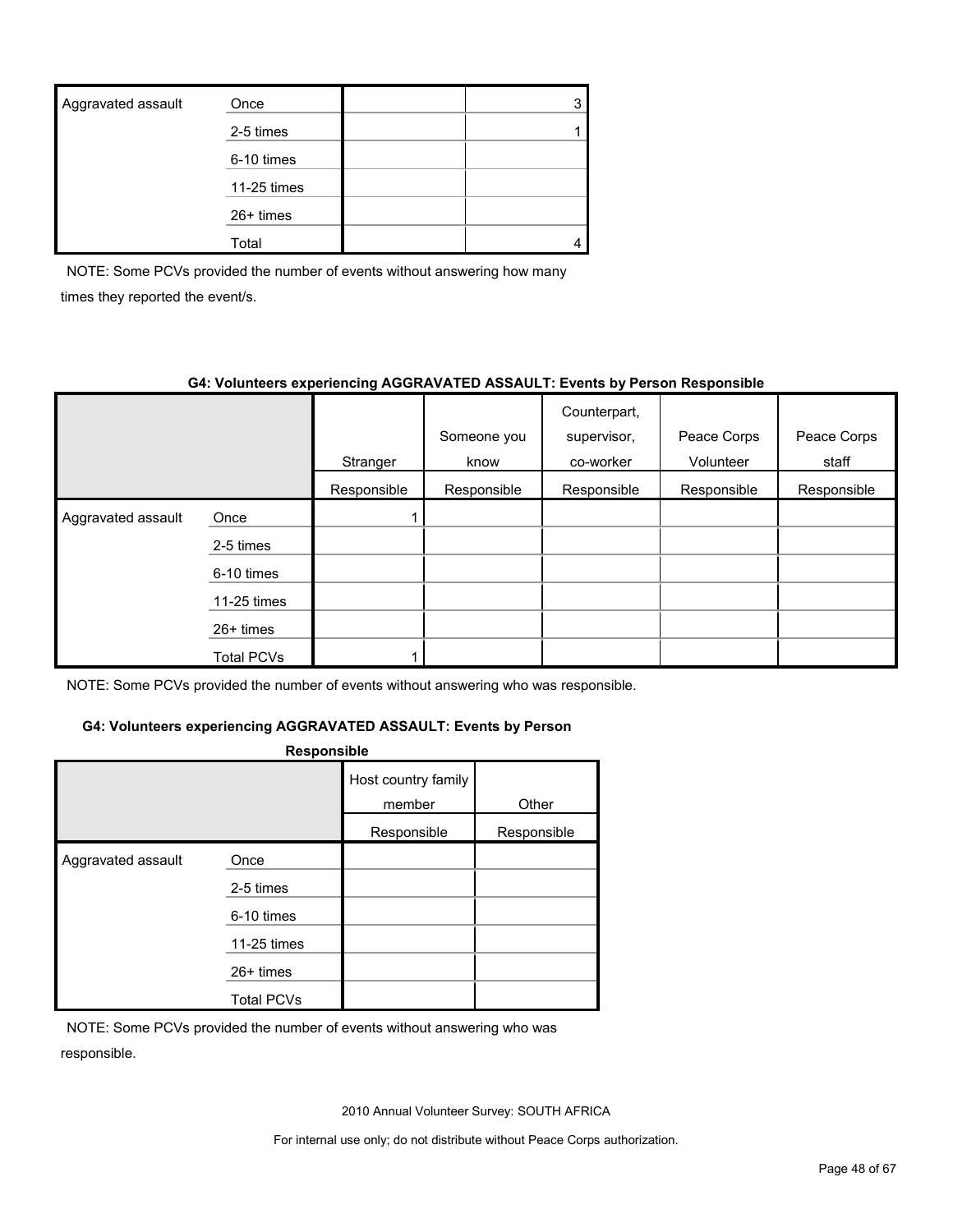|                |             |       | Sexual assault Reported |           |            |             |           |       |  |
|----------------|-------------|-------|-------------------------|-----------|------------|-------------|-----------|-------|--|
|                |             | Never | Once                    | 2-5 times | 6-10 times | 11-25 times | 26+ times | Total |  |
| Sexual assault | Once        |       |                         |           |            |             |           |       |  |
|                | 2-5 times   |       |                         |           |            |             |           |       |  |
|                | 6-10 times  |       |                         |           |            |             |           |       |  |
|                | 11-25 times |       |                         |           |            |             |           |       |  |
|                | 26+ times   |       |                         |           |            |             |           |       |  |
|                | Total       |       |                         |           |            |             |           |       |  |

#### **G4: Volunteers experiencing SEXUAL ASSAULT: Events by Number of Reports to PC**

NOTE: Some PCVs provided the number of events without answering how many times they reported the event/s.

#### **G4: Volunteers experiencing SEXUAL ASSAULT: Events by Person Responsible**

|                |                   | Stranger    | Someone you<br>know | Counterpart,<br>supervisor,<br>co-worker | Peace Corps<br>Volunteer | Peace Corps<br>staff |
|----------------|-------------------|-------------|---------------------|------------------------------------------|--------------------------|----------------------|
|                |                   | Responsible | Responsible         | Responsible                              | Responsible              | Responsible          |
| Sexual assault | Once              |             |                     |                                          |                          |                      |
|                | 2-5 times         |             |                     |                                          |                          |                      |
|                | 6-10 times        |             |                     |                                          |                          |                      |
|                | 11-25 times       |             |                     |                                          |                          |                      |
|                | 26+ times         |             |                     |                                          |                          |                      |
|                | <b>Total PCVs</b> |             |                     |                                          |                          |                      |

NOTE: Some PCVs provided the number of events without answering who was responsible.

### **G4: Volunteers experiencing SEXUAL ASSAULT: Events by Person**

**Responsible**

|                |             | Host country family |             |
|----------------|-------------|---------------------|-------------|
|                |             | member              | Other       |
|                |             | Responsible         | Responsible |
| Sexual assault | Once        |                     |             |
|                | 2-5 times   |                     |             |
|                | 6-10 times  |                     |             |
|                | 11-25 times |                     |             |

2010 Annual Volunteer Survey: SOUTH AFRICA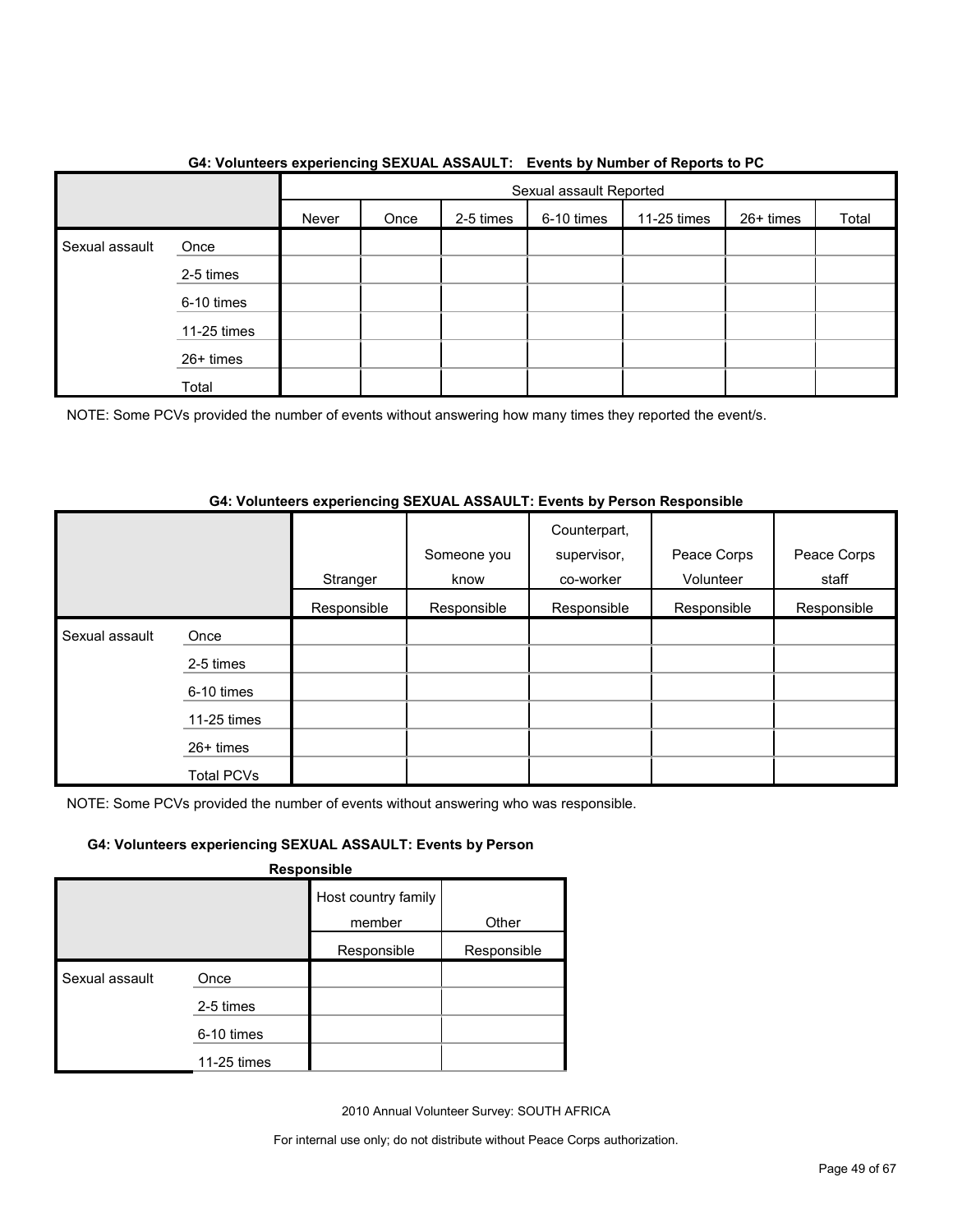| $26+$ times |  |
|-------------|--|
| Total PCVs  |  |

|      | G4: VOIUNTERS EXPERIENCING RAPE: EVENTS by NUMBER OF REPORTS TO PU |       |               |           |            |             |           |       |  |  |
|------|--------------------------------------------------------------------|-------|---------------|-----------|------------|-------------|-----------|-------|--|--|
|      |                                                                    |       | Rape Reported |           |            |             |           |       |  |  |
|      |                                                                    | Never | Once          | 2-5 times | 6-10 times | 11-25 times | 26+ times | Total |  |  |
| Rape | Once                                                               |       |               |           |            |             |           |       |  |  |
|      | 2-5 times                                                          |       |               |           |            |             |           |       |  |  |
|      | 6-10 times                                                         |       |               |           |            |             |           |       |  |  |
|      | 11-25 times                                                        |       |               |           |            |             |           |       |  |  |
|      | 26+ times                                                          |       |               |           |            |             |           |       |  |  |
|      | Total                                                              |       |               |           |            |             |           |       |  |  |

## **Gynorianoing PADE: Events by Number of Ban**

NOTE: Some PCVs provided the number of events without answering how many times they reported the event/s .

|      |                   |             |             | Counterpart, |             |                   |
|------|-------------------|-------------|-------------|--------------|-------------|-------------------|
|      |                   |             | Someone you | supervisor,  | Peace Corps |                   |
|      |                   | Stranger    | know        | co-worker    | Volunteer   | Peace Corps staff |
|      |                   | Responsible | Responsible | Responsible  | Responsible | Responsible       |
| Rape | Once              |             |             |              |             |                   |
|      | 2-5 times         |             |             |              |             |                   |
|      | 6-10 times        |             |             |              |             |                   |
|      | 11-25 times       |             |             |              |             |                   |
|      | $26+$ times       |             |             |              |             |                   |
|      | <b>Total PCVs</b> |             |             |              |             |                   |

## **G4: Volunteers experiencing RAPE: Events by Person Responsible**

NOTE: Some PCVs provided the number of events without answering who was responsible.

#### **G4: Volunteers experiencing RAPE: Events by Person Responsible**

|      |      | Host country family |             |
|------|------|---------------------|-------------|
|      |      | member              | Other       |
|      |      | Responsible         | Responsible |
| Rape | Once |                     |             |

2010 Annual Volunteer Survey: SOUTH AFRICA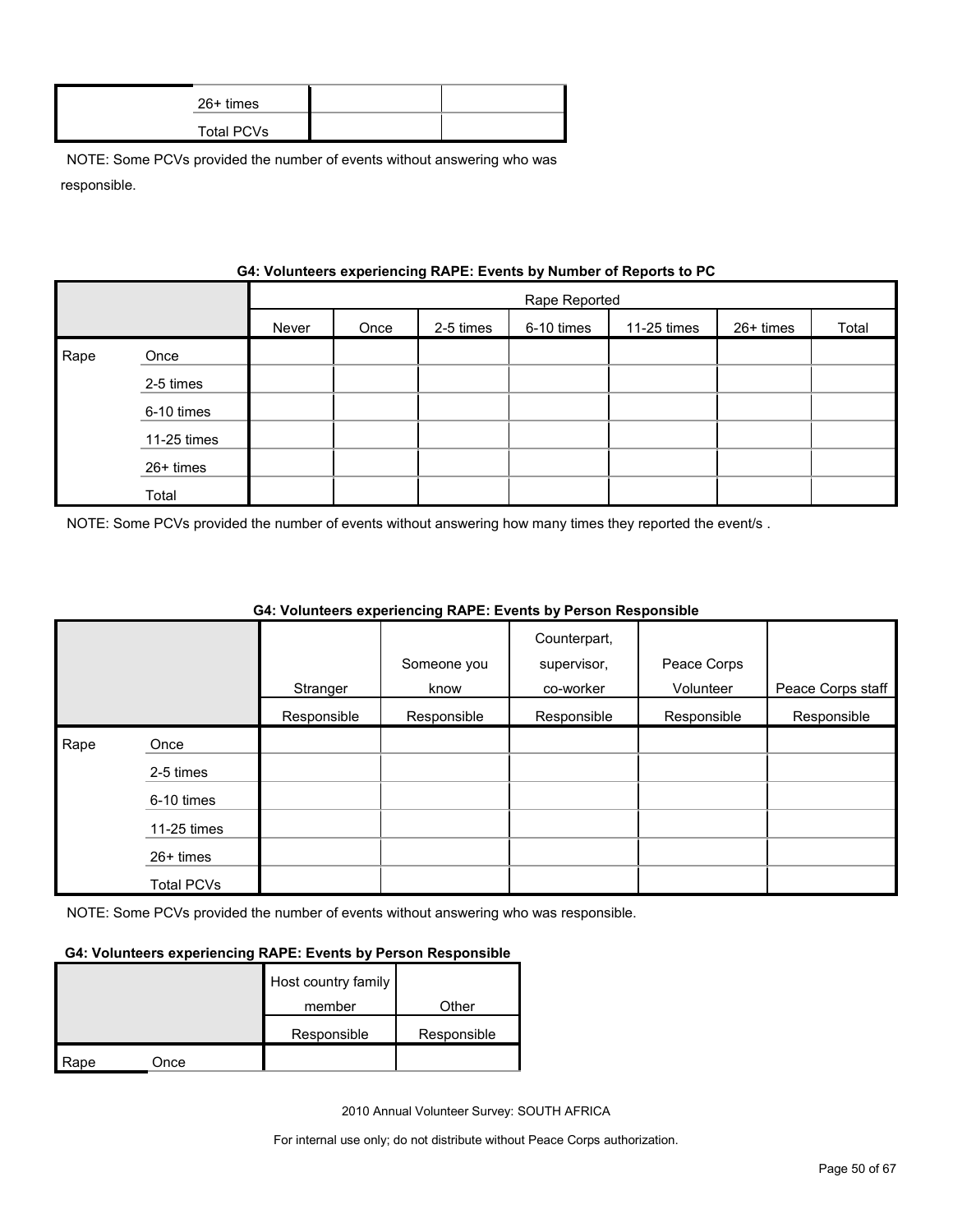| 2-5 times         |  |
|-------------------|--|
| 6-10 times        |  |
| 11-25 times       |  |
| 26+ times         |  |
| <b>Total PCVs</b> |  |

## **G4: Volunteers experiencing ATTEMPTED RAPE: Events by Number of Reports to PC**

|                |             |       | Attempted rape Reported |           |            |             |           |       |  |
|----------------|-------------|-------|-------------------------|-----------|------------|-------------|-----------|-------|--|
|                |             | Never | Once                    | 2-5 times | 6-10 times | 11-25 times | 26+ times | Total |  |
| Attempted rape | Once        |       |                         |           |            |             |           |       |  |
|                | 2-5 times   |       |                         |           |            |             |           |       |  |
|                | 6-10 times  |       |                         |           |            |             |           |       |  |
|                | 11-25 times |       |                         |           |            |             |           |       |  |
|                | 26+ times   |       |                         |           |            |             |           |       |  |
|                | Total       |       |                         |           |            |             |           |       |  |

NOTE: Some PCVs provided the number of events without answering how many times they reported the event/s.

#### **G4: Volunteers experiencing ATTEMPTED RAPE: Events by Person Responsible**

|                |                   | Stranger    | Someone you<br>know | Counterpart,<br>supervisor,<br>co-worker | Peace Corps<br>Volunteer | Peace Corps<br>staff |
|----------------|-------------------|-------------|---------------------|------------------------------------------|--------------------------|----------------------|
|                |                   | Responsible | Responsible         | Responsible                              | Responsible              | Responsible          |
| Attempted rape | Once              |             |                     |                                          |                          |                      |
|                | 2-5 times         |             |                     |                                          |                          |                      |
|                | 6-10 times        |             |                     |                                          |                          |                      |
|                | 11-25 times       |             |                     |                                          |                          |                      |
|                | 26+ times         |             |                     |                                          |                          |                      |
|                | <b>Total PCVs</b> |             |                     |                                          |                          |                      |

NOTE: Some PCVs provided the number of events without answering who was responsible.

#### **G4: Volunteers experiencing ATTEMPTED RAPE: Events by Person**

#### **Responsible**

2010 Annual Volunteer Survey: SOUTH AFRICA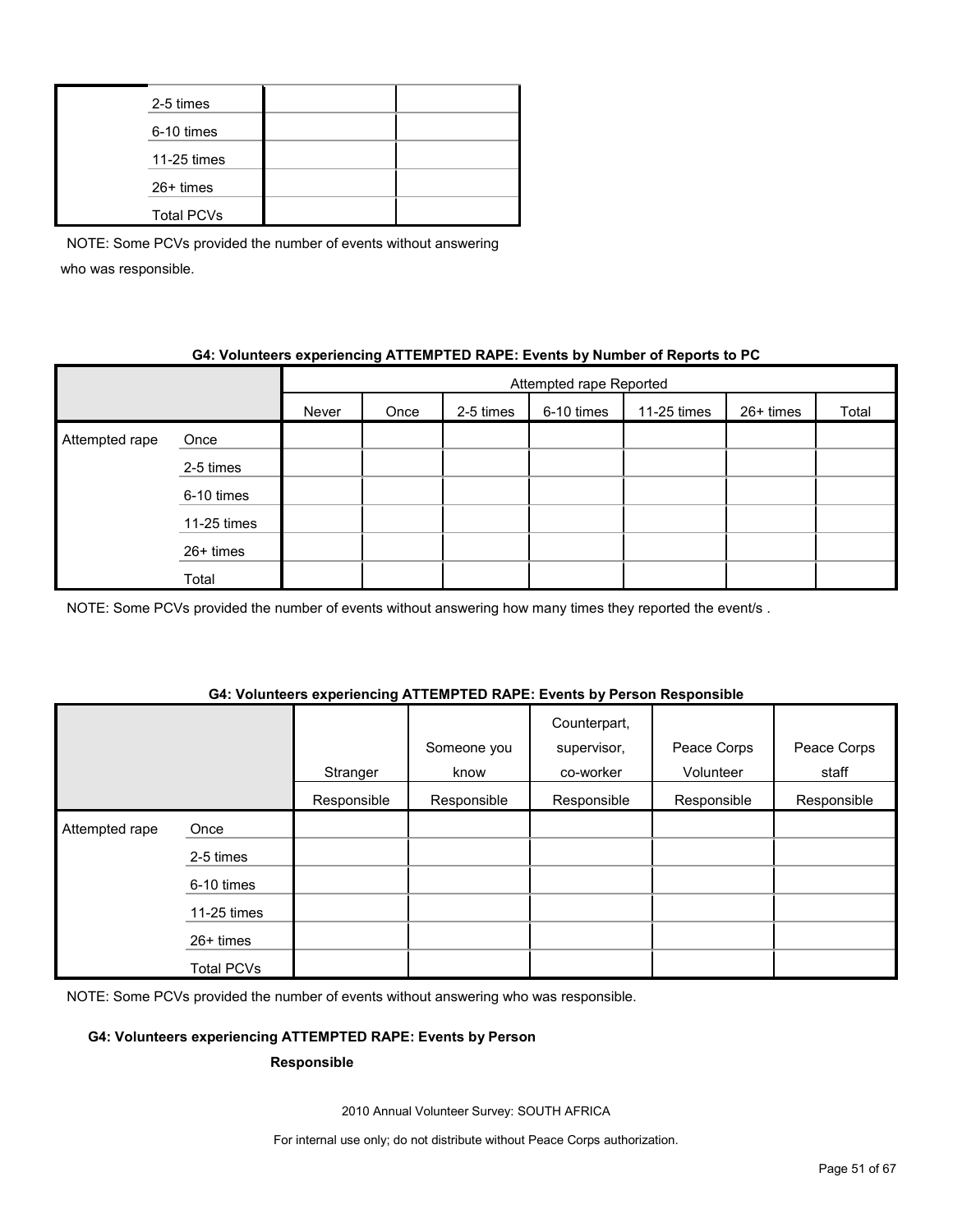|                |                   | Host country family<br>member | Other       |
|----------------|-------------------|-------------------------------|-------------|
|                |                   | Responsible                   | Responsible |
| Attempted rape | Once              |                               |             |
|                | 2-5 times         |                               |             |
|                | 6-10 times        |                               |             |
|                | 11-25 times       |                               |             |
|                | 26+ times         |                               |             |
|                | <b>Total PCVs</b> |                               |             |

## <span id="page-51-0"></span>**H. Volunteers Working in HIV/AIDS**

This section reports Volunteers' level of involvement in HIV/AIDS work. It also reports Volunteers' assessment of their Peace Corps HIV/AIDS training and the perceived effectiveness of their HIV/AIDS work with host country individuals or groups.

## **H1: Which of the following best describes your involvement in HIV/AIDS**

| activities?                                           |         |        |
|-------------------------------------------------------|---------|--------|
|                                                       | Percent | Number |
| HIV/AIDS work is my primary assignment.               | 49%     | 34     |
| HIV/AIDS work is part of my secondary activities.     | 16%     | 11     |
| My HIV/AIDS efforts are not part of primary/secondary | 21%     | 15     |
| actvities.                                            |         |        |
| I have not been involved in any HIV/AIDS activities.  | 14%     | 10     |
| Total                                                 | 100%    |        |

**H2: How effective was the PC training you received in preparing you to undertake your HIV/AIDS activities?**

|    | effective<br>Not | Poor | Adequate   | Effective | Very effective | <b>NA</b> | Total |
|----|------------------|------|------------|-----------|----------------|-----------|-------|
| Н2 | $2\%$            | 5%   | $7\%$<br>∸ | 30%       | 17%            |           | 64    |

## **H2: How effective was the PC training you received in preparing you to undertake your HIV/AIDS**

#### **activities? (excluding the "NA" responses)**

2010 Annual Volunteer Survey: SOUTH AFRICA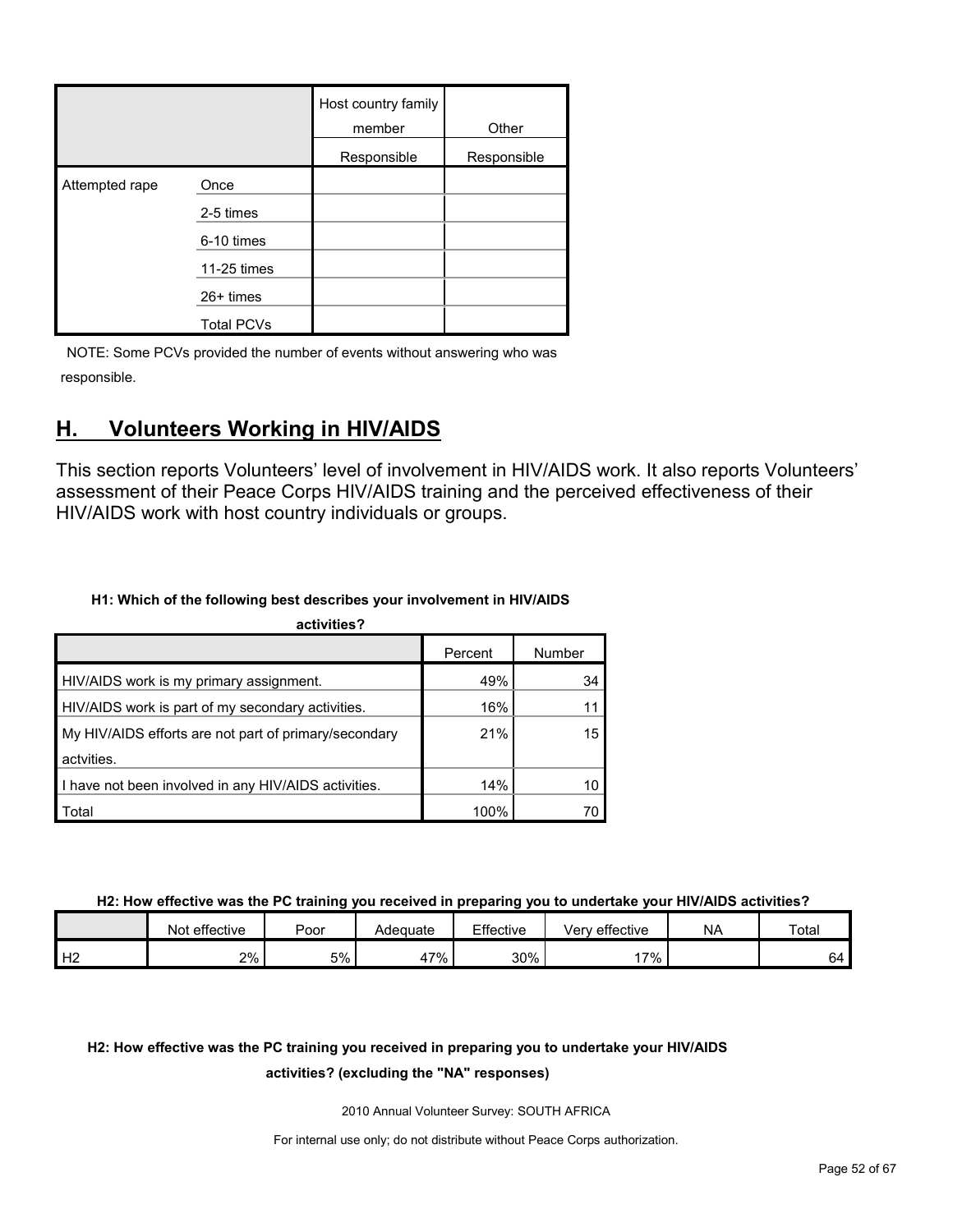|                | effective<br>Not | Poor | Adequate | Effective | Very effective | Total |
|----------------|------------------|------|----------|-----------|----------------|-------|
| H <sub>2</sub> | 2%               | 5%   | 17%      | 30%       | $.7\%$         | -64   |

#### **H3: In working with HC individuals or groups, how would you rate the effectiveness of your specific HIV/AIDS activities?**

|                |                  | Sometimes |                 | Almost always |            |       |
|----------------|------------------|-----------|-----------------|---------------|------------|-------|
|                | Seldom effective | effective | Often effective | effective     | Don't know | Total |
| H <sub>3</sub> | 8%               | 44%       | 19%             | 8%            | 21%        | 63 I  |

**H3: In working with HC individuals or groups, how would you rate the effectiveness of your specific HIV/AIDS activities? (excluding both the "NA" and the H1="No involvement in HIV/AIDS activities"** 

|                | responses)       |           |                 |               |       |  |  |  |  |  |
|----------------|------------------|-----------|-----------------|---------------|-------|--|--|--|--|--|
|                |                  | Sometimes |                 | Almost always |       |  |  |  |  |  |
|                | Seldom effective | effective | Often effective | effective     | Total |  |  |  |  |  |
| H <sub>3</sub> | 10%              | 56%       | 23%             | 10%           | 48    |  |  |  |  |  |

NOTE: See Open-Ended Responses Report for PCV explanations and examples of their H3 answers)

## <span id="page-52-0"></span>**I. Your Life in the Peace Corps**

This section reports Volunteers' descriptions of and adjustments to their living conditions, including stress factors and how Volunteers cope with stress.

#### **I1: Have you lived with a host country individual or family?**

|                                                         | Percent | Number |
|---------------------------------------------------------|---------|--------|
| No, I have never lived with a HC individual or family.  |         |        |
| Yes, I lived with a HC individual or family only during | 18%     |        |
| PST.                                                    |         |        |
| Yes, in my community (not during PST).                  | 1%      |        |
| Yes, both during PST and later in my community.         | 81%     | 59     |
| Total                                                   | 100%    |        |

#### **I1: How long (in months) have you lived with a host country individual or family?**

2010 Annual Volunteer Survey: SOUTH AFRICA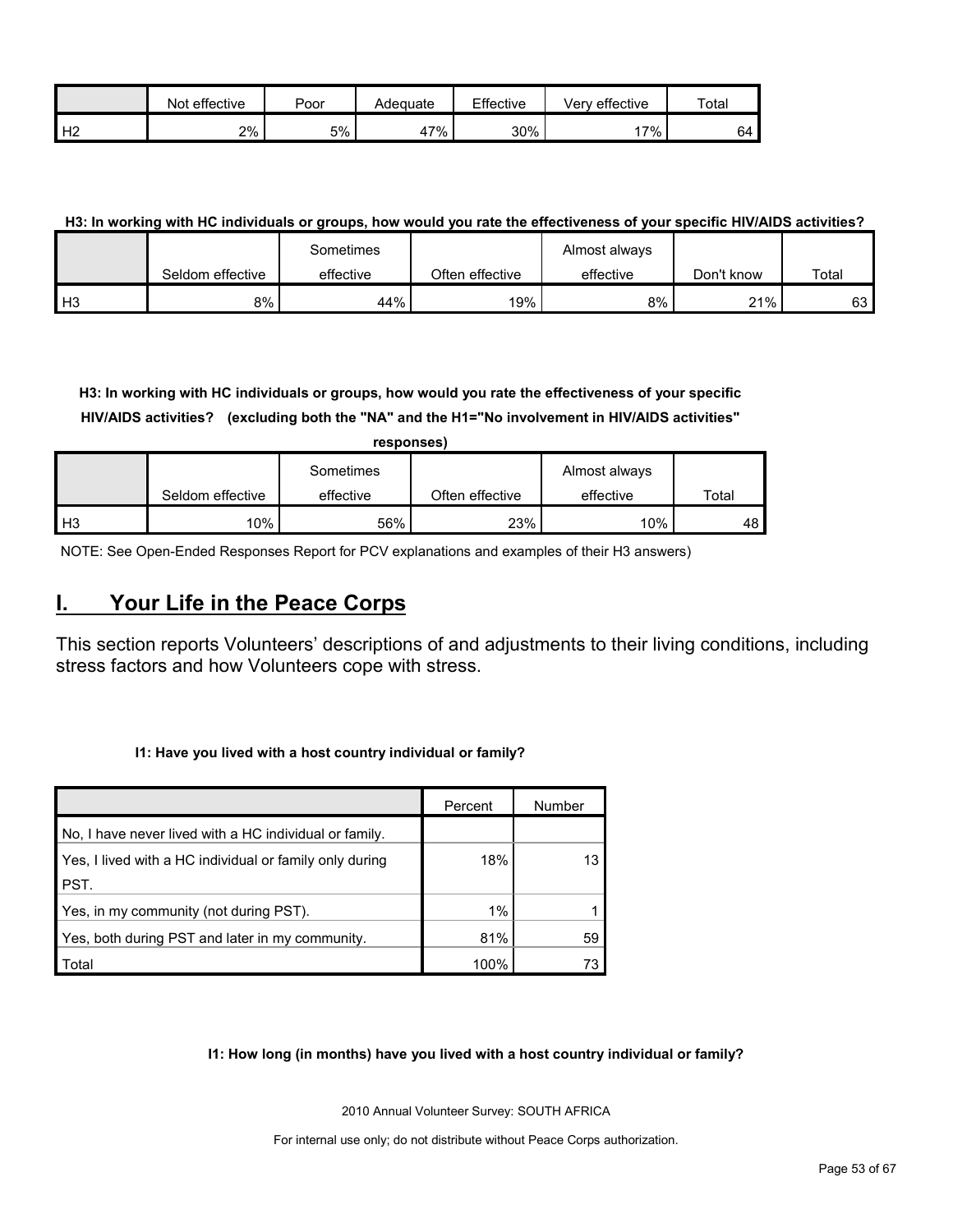|                        | month  | ◠     |       | 4  | 5  |     | $7 - 11$ | $12 - 16$ | 17-26 |
|------------------------|--------|-------|-------|----|----|-----|----------|-----------|-------|
| <b>PST Only</b>        | $11\%$ | 67%   | 22%   |    |    |     |          |           |       |
| Post-PST               |        | 100%  |       |    |    |     |          |           |       |
| <b>PST &amp; Later</b> |        | $2\%$ | $2\%$ | 4% | 4% | 36% | 5%       | 15%       | 31%   |

**I1: How long (in months) have you lived** 

**with a host country individual or family?**

|                        | $27+$ mos | Total |
|------------------------|-----------|-------|
| PST Only               |           |       |
| Post-PST               |           |       |
| <b>PST &amp; Later</b> | 2%        | 55    |

#### **I2: How often do you interact with HCNs in community/family social events?**

|                   |       | Several times a |        | Several times a |         | ∟ess than once a |       |
|-------------------|-------|-----------------|--------|-----------------|---------|------------------|-------|
|                   | Dailv | week            | Weekly | month           | Monthly | month            | Total |
| $\overline{1}$ 12 | 27%   | 26%             | 12%    | 14%             | 12%     | 8%               | 73    |

#### **I3: How integrated into your community do you feel now?**

|    | Not at all | Minimally | Adequatelv | :onsiderablv | Exceptionally | Total                                |
|----|------------|-----------|------------|--------------|---------------|--------------------------------------|
| 13 |            | 15%       | 33%        | 43%          | 8%            | $\overline{\phantom{a}}$<br><u>.</u> |

**I4a: Do you have the following at your worksite?**

|               | Never | Sometimes | Usuallv | Alwavs | Total |
|---------------|-------|-----------|---------|--------|-------|
| Electricity   | 4%    | 3%        | 55%     | 38%    | 70    |
| Running water | 29%   | $10\%$    | 30%     | 32%    | 70    |

|  |  | 14b: Do you have the following at your residence? |
|--|--|---------------------------------------------------|
|--|--|---------------------------------------------------|

|               | Never | Sometimes | Usuallv | Always | $\mathsf{^{To}tal}$ |
|---------------|-------|-----------|---------|--------|---------------------|
| Electricity   |       |           | 55%     | 45%    | 66                  |
| Running water | 34%   | 6%        | 31%     | 28%    | 67                  |

2010 Annual Volunteer Survey: SOUTH AFRICA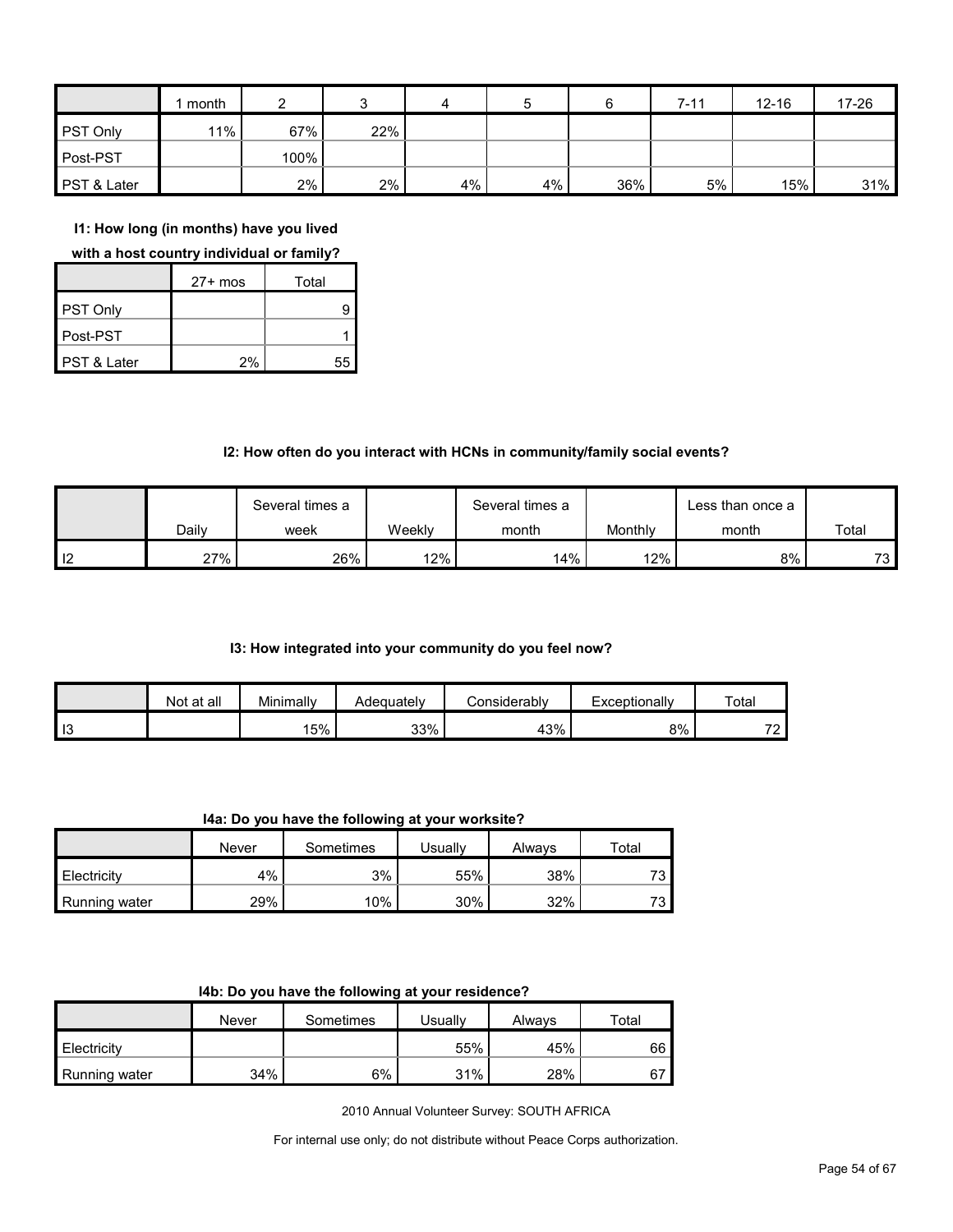| 15: How often do you have access to--? |  |
|----------------------------------------|--|
|----------------------------------------|--|

|                                  | Not at all | Less than monthly | Monthly | Weekly | Daily | Total           |
|----------------------------------|------------|-------------------|---------|--------|-------|-----------------|
| Landline phone                   | 49%        | $1\%$             | 3%      | $11\%$ | 36%   | 72              |
| Computer                         | $1\%$      |                   | $1\%$   | 8%     | 89%   | 72 <sub>1</sub> |
| Internet                         | 3%         |                   | $1\%$   | 14%    | 82%   | 73              |
| Cell phone (voice)               |            |                   |         | $1\%$  | 99%   | 73              |
| Text messaging                   | $1\%$      |                   |         |        | 99%   | 73              |
| Voice over internet, e.g., SKYPE | 45%        | 7%                | 8%      | 11%    | 29%   | 73              |
| Webcam/internet video            | 64%        | 4%                | 10%     | 5%     | 16%   | 73              |

**I6: Where do you most frequently connect to the Internet?**

|   |                |         | Another person's |               | PC office/satellite | Other: Please |                 |
|---|----------------|---------|------------------|---------------|---------------------|---------------|-----------------|
|   | Your residence | At work | home             | Internet cafe | office              | specify       | Total           |
| 6 | 67%            | 18%     | $1\%$            | 4%            | 3%                  | 7%            | 73 <sub>h</sub> |

## **I6.TEXT: Description of "other" location to connect**



## **I7: How long do you travel to access the internet using your typical transport method (one-way trip)?**

| Less than one |                  | From two to four |                     | More than eight |       |
|---------------|------------------|------------------|---------------------|-----------------|-------|
| hour          | One to two hours | hours            | Four to eight hours | hours           | Total |
| 86%           | $12\%$           | 3%               |                     |                 | 69 I  |

2010 Annual Volunteer Survey: SOUTH AFRICA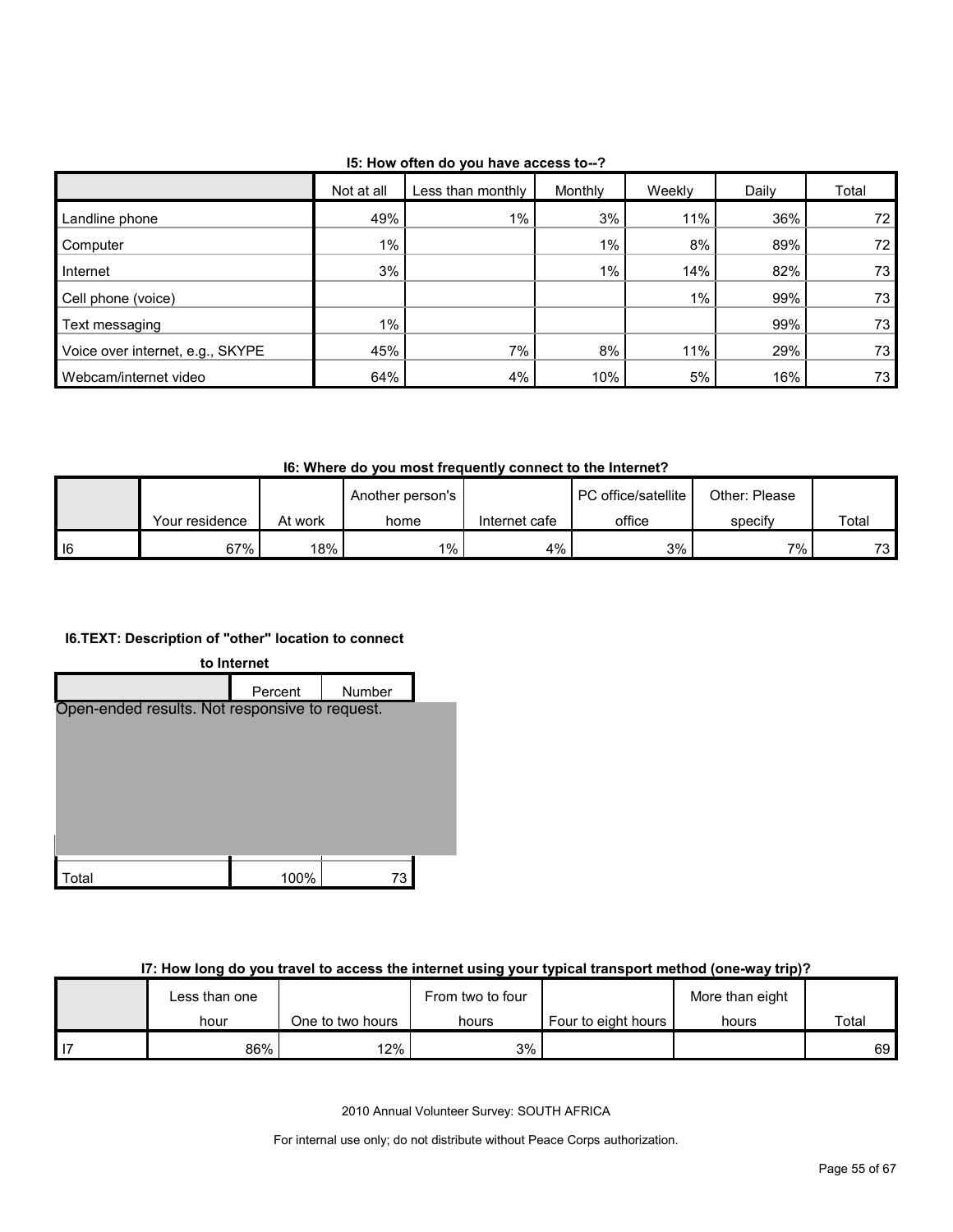|                                               |                        |      | 18 Return same day from traveling to Internet<br>connection? |       |  |
|-----------------------------------------------|------------------------|------|--------------------------------------------------------------|-------|--|
|                                               |                        | Yes  | No                                                           | Total |  |
| I7 Typical time to reach Internect connection | Less than one hour     | 88%  |                                                              | 58    |  |
|                                               | One to two hours       | 11%  | 50%                                                          | 8     |  |
|                                               | From two to four hours | 2%   | 50%                                                          |       |  |
|                                               | Four to eight hours    |      |                                                              |       |  |
|                                               | More than eight hours  |      |                                                              |       |  |
|                                               | Total                  | 100% | 100%                                                         | 68    |  |

## **Percent of Volunteers Traveling to/from Internet Connection in One Day (I8) by Travel Time (I7)**

#### **Number of Volunteers Traveling to/from Internet Connection in One Day (I8) by Travel Time (I7)**

|                                               |                        |     | 18 Return same day from traveling to Internet<br>connection? |       |  |
|-----------------------------------------------|------------------------|-----|--------------------------------------------------------------|-------|--|
|                                               |                        | Yes | No                                                           | Total |  |
| I7 Typical time to reach Internect connection | Less than one hour     | 58  |                                                              | 58    |  |
|                                               | One to two hours       |     |                                                              | 8     |  |
|                                               | From two to four hours |     |                                                              |       |  |
|                                               | Four to eight hours    |     |                                                              |       |  |
|                                               | More than eight hours  |     |                                                              |       |  |
|                                               | Total                  | 66  |                                                              | 68    |  |

#### **I9: Have you participated in the Coverdell World Wise**

#### **Schools/Correspondence Match (CWWS/CM)?**

|    | Yes - Please          | No - Please       |       |
|----|-----------------------|-------------------|-------|
|    | describe your         | describe your     |       |
|    | activities/interactio | reason(s) for not |       |
|    | n withCWWS/CM         | participating     | Total |
| 19 | 46%                   | 54%               |       |

NOTE: See the Open-Ended Responses Report for PCV descriptions

of participation and reasons for not participating.

2010 Annual Volunteer Survey: SOUTH AFRICA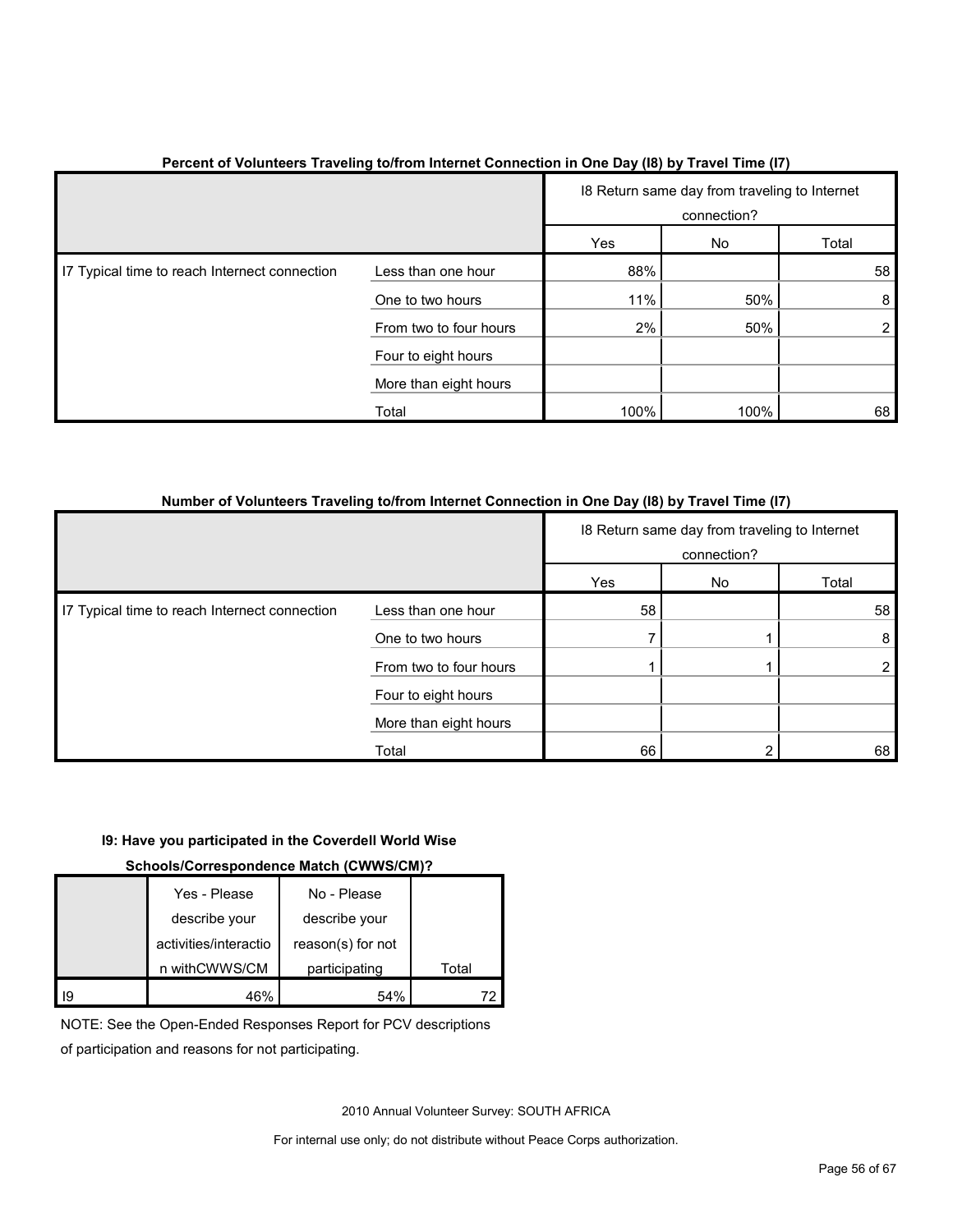|                                                      |                      | Minimally | Moderately | Considerably |
|------------------------------------------------------|----------------------|-----------|------------|--------------|
|                                                      | Not at all stressful | stressful | stressful  | stressful    |
| Cultural issues                                      | 7%                   | 38%       | 29%        | 19%          |
| Dealing with violence in country                     | 16%                  | 38%       | 19%        | 14%          |
| Health/medical problems                              | 16%                  | 42%       | 25%        | 10%          |
| Issues including family, friends, loved ones in U.S. | 18%                  | 40%       | 30%        | 11%          |
| Isolation/Ioneliness                                 | 12%                  | 34%       | 34%        | 14%          |
| Local language                                       | 8%                   | 29%       | 38%        | 16%          |
| Primary assignment                                   | 6%                   | 28%       | 38%        | 17%          |
| Romantic relationships in-country                    | 30%                  | 19%       | 14%        | 3%           |
| Interactions with other Volunteers                   | 33%                  | 41%       | 18%        | 7%           |
| Interactions with PC Staff                           | 26%                  | 38%       | 18%        | 12%          |
| Safety and security                                  | 21%                  | 41%       | 25%        | 10%          |
| Please specify below<br>Other:                       |                      |           | 9%         | 9%           |

**I10: To what extent do the following create stress and/or emotional health issues for you?**

#### **I10: To what extent do the following create stress and/or emotional health issues for you?**

|                                                      | Exceptionally |       |       |
|------------------------------------------------------|---------------|-------|-------|
|                                                      | stressful     | NA.   | Total |
| <b>Cultural issues</b>                               | 5%            | $1\%$ | 73    |
| Dealing with violence in country                     | 10%           | 3%    | 73    |
| Health/medical problems                              | 4%            | 3%    | 73    |
| Issues including family, friends, loved ones in U.S. |               | $1\%$ | 73    |
| Isolation/loneliness                                 | 3%            | 3%    | 73    |
| Local language                                       | 8%            |       | 73    |
| Primary assignment                                   | 10%           | 3%    | 72    |
| Romantic relationships in-country                    |               | 34%   | 73    |
| Interactions with other Volunteers                   |               | $1\%$ | 73    |
| Interactions with PC Staff                           | 4%            | $1\%$ | 73    |
| Safety and security                                  | 3%            | $1\%$ | 73    |
| Please specify below<br>Other:                       | 9%            | 73%   | 11    |

### **I10: To what extent do the following create stress and/or emotional health issues for you? (excluding "NA" responses)**

|                      |                     | Moderately | Considerablv |
|----------------------|---------------------|------------|--------------|
| Not at all stressful | Minimally stressful | stressfu   | stressful    |

2010 Annual Volunteer Survey: SOUTH AFRICA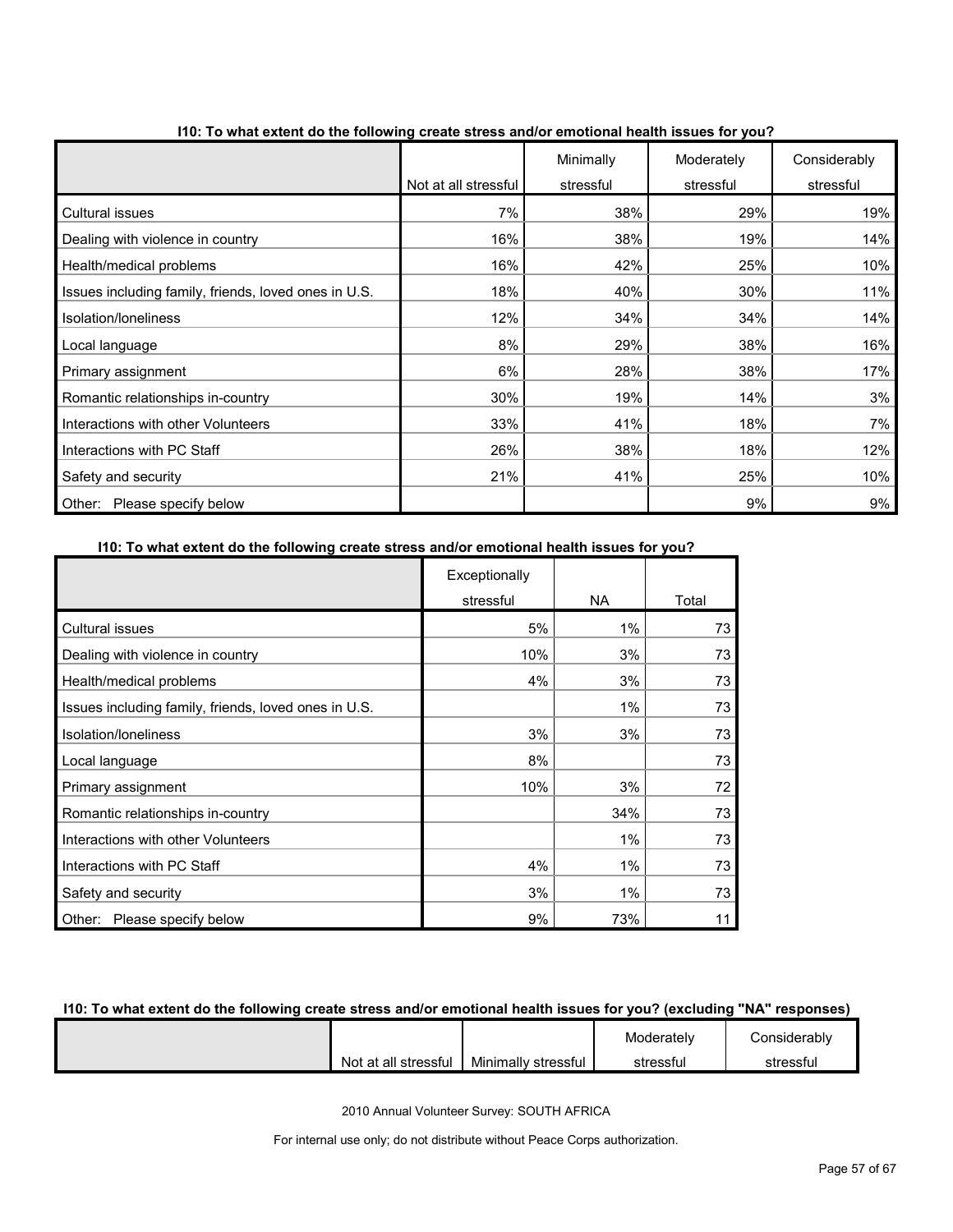| <b>Cultural issues</b>                  | 7%  | 39% | 29% | 19% |
|-----------------------------------------|-----|-----|-----|-----|
| Dealing with violence in country        | 17% | 39% | 20% | 14% |
| Health/medical problems                 | 17% | 44% | 25% | 10% |
| Issues including family, friends, loved | 18% | 40% | 31% | 11% |
| ones in U.S.                            |     |     |     |     |
| Isolation/Ioneliness                    | 13% | 35% | 35% | 14% |
| Local language                          | 8%  | 29% | 38% | 16% |
| Primary assignment                      | 6%  | 29% | 39% | 17% |
| Romantic relationships in-country       | 46% | 29% | 21% | 4%  |
| Interactions with other Volunteers      | 33% | 42% | 18% | 7%  |
| Interactions with PC Staff              | 26% | 39% | 18% | 13% |
| Safety and security                     | 21% | 42% | 25% | 10% |
| Other: Please specify below             |     |     | 33% | 33% |

#### **I10: To what extent do the following create stress and/or emotional**

## **health issues for you? (excluding "NA" responses)**

|                                         | Exceptionally |       |
|-----------------------------------------|---------------|-------|
|                                         | stressful     | Total |
| Cultural issues                         | 6%            | 72    |
| Dealing with violence in country        | 10%           | 71    |
| Health/medical problems                 | 4%            | 71    |
| Issues including family, friends, loved |               | 72    |
| ones in U.S.                            |               |       |
| Isolation/loneliness                    | 3%            | 71    |
| Local language                          | 8%            | 73    |
| Primary assignment                      | 10%           | 70    |
| Romantic relationships in-country       |               | 48    |
| Interactions with other Volunteers      |               | 72    |
| Interactions with PC Staff              | 4%            | 72    |
| Safety and security                     | 3%            | 72    |
| Please specify below<br>Other:          | 33%           | 3     |

## **I10.TEXT: Description of "other" stress factor**

Percent Number

Open-ended results. Not responsive to request.

2010 Annual Volunteer Survey: SOUTH AFRICA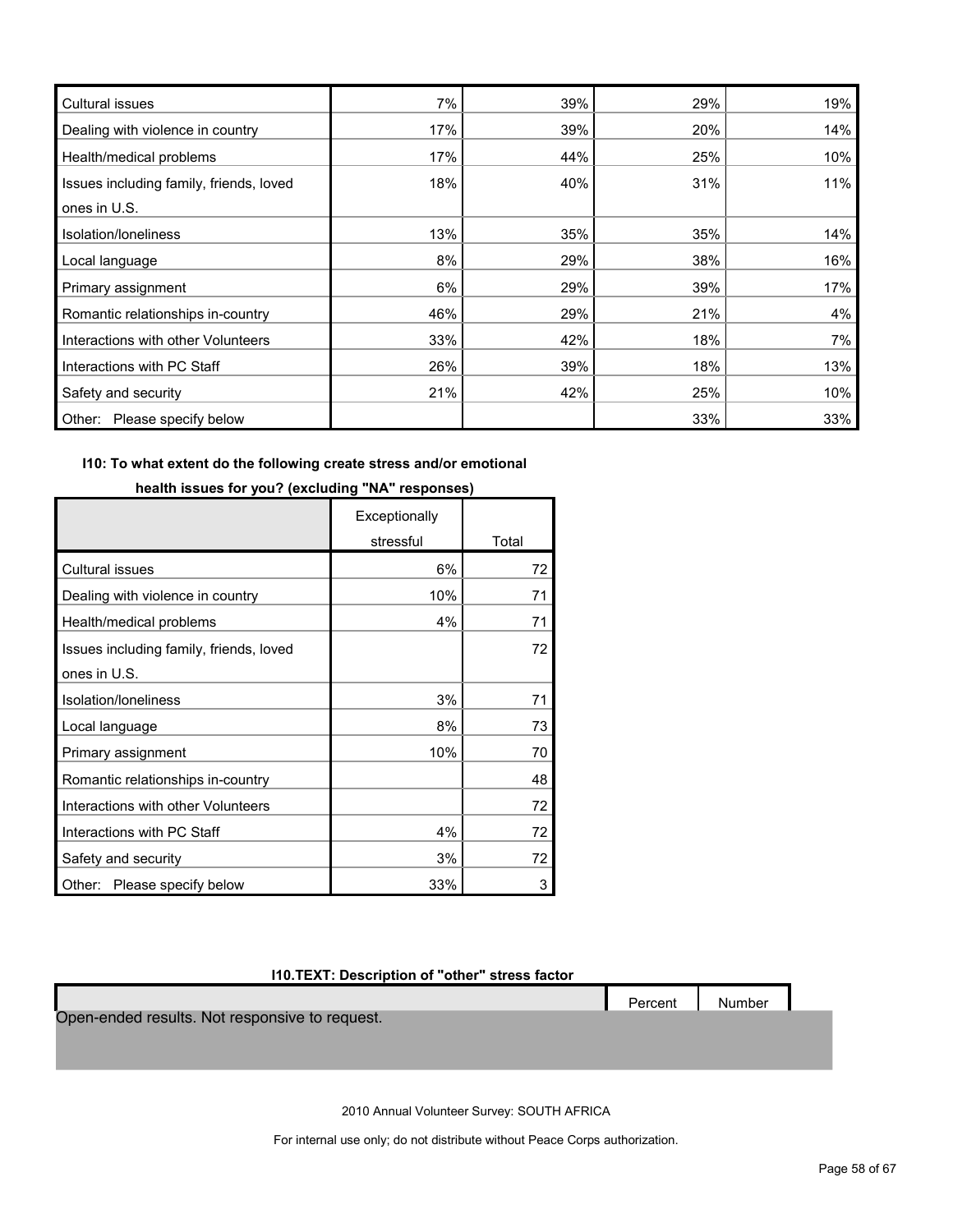| Total | Open-ended question results. Not responsive to request. |      |  |
|-------|---------------------------------------------------------|------|--|
|       |                                                         | 100% |  |

NOTE: Long PCV descriptions of "other" factors may have be cut off in this table. The complete text is available upon request from OSIRP.

|                                    |                      | % Using This          | <b>Total PCVs</b> |
|------------------------------------|----------------------|-----------------------|-------------------|
|                                    | <b>PCV Responses</b> | <b>Stress Reducer</b> | Responding        |
| Friends/family in U.S.             | 63                   | 88%                   |                   |
| Pursue personal hobbies/interests  | 57                   | 79%                   |                   |
| PCVs outside my community          | 53                   | 74%                   |                   |
| Leave community for a time         | 44                   | 61%                   |                   |
| Co-workers/friends (not PCVs)      | 43                   | 60%                   |                   |
| Participate in sports/exercise     | 37                   | 51%                   |                   |
| PCVs in my community               | 31                   | 43%                   |                   |
| Get involved in other projects     | 30                   | 42%                   |                   |
| Pray                               | 24                   | 33%                   |                   |
| Meditate                           | 22                   | 31%                   |                   |
| My host family                     | 18                   | 25%                   |                   |
| PC in-country staff                | 18                   | 25%                   |                   |
| Peer Support Network               | 11                   | 15%                   |                   |
| Other activities                   | 11                   | 15%                   |                   |
| <b>Others</b>                      | 9                    | 13%                   |                   |
| Attend individual/group counseling | 3                    | 4%                    |                   |
| Office of Special Services         | 1                    | 1%                    |                   |
| Total                              |                      |                       | 72                |

## **I11: Please mark all of the typical ways in which you cope with stress.**

\*Percents total to more than 100% since Volunteers were asked to "mark all that apply."

## **I11: Others I talk with to reduce stress**

|                                                | Percent | <b>Number</b> |  |  |  |  |
|------------------------------------------------|---------|---------------|--|--|--|--|
| Open-ended results. Not responsive to request. |         |               |  |  |  |  |
|                                                |         |               |  |  |  |  |
|                                                |         |               |  |  |  |  |
|                                                |         |               |  |  |  |  |
|                                                |         |               |  |  |  |  |

2010 Annual Volunteer Survey: SOUTH AFRICA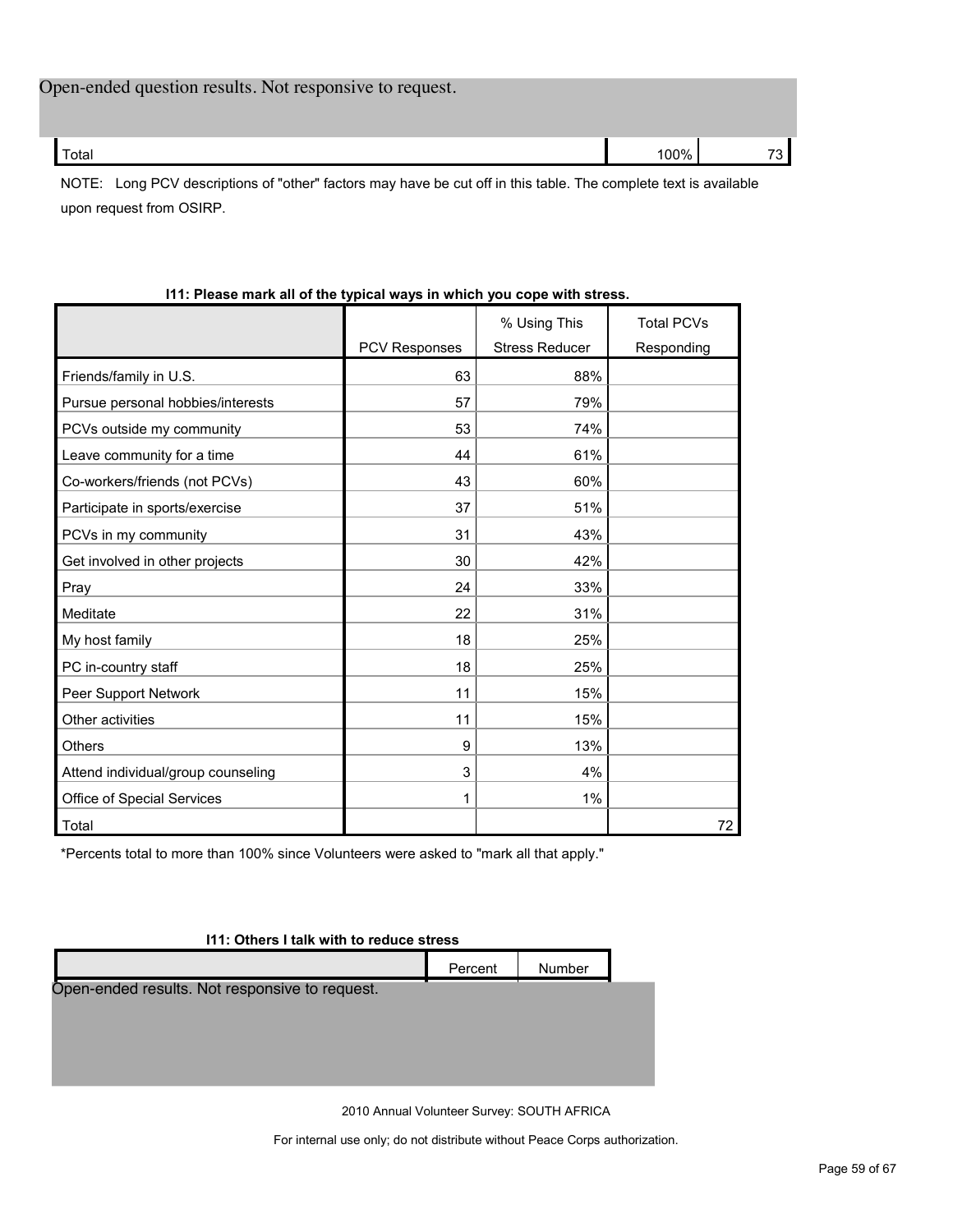| Open-ended results. Non-responsive to request. |      |    |
|------------------------------------------------|------|----|
|                                                |      |    |
|                                                |      |    |
|                                                |      |    |
| Total                                          | 100% | 73 |

| <b>111: Other activities to reduce stress</b>  |         |        |  |  |  |  |
|------------------------------------------------|---------|--------|--|--|--|--|
|                                                | Percent | Number |  |  |  |  |
| Open-ended results. Not responsive to request. |         |        |  |  |  |  |
|                                                |         |        |  |  |  |  |
|                                                |         |        |  |  |  |  |
|                                                |         |        |  |  |  |  |
|                                                |         |        |  |  |  |  |
|                                                |         |        |  |  |  |  |
|                                                |         |        |  |  |  |  |
|                                                |         |        |  |  |  |  |
|                                                |         |        |  |  |  |  |
|                                                |         |        |  |  |  |  |
|                                                |         |        |  |  |  |  |
|                                                |         |        |  |  |  |  |
|                                                |         |        |  |  |  |  |
| Total                                          | 100%    | 73     |  |  |  |  |

**I8: When asked about ways of coping with stress, Volunteers who** 

**answered "No stress"** 

|                     | ΝA  | Yes, I have no<br>stress | Total |
|---------------------|-----|--------------------------|-------|
| <b>I11.NOSTRESS</b> | 20% | $1\%$                    |       |

## <span id="page-59-0"></span>**J. Overall Assessment of Your Peace Corps Service**

This section reports Volunteers' level of satisfaction with their Peace Corps service and their expectations about completing their service.

2010 Annual Volunteer Survey: SOUTH AFRICA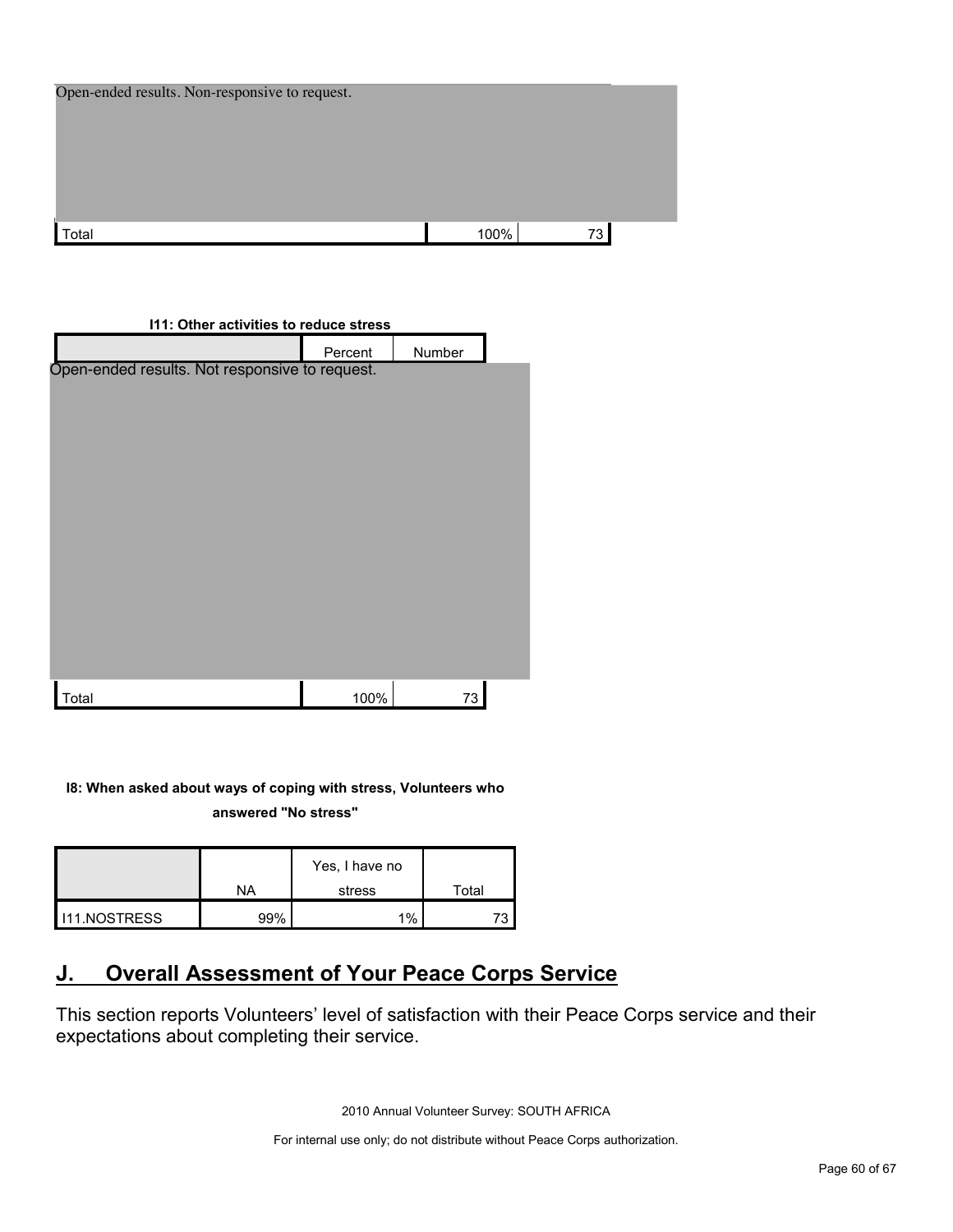#### **J1: How personally rewarding do you find your--?**

|                                         | Not at all | Minimally | Adequately | Considerably | Exceptionally | Total |
|-----------------------------------------|------------|-----------|------------|--------------|---------------|-------|
| Overall Peace Corps service             | $1\%$      | 7%        | 21%        | 42%          | 29%           | 73    |
| Community involvement                   | $1\%$      | 10%       | 29%        | 41%          | 19%           | 73    |
| <b>Experience with other Volunteers</b> | 3%         | 10%       | 34%        | 34%          | 19%           | 73    |
| Work with counterparts/community        | $1\%$      | 14%       | 37%        | 36%          | 12%           | 73    |
| <b>partners</b>                         |            |           |            |              |               |       |
| Experience with other host country      | 3%         | 8%        | 32%        | 37%          | 21%           | 73    |
| nationals                               |            |           |            |              |               |       |

NOTE: See the Open-Ended Responses Report for PCV comments on J7 "What has been the best aspect of your PC service?"

#### **J2: Today, would you make the same decision to join the Peace Corps?**

|             | Nο | Probably not | Possibly | Probably | ⊃efinitelv | Total |
|-------------|----|--------------|----------|----------|------------|-------|
| 112<br>∠∪ ا |    | 1%           | 13%      | 18%      | 68%        | 70    |

#### **J3: Would you recommend Peace Corps service to others you think are qualified?**

|    | No      | Probably,<br>not | Possibly | Probably | Definitely | Total |
|----|---------|------------------|----------|----------|------------|-------|
| J3 | $1\%$ , | $1\%$            | 10%      | 22%      | 66%        | 73    |

**J4: Do you intend to complete your Peace Corps service?**

|    | No    | Not sure | Yes | Might extend | Total                          |
|----|-------|----------|-----|--------------|--------------------------------|
| J4 | $1\%$ | 3%       | 75% | 21%          | 70<br>$\overline{\phantom{a}}$ |

#### **J5: Would your host country benefit most if the Peace Corps program was---?**

|      |              |         | Refocused/redesig |                  |          |                  |
|------|--------------|---------|-------------------|------------------|----------|------------------|
|      | Discontinued | Reduced | ned               | Maintained as is | Expanded | Total            |
| . J5 | 5%           |         | 48%               | 22%              | 25%      | <b>72.</b><br>ັບ |

NOTE: See the Open-Ended Responses Report for PCV comments on J6 "How can the PC better address the needs of your host country?"

2010 Annual Volunteer Survey: SOUTH AFRICA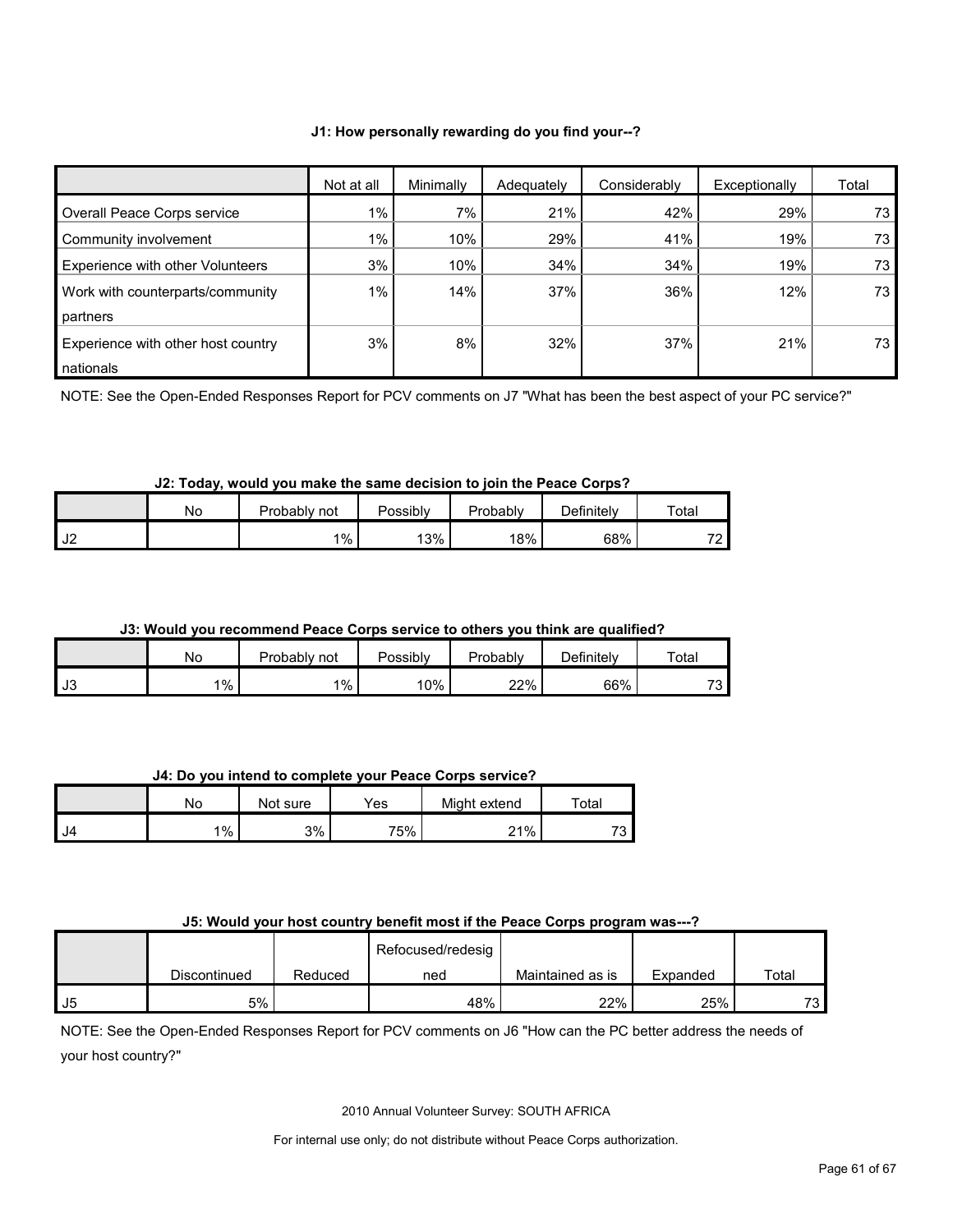## <span id="page-61-0"></span>**K. Demographics and Factors Affecting Extensions**

This section reports on the age and gender of all respondents. It also reports on the importance Volunteers place on various factors that may influence their decision to extend or not extend their service beyond two years. Volunteers who answered that they either were considering an extension or were already serving beyond two years were asked to rate nine "motivating" factors and nine "challenging" factors. Volunteers could also write in any of their own motivating or challenging factors not included in the list.

| K1: What is your age? |
|-----------------------|
|-----------------------|

|         |       |       | . .   |             |
|---------|-------|-------|-------|-------------|
|         | 20-29 | 30-49 | $50+$ | $\tau$ otal |
| AGE3grp | 67%   | 18%   | 15%   |             |

## **K2: What is your gender?**

|                | Female     | Male | Total |  |
|----------------|------------|------|-------|--|
| <b>LGENDER</b> | <b>37%</b> | 33%  |       |  |

Other demographic tables are available upon request

|  |  | K8: Are you considering a 3rd year extension? |
|--|--|-----------------------------------------------|
|  |  |                                               |

|                                              | Percent | Number |
|----------------------------------------------|---------|--------|
| No                                           | 57%     |        |
| May extend beyond my original COS date       | 33%     | 24     |
| I am now serving beyond my original COS date | 10%     |        |
| Total                                        | 100%    |        |

#### **Ext Q1: Comparison of Reasons for Extending by Importance to PCVs Who May Extend Beyond COS**

|                                                                      | Not Important | Somewhat<br>important | Important | <b>NA</b> | Total |
|----------------------------------------------------------------------|---------------|-----------------------|-----------|-----------|-------|
| Ability to partner with an NGO and/or government<br>counterpart      | 35%           | 6%                    | 59%       |           |       |
| Additional financial compensation (higher living<br>allowance, etc.) | 11%           | 39%                   | 50%       |           | 18    |

2010 Annual Volunteer Survey: SOUTH AFRICA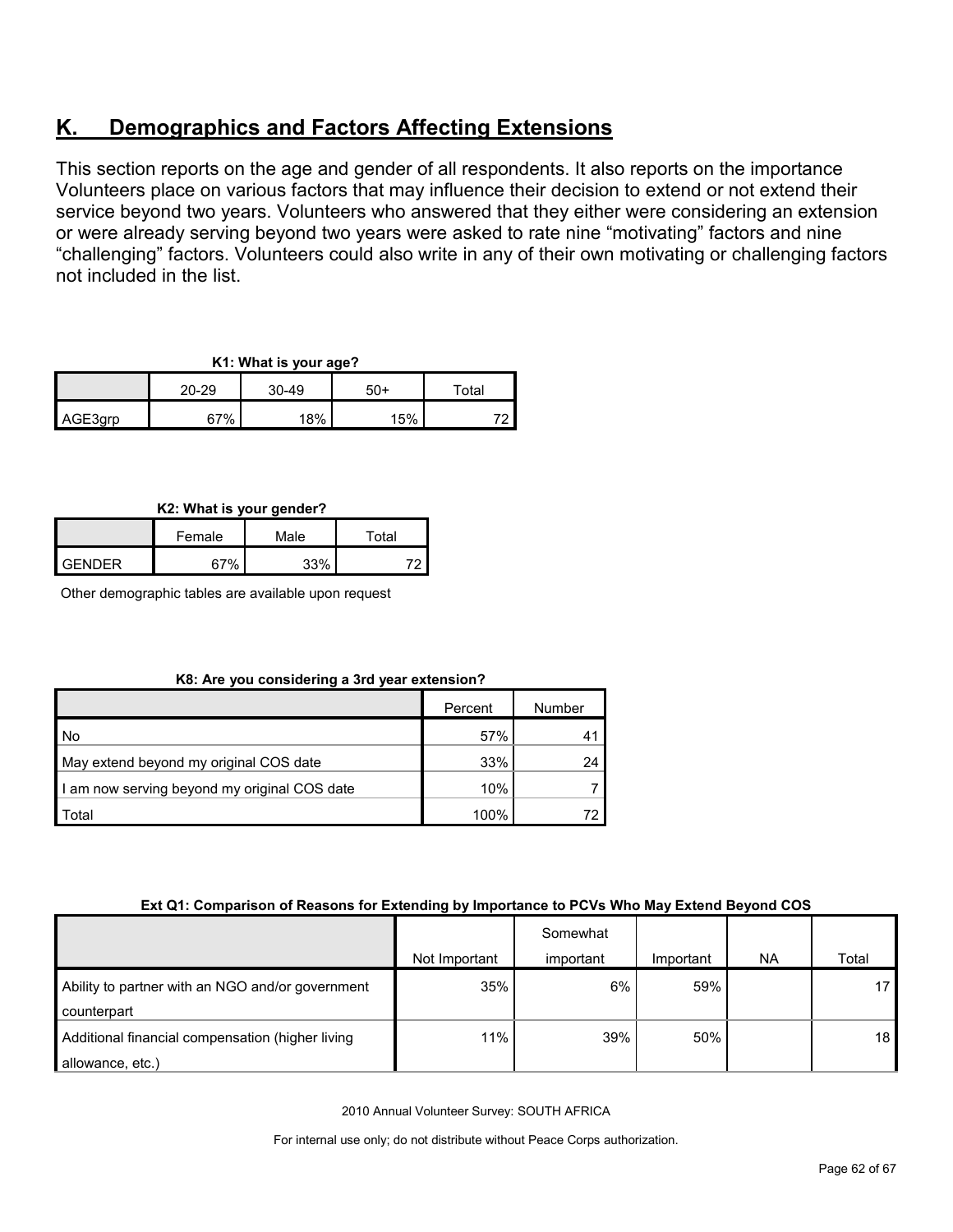| Flexibility to design my extension assignment           |     | 39% | 61% |     | 18 |
|---------------------------------------------------------|-----|-----|-----|-----|----|
| Opportunity for more substantive work                   |     | 17% | 78% | 6%  | 18 |
| Opportunity to finish or be more productive in my       | 24% | 24% | 53% |     | 17 |
| project                                                 |     |     |     |     |    |
| Opportunity to serve in a different site, country or    | 22% | 22% | 44% | 11% | 18 |
| project                                                 |     |     |     |     |    |
| Opportunity to take on additional responsibilities with | 33% | 17% | 44% | 6%  | 18 |
| PC at post                                              |     |     |     |     |    |
| Recognition of excellent performance                    | 59% | 18% | 12% | 12% | 17 |
| Support from local Peace Corps staff                    | 22% | 39% | 33% | 6%  | 18 |
| Other:<br>Please specify below                          |     |     | 50% | 50% |    |

NOTE: This table includes only PCVs who answered K8="May extend beyond my original COS date"

|                                                                       | Not Important | Somewhat<br>important | Important | NA   | Total          |
|-----------------------------------------------------------------------|---------------|-----------------------|-----------|------|----------------|
| Ability to partner with an NGO and/or government<br>counterpart       |               | 14%                   | 71%       | 14%  | 7              |
| Additional financial compensation (higher living<br>allowance, etc.)  | 29%           | 57%                   | 14%       |      | 7              |
| Flexibility to design my extension assignment                         | 14%           | 29%                   | 43%       | 14%  | 7              |
| Opportunity for more substantive work                                 | 14%           | 14%                   | 71%       |      | 7              |
| Opportunity to finish or be more productive in my<br>project          | 14%           | 14%                   | 71%       |      | 7              |
| Opportunity to serve in a different site, country or<br>project       | 29%           | 29%                   |           | 43%  | $\overline{7}$ |
| Opportunity to take on additional responsibilities with<br>PC at post | 57%           | 14%                   |           | 29%  | $\overline{7}$ |
| Recognition of excellent performance                                  | 57%           | 14%                   | 14%       | 14%  | 7              |
| Support from local Peace Corps staff                                  | 43%           | 14%                   | 14%       | 29%  | 7              |
| Please specify below<br>Other:                                        |               |                       |           | 100% | 2              |

#### **Ext Q1: Comparison of Reasons for Extending by Importance to PCVs Serving an Extension**

NOTE: This table includes only PCVs who answered K8="Now serving beyond my original COS date"

## **Ext Q1: Comparison of Reasons for Extending by Importance to PCVs Who May Extend and PCVs Serving an Extension (excluding all "NA" responses)**

2010 Annual Volunteer Survey: SOUTH AFRICA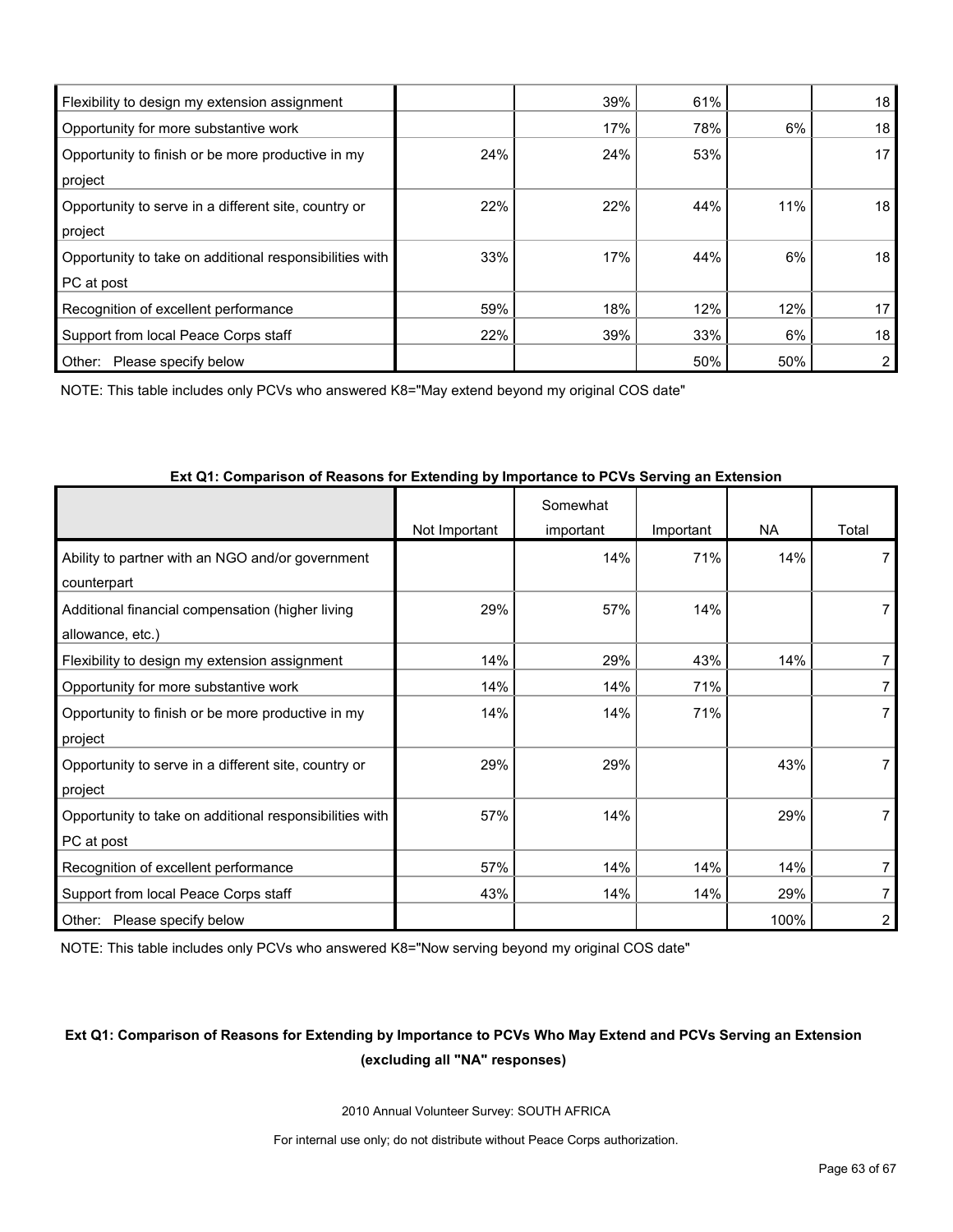|                                                              | Are you considering a 3rd year extension?        |                                        |      |    |  |  |
|--------------------------------------------------------------|--------------------------------------------------|----------------------------------------|------|----|--|--|
|                                                              |                                                  | May extend beyond my original COS date |      |    |  |  |
|                                                              | Somewhat                                         |                                        |      |    |  |  |
|                                                              | Not Important<br>Total<br>important<br>Important |                                        |      |    |  |  |
| Ability to partner with an NGO and/or government             | 35%                                              | 6%                                     | 59%  | 17 |  |  |
| counterpart                                                  |                                                  |                                        |      |    |  |  |
| Additional financial compensation (higher living             | 11%                                              | 39%                                    | 50%  | 18 |  |  |
| allowance, etc.)                                             |                                                  |                                        |      |    |  |  |
| Flexibility to design my extension assignment                |                                                  | 39%                                    | 61%  | 18 |  |  |
| Opportunity for more substantive work                        |                                                  | 18%                                    | 82%  | 17 |  |  |
| Opportunity to finish or be more productive in my project    | 24%                                              | 24%                                    | 53%  | 17 |  |  |
| Opportunity to serve in a different site, country or project | 25%                                              | 25%                                    | 50%  | 16 |  |  |
| Opportunity to take on additional responsibilities with PC   | 35%                                              | 18%                                    | 47%  | 17 |  |  |
| at post                                                      |                                                  |                                        |      |    |  |  |
| Recognition of excellent performance                         | 67%                                              | 20%                                    | 13%  | 15 |  |  |
| Support from local Peace Corps staff                         | 24%                                              | 41%                                    | 35%  | 17 |  |  |
| Other: Please specify below                                  |                                                  |                                        | 100% |    |  |  |

NOTE: See Open-Ended Responses Report for "other" reasons for extending beyond COS

## **Ext Q1: Comparison of Reasons for Extending by Importance to PCVs Who May Extend and PCVs Serving an Extension**

| (excluding all "NA" responses) |  |  |  |
|--------------------------------|--|--|--|
|--------------------------------|--|--|--|

|                                                              | Are you considering a 3rd year extension?    |           |           |       |  |
|--------------------------------------------------------------|----------------------------------------------|-----------|-----------|-------|--|
|                                                              | I am now serving beyond my original COS date |           |           |       |  |
|                                                              | Somewhat                                     |           |           |       |  |
|                                                              | Not Important                                | important | Important | Total |  |
| Ability to partner with an NGO and/or government             |                                              | 17%       | 83%       | 6     |  |
| counterpart                                                  |                                              |           |           |       |  |
| Additional financial compensation (higher living             | 29%                                          | 57%       | 14%       |       |  |
| allowance, etc.)                                             |                                              |           |           |       |  |
| Flexibility to design my extension assignment                | 17%                                          | 33%       | 50%       | 6     |  |
| Opportunity for more substantive work                        | 14%                                          | 14%       | 71%       |       |  |
| Opportunity to finish or be more productive in my project    | 14%                                          | 14%       | 71%       | 7     |  |
| Opportunity to serve in a different site, country or project | 50%                                          | 50%       |           | 4     |  |
| Opportunity to take on additional responsibilities with PC   | 80%                                          | 20%       |           | 5     |  |
| at post                                                      |                                              |           |           |       |  |
| Recognition of excellent performance                         | 67%                                          | 17%       | 17%       | 6     |  |
| Support from local Peace Corps staff                         | 60%                                          | 20%       | 20%       | 5     |  |
| Other: Please specify below                                  |                                              |           |           |       |  |

2010 Annual Volunteer Survey: SOUTH AFRICA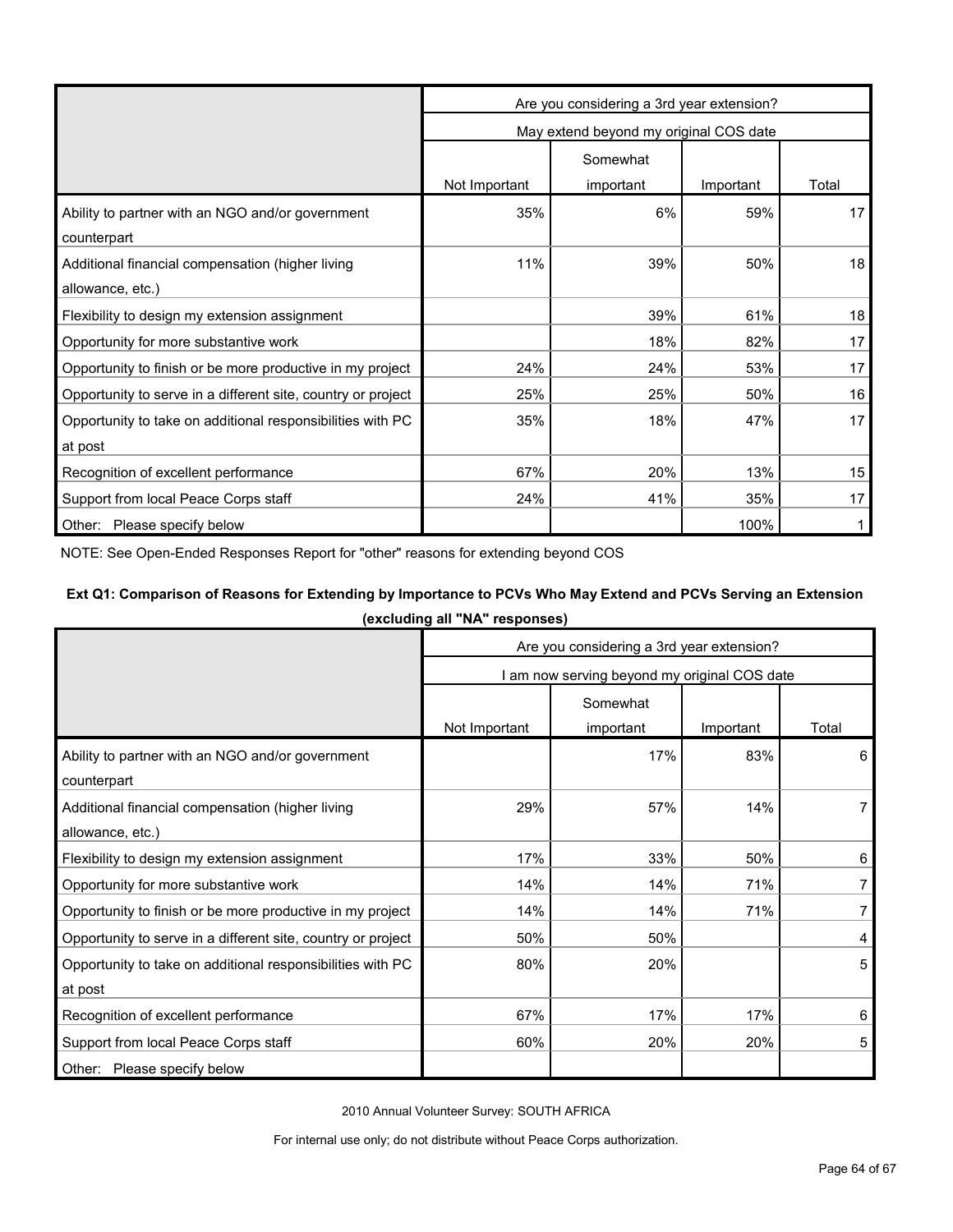#### **Ext Q1: Comparison of Reasons for Extending by Importance to PCVs Who May Extend and PCVs Serving an Extension**

|                                                              | Are you considering a 3rd year extension?  |           |           |                |  |
|--------------------------------------------------------------|--------------------------------------------|-----------|-----------|----------------|--|
|                                                              | am now serving beyond my original COS date |           |           |                |  |
|                                                              | Somewhat                                   |           |           |                |  |
|                                                              | Not Important                              | important | Important | Total          |  |
| Ability to partner with an NGO and/or government             |                                            | 17%       | 83%       | 6              |  |
| counterpart                                                  |                                            |           |           |                |  |
| Additional financial compensation (higher living             | 29%                                        | 57%       | 14%       | 7              |  |
| allowance, etc.)                                             |                                            |           |           |                |  |
| Flexibility to design my extension assignment                | 17%                                        | 33%       | 50%       | 6              |  |
| Opportunity for more substantive work                        | 14%                                        | 14%       | 71%       | $\overline{7}$ |  |
| Opportunity to finish or be more productive in my project    | 14%                                        | 14%       | 71%       | $\overline{7}$ |  |
| Opportunity to serve in a different site, country or project | 50%                                        | 50%       |           | 4              |  |
| Opportunity to take on additional responsibilities with PC   | 80%                                        | 20%       |           | 5              |  |
| at post                                                      |                                            |           |           |                |  |
| Recognition of excellent performance                         | 67%                                        | 17%       | 17%       | 6              |  |
| Support from local Peace Corps staff                         | 60%                                        | 20%       | 20%       | 5              |  |
| Other: Please specify below                                  |                                            |           |           |                |  |

**(excluding all "NA" responses)**

NOTE: See Open-Ended Responses Report for "other" reasons for extending beyond COS

| LAT QUE OUTIQUISUITUI REQSUIIS IUI NUI LAIENUNIG DYNINDI IQNUE IU I OYS YYNU MAY OEI YE DEYUNU OOO |               | Somewhat  |           |           |       |
|----------------------------------------------------------------------------------------------------|---------------|-----------|-----------|-----------|-------|
|                                                                                                    | Not Important | important | Important | <b>NA</b> | Total |
| Adjustment to new country or site                                                                  | 13%           | 50%       | 38%       |           | 16    |
| Bureaucratic challenges related to extension                                                       | 31%           | 19%       | 44%       | 6%        | 16    |
| process                                                                                            |               |           |           |           |       |
| Delaying the pursuit of professional/educational                                                   | 41%           | 6%        | 53%       |           | 17    |
| opportunities                                                                                      |               |           |           |           |       |
| Family and personal reasons                                                                        | 12%           | 12%       | 71%       | 6%        | 17    |
| Feeling that I am ready to go home                                                                 | 19%           | 6%        | 69%       | 6%        | 16    |
| Fellow Volunteers are leaving/have left                                                            | 50%           | 25%       | 19%       | 6%        | 16    |
| Lack of information about/difficulty defining the 3rd                                              | 24%           | 29%       | 41%       | 6%        | 17    |
| year extension role                                                                                |               |           |           |           |       |
| Lack of professional development opportunities                                                     | 63%           | 19%       | 6%        | 13%       | 16    |
| Lack of support from Peace Corps staff                                                             | 12%           | 29%       | 53%       | 6%        | 17    |

#### **Ext Q2: Comparison of Reasons for Not Extending by Importance to PCVs Who May Serve Beyond COS**

2010 Annual Volunteer Survey: SOUTH AFRICA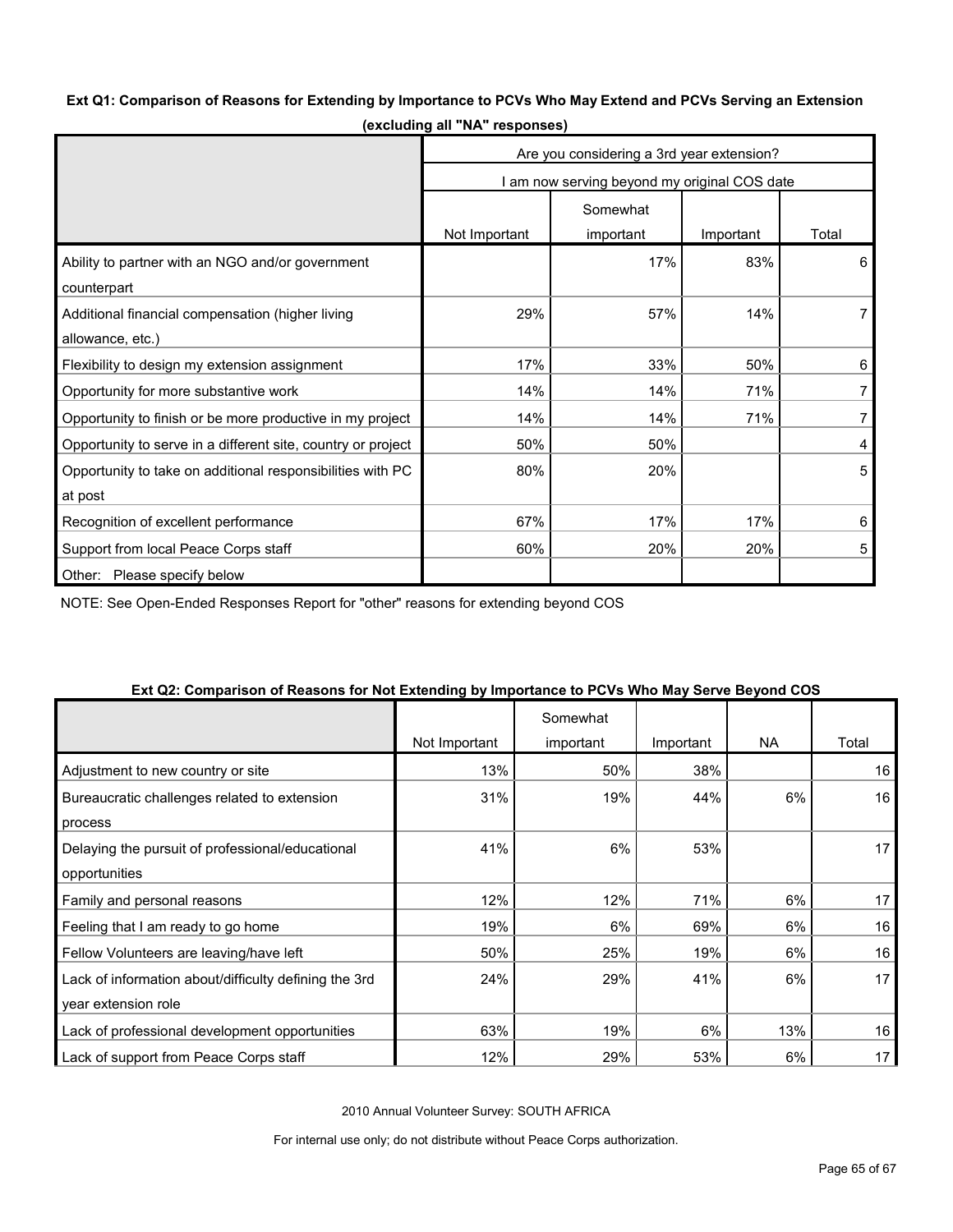| Other:<br>Pleas.<br>ase specity<br>below |  | $37\%$ | 33% |  |
|------------------------------------------|--|--------|-----|--|
|                                          |  |        |     |  |

NOTE: This table includes only PCVs who answered K8="May extend beyond my original COS date"

| LAT QL. OUITPOLISUL ULINEGSULS TULTIOL LATERIURING BY IMPORTANCE TULL OVS OEI VING DEYUNG OOD |               | Somewhat  |           |      |       |
|-----------------------------------------------------------------------------------------------|---------------|-----------|-----------|------|-------|
|                                                                                               | Not Important | important | Important | NA.  | Total |
| Adjustment to new country or site                                                             | 50%           |           | 33%       | 17%  | 6     |
| Bureaucratic challenges related to extension                                                  | 17%           | 67%       |           | 17%  | 6     |
| process                                                                                       |               |           |           |      |       |
| Delaying the pursuit of professional/educational                                              | 17%           | 50%       | 17%       | 17%  | 6     |
| opportunities                                                                                 |               |           |           |      |       |
| Family and personal reasons                                                                   | 33%           | 17%       | 33%       | 17%  | 6     |
| Feeling that I am ready to go home                                                            | 50%           | 17%       | 17%       | 17%  | 6     |
| Fellow Volunteers are leaving/have left                                                       | 50%           | 33%       |           | 17%  | 6     |
| Lack of information about/difficulty defining the 3rd                                         | 33%           | 50%       |           | 17%  | 6     |
| year extension role                                                                           |               |           |           |      |       |
| Lack of professional development opportunities                                                | 33%           | 50%       |           | 17%  | 6     |
| Lack of support from Peace Corps staff                                                        | 33%           | 50%       |           | 17%  | 6     |
| Please specify below<br>Other:                                                                |               |           |           | 100% |       |

## **Ext Q2: Comparison of Reasons for Not Extending by Importance to PCVs Serving Beyond COS**

NOTE: This table includes only PCVs who answered K8="Now serving beyond my original COS date"

## **Ext Q2: Comparison of Reasons for Not Extending by Importance to PCVs Who May Extend and PCVs Serving an Extension (excluding all "NA" responses)**

|                                                      | Are you considering a 3rd year extension? |           |           |       |  |  |
|------------------------------------------------------|-------------------------------------------|-----------|-----------|-------|--|--|
|                                                      | May extend beyond my original COS date    |           |           |       |  |  |
|                                                      | Somewhat                                  |           |           |       |  |  |
|                                                      | Not Important                             | important | Important | Total |  |  |
| Adjustment to new country or site                    | 13%                                       | 50%       | 38%       | 16    |  |  |
| Bureaucratic challenges related to extension process | 33%                                       | 20%       | 47%       | 15    |  |  |
| Delaying the pursuit of professional/educational     | 41%                                       | 6%        | 53%       | 17    |  |  |
| opportunities                                        |                                           |           |           |       |  |  |
| Family and personal reasons                          | 13%                                       | 13%       | 75%       | 16    |  |  |
| Feeling that I am ready to go home                   | 20%                                       | 7%        | 73%       | 15    |  |  |
| Fellow Volunteers are leaving/have left              | 53%                                       | 27%       | 20%       | 15    |  |  |

2010 Annual Volunteer Survey: SOUTH AFRICA